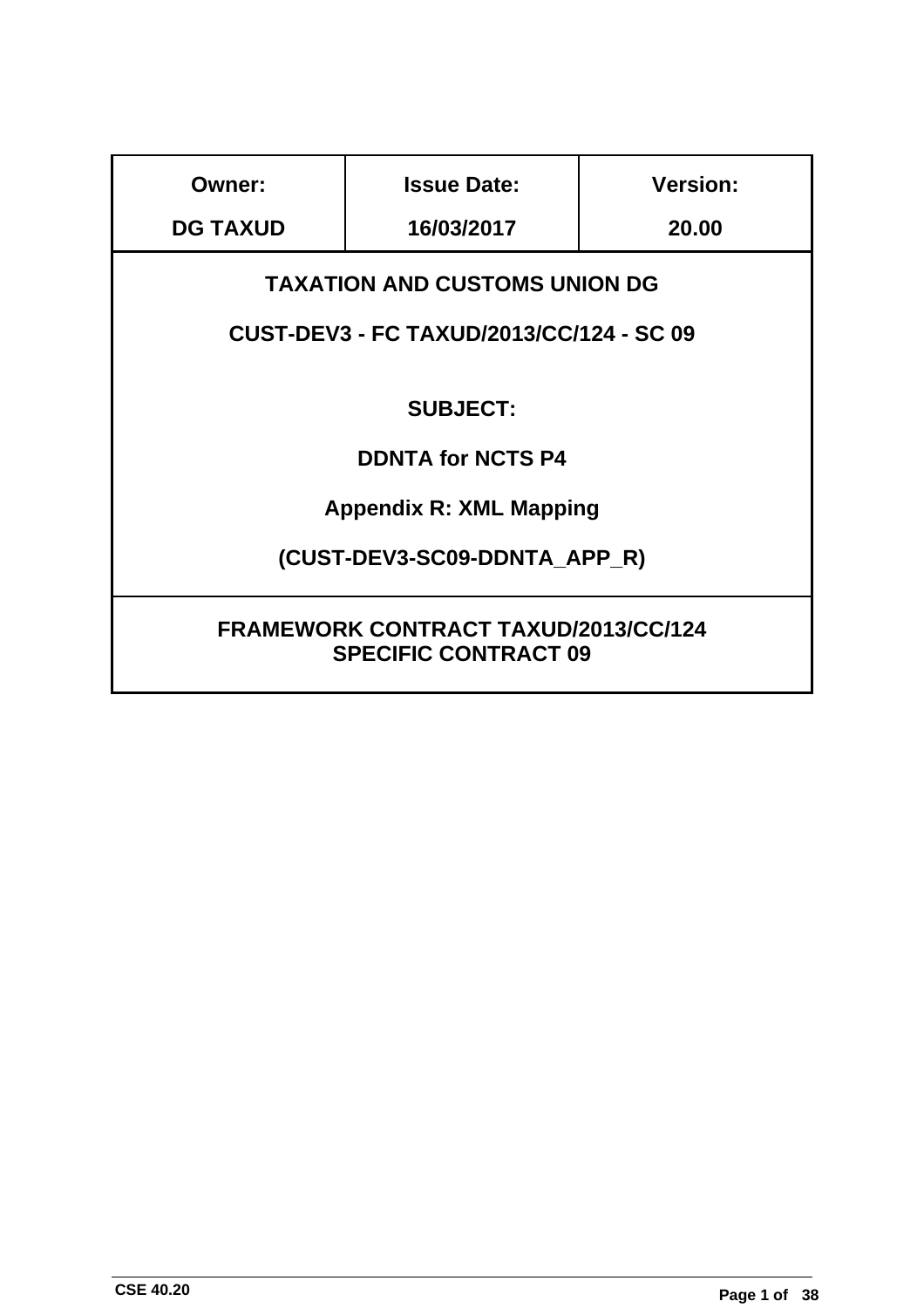**REF:CUST-DEV3-SC09-DDNTA\_APP\_R Appendix R: XML Mapping**

**1. Introduction**

# **1. Introduction**

This document presents the XML-tags for all the data items and data groups used for NCTS P4. The naming of the XML tags follows specific naming convention that is:

- 3 letters form each word included in the name of the item in a capitalised forma,t
- following by 3 capital letters common for all the elements within the same group,
- following by an incremental integer number for the items within the same group.

For the data group names only capital letters are used that correspond to the appropriate data group names.

The NAD LNG fields have an XML tag which consists of the XML tag of the data group + the 3 letters LNG.

# **DDNA RFC-List Alignment**

The specific Appendix is aligned to DDNA RFC-List V0.29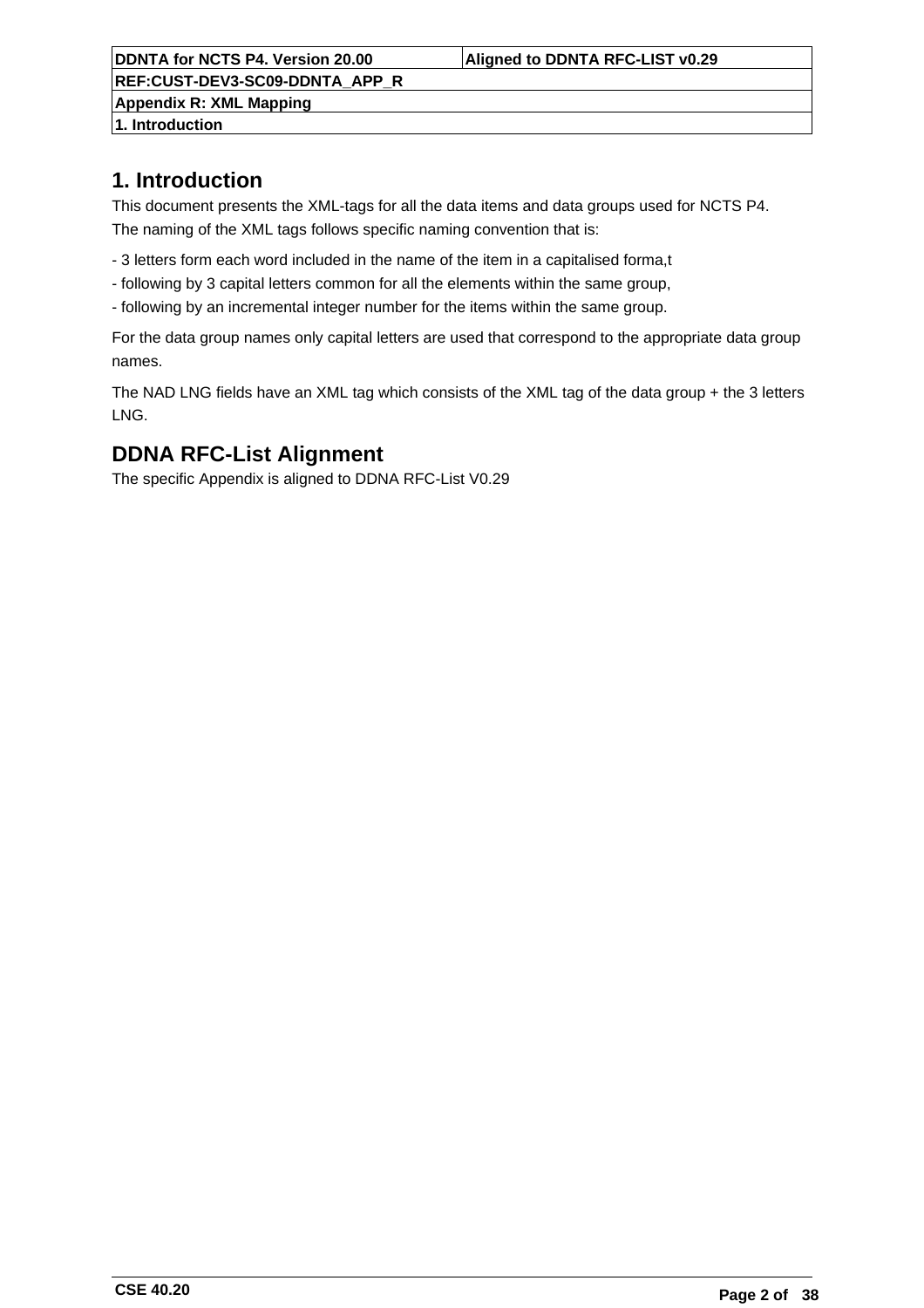**DDNTA for NCTS P4. Version 20.00 Aligned to DDNTA RFC-LIST v0.29**

**REF:CUST-DEV3-SC09-DDNTA\_APP\_R**

**Appendix R: XML Mapping**

**2. Data Groups**

| Data-group or Data-item                                                  | Data type        | <b>XML-Tag</b>               |
|--------------------------------------------------------------------------|------------------|------------------------------|
| <b>MESSAGE</b>                                                           |                  | CDxxxA                       |
| MESSAGE.Syntax identifier                                                | a4               | SynIdeMES1                   |
| MESSAGE.Syntax version number                                            | n1               | SynVerNumMES2                |
| MESSAGE.Message sender                                                   | an35             | MesSenMES3                   |
| MESSAGE.Sender identification code qualifier                             | an.4             | SenIdeCodQuaMES4             |
| MESSAGE.Message recipient                                                | an35             | MesRecMES6                   |
| MESSAGE.Recipient identification code qualifier                          | an.4             | RecIdeCodQuaMES7             |
| MESSAGE.Date of preparation                                              | n <sub>6</sub>   | DatOfPreMES9                 |
| MESSAGE. Time of preparation                                             | n4               | TimOfPreMES10                |
| MESSAGE.Interchange control reference                                    | an14             | IntConRefMES11               |
| MESSAGE.Recipient's reference/password                                   | an14             | RecRefMES12                  |
| MESSAGE.Recipient's reference/password qualifier                         | an <sub>2</sub>  | RecRefQuaMES13               |
| MESSAGE.Application reference                                            | an14             | AppRefMES14                  |
| MESSAGE.Priority                                                         | a1               | PriMES15                     |
| MESSAGE.Acknowledgement request                                          | n1               | AckReqMES16                  |
| MESSAGE.Communications agreement id                                      | an35             | ComAgrIdMES17                |
| MESSAGE. Test indicator                                                  | n1               | TesIndMES18                  |
| MESSAGE.Message identification                                           | an14             | MesIdeMES19                  |
| MESSAGE.Message type                                                     | an6              | MesTypMES20                  |
| MESSAGE.Common access reference                                          | an35             | ComAccRefMES21               |
| MESSAGE.Original message identification                                  | an14             | OriMesIdeMES22               |
| MESSAGE. Message sequence number                                         | n.2              | MesSeqNumMES22               |
| MESSAGE. First and last transfer                                         | a1               | FirAndLasTraMES23            |
| MESSAGE.Correlation identifier                                           | an14             | CorldeMES25                  |
| <b>MESSAGE - HEADER</b>                                                  |                  | <b>HEAHEA</b>                |
| MESSAGE - HEADER.Reference number                                        | an22             | RefNumHEA4                   |
| MESSAGE - HEADER.Document/reference number                               | an21             | DocNumHEA5                   |
| MESSAGE - HEADER. Type of declaration                                    | an9              | TypOfDecHEA24                |
| MESSAGE - HEADER Country of destination code                             | a2               | CouOfDesCodHEA30             |
| MESSAGE - HEADER.Agreed location of goods, code                          | an17             | AgrLocOfGooCodHEA38          |
| MESSAGE - HEADER.Agreed location of goods                                | an35             | AgrLocOfGooHEA39             |
| MESSAGE - HEADER.Agreed location of goods LNG                            | a2               | AgrLocOfGooHEA39LNG          |
| MESSAGE - HEADER.Authorised location of goods, code                      | an17             | AutLocOfGooCodHEA41          |
| MESSAGE - HEADER.Place of loading, code                                  | an17             | PlaOfLoaCodHEA46             |
| MESSAGE - HEADER.Country of dispatch/export code                         | a2               | CouOfDisCodHEA55             |
| MESSAGE - HEADER.Customs sub place                                       | an17             | CusSubPlaHEA66               |
| MESSAGE - HEADER.Inland transport mode                                   | n2               | InITraModHEA75               |
| MESSAGE - HEADER. Transport mode at border                               | n.2              | TraModAtBorHEA76             |
| MESSAGE - HEADER.Identity of means of transport at departure (exp/trans) | an27             | IdeOfMeaOfTraAtDHEA78        |
| MESSAGE - HEADER.Identity of means of transport at departure LNG         | a2               | IdeOfMeaOfTraAtDHEA78LN<br>G |
| MESSAGE - HEADER. Nationality of means of transport at departure         | a2               | NatOfMeaOfTraAtDHEA80        |
| MESSAGE - HEADER.Identity of means of transport crossing border          | an.27            | IdeOfMeaOfTraCroHEA85        |
| MESSAGE - HEADER.Identity of means of transport crossing border LNG      | a2               | IdeOfMeaOfTraCroHEA85LN<br>G |
| MESSAGE - HEADER. Nationality of means of transport crossing border      | a2               | NatOfMeaOfTraCroHEA87        |
| MESSAGE - HEADER. Type of means of transport crossing border             | n <sub>1</sub> 2 | TypOfMeaOfTraCroHEA88        |
| MESSAGE - HEADER.Containerised indicator                                 | n1               | ConIndHEA96                  |
| MESSAGE - HEADER.NCTS return copy                                        | n1               | NCTRetCopHEA104              |
| MESSAGE - HEADER.Acceptance date                                         | n <sub>8</sub>   | AccDatHEA158                 |
| MESSAGE - HEADER.Issuing date                                            | n <sub>8</sub>   | IssDatHEA186                 |
| MESSAGE - HEADER.Dialog language indicator at departure                  | a2               | DiaLanIndAtDepHEA254         |
| MESSAGE - HEADER.NCTS accompanying document language code                | a <sub>2</sub>   | NCTSAccDocHEA601LNG          |
| MESSAGE - HEADER.Country of departure code                               | a <sub>2</sub>   | CouOfDepCodHEA67             |
| MESSAGE - HEADER.Release requested                                       | n1               | RelReqHEA105                 |
| MESSAGE - HEADER.Date of release request                                 | n8               | RelReqDatHEA154              |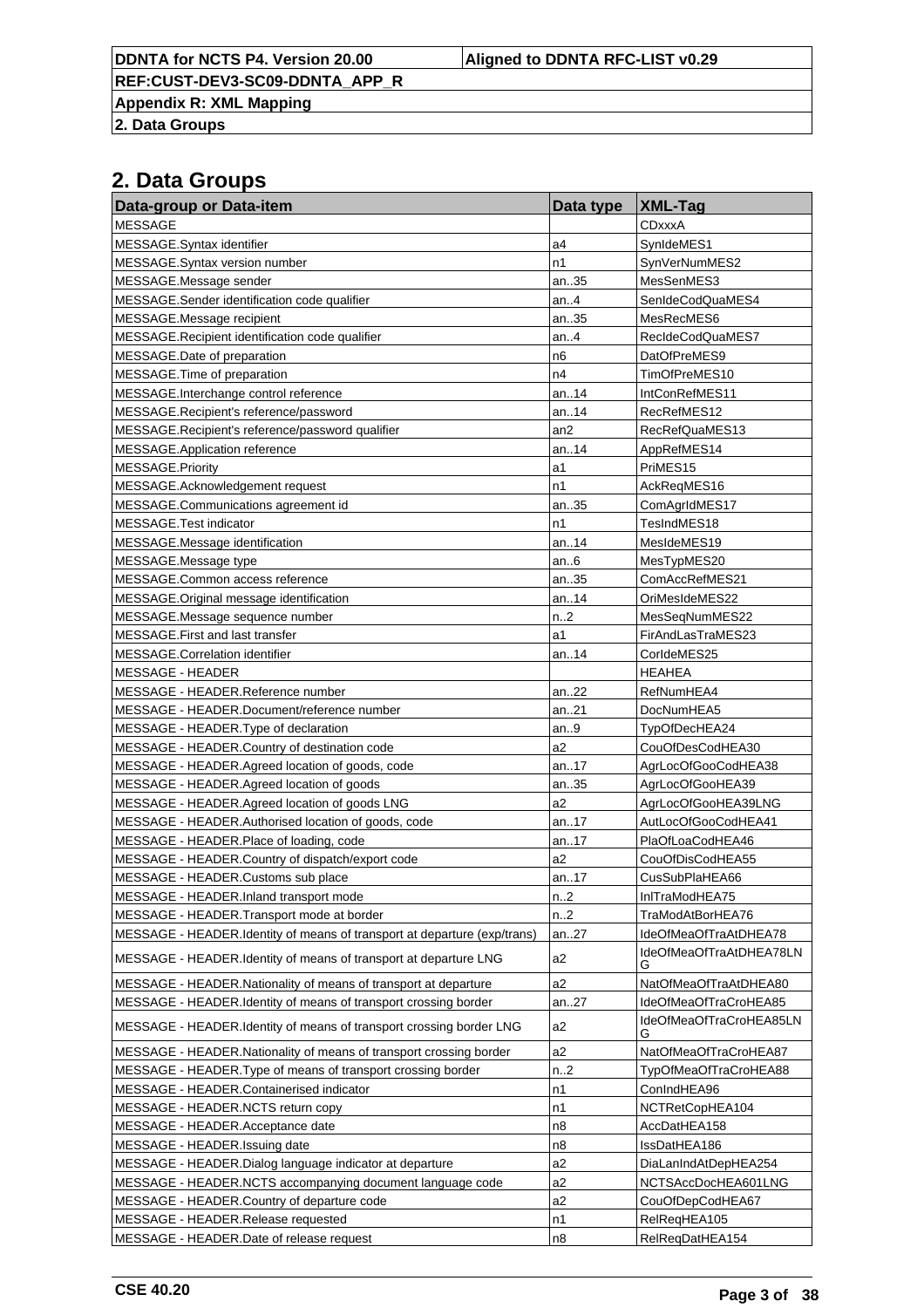**Appendix R: XML Mapping**

| Data-group or Data-item                                                                  | Data type      | XML-Tag                          |
|------------------------------------------------------------------------------------------|----------------|----------------------------------|
| MESSAGE - HEADER. Date of usage cancellation                                             | n8             | DatOfUsaCanHEA700                |
| MESSAGE - HEADER.Date of release                                                         | n <sub>8</sub> | DatOfRelHEA701                   |
| MESSAGE - HEADER. Date limit for response                                                | n8             | DatLimResHEA144                  |
| MESSAGE - HEADER. Date of request on non-arrived movement                                | n8             | DatRegNonArrMovHEA149            |
| MESSAGE - HEADER. Recovery communication date                                            | n8             | RecComDatHEA143                  |
| MESSAGE - HEADER. Total number of items                                                  | n.5            | TotNumOfIteHEA305                |
| MESSAGE - HEADER. Total number of packages                                               | n7             | TotNumOfPacHEA306                |
| MESSAGE - HEADER. Total gross mass                                                       | n.11,3         | TotGroMasHEA307                  |
| MESSAGE - HEADER. Binding itinerary                                                      | n1             | BinItiHEA246                     |
| MESSAGE - HEADER.Authorisation id                                                        | an17           | AutIdHEA380                      |
| MESSAGE - HEADER.Amendment place                                                         | an35           | AmdPlaHEA598                     |
| MESSAGE - HEADER.Amendment place LNG                                                     | a2             | AmdPlaHEA598LNG                  |
| MESSAGE - HEADER. Date of release request rejection                                      | n8             | DatOfRelReqRejHEA155             |
| MESSAGE - HEADER.Release request rejection reason                                        | an350          | RelReqRejReaHEA278               |
| MESSAGE - HEADER.Release request rejection reason LNG                                    | a2             | RelReqRejReaHEA278LNG            |
| MESSAGE - HEADER.Security code                                                           | an8            | SecCodHEA378                     |
| MESSAGE - HEADER.ATR rejection reason code                                               | n2             | ATRRejReaCodHEA606               |
| MESSAGE - HEADER.ATR rejection reason                                                    | an350          | ATRRejReaHEA607                  |
| MESSAGE - HEADER.ATR rejection reason LNG                                                | a2             | ATRRejReaHEA607LNG               |
| MESSAGE - HEADER. Date of amendment                                                      | n8             | AmdDatHEA599                     |
| MESSAGE - HEADER.Amendment acceptance date                                               | n8             | AmeAccDatHEA602                  |
| MESSAGE - HEADER.Amendment rejection date                                                | n8             | AmeRejDatHEA603                  |
| MESSAGE - HEADER.Amendment rejection motivation code                                     | n1             | AmeRejMotCodHEA604               |
| MESSAGE - HEADER.Amendment rejection motivation text                                     | an350          | AmeRejMotTexHEA605               |
| MESSAGE - HEADER.Amendment rejection motivation text LNG                                 | a2             | AmeRejMotTexHEA605LNG            |
| MESSAGE - HEADER.Arrival date                                                            | n8             | ArrDatHEA140                     |
| MESSAGE - HEADER.Arrival notification place                                              | an35           | ArrNotPlaHEA60                   |
| MESSAGE - HEADER. Arrival notification place LNG                                         | a2             | ArrNotPlaHEA60LNG                |
| MESSAGE - HEADER.Arrival agreed Location code                                            | an17           | ArrAgrLocCodHEA62                |
| MESSAGE - HEADER.Arrival agreed Location of goods                                        | an35           | ArrAgrLocOfGooHEA63              |
| MESSAGE - HEADER.Arrival agreed Location of goods LNG                                    | a2             | ArrAgrLocOfGooHEA63LNG           |
| MESSAGE - HEADER. Arrival authorised location of goods                                   | an17           | ArrAutLocOfGooHEA65              |
| MESSAGE - HEADER.Arrival rejection date                                                  | n8             | ArrRejDatHEA142                  |
| MESSAGE - HEADER. Action to be taken                                                     | an350          | ActToBeTakHEA238                 |
| MESSAGE - HEADER. Action to be taken LNG                                                 | a2             | ActToBeTakHEA238LNG              |
| MESSAGE - HEADER.Arrival rejection reason                                                | an350          | ArrRejReaHEA242                  |
| MESSAGE - HEADER.Arrival rejection reason LNG                                            | a2             | ArrRejReaHEA242LNG               |
| MESSAGE - HEADER.Simplified procedure flag                                               | n1             | SimProFlaHEA132                  |
| MESSAGE - HEADER. Arrival notification date                                              | n8             | ArrNotDatHEA141                  |
| MESSAGE - HEADER.Dialog language indicator at destination                                | a2<br>n1       | DiaLanIndAtDesHEA255             |
| MESSAGE - HEADER.Cancellation decision<br>MESSAGE - HEADER. Date of cancellation request | n8             | CanDecHEA93<br>DatOfCanRegHEA147 |
| MESSAGE - HEADER.Cancellation reason                                                     | an350          | CanReaHEA250                     |
| MESSAGE - HEADER.Cancellation initiated by customs                                       | n1             | CanIniByCusHEA94                 |
| MESSAGE - HEADER. Date of cancellation decision                                          | n8             | DatOfCanDecHEA146                |
| MESSAGE - HEADER.Cancellation reason LNG                                                 | a2             | CanReaHEA250LNG                  |
| MESSAGE - HEADER.Cancellation justification                                              | an350          | CanJusHEA248                     |
| MESSAGE - HEADER. Date of enquiry response                                               | n8             | DatOfEngResHEA765                |
| MESSAGE - HEADER.Cancellation justification LNG                                          | a2             | CanJusHEA248LNG                  |
| MESSAGE - HEADER. Date of cancellation                                                   | n8             | DatOfCanHEA145                   |
| MESSAGE - HEADER.Declaration date                                                        | n8             | DecDatHEA383                     |
| MESSAGE - HEADER. Declaration place                                                      | an35           | DecPlaHEA394                     |
| MESSAGE - HEADER. Declaration place LNG                                                  | a2             | DecPlaHEA394LNG                  |
| MESSAGE - HEADER. Discrepancies notification date                                        | n8             | DisNotDatHEA608                  |
| MESSAGE - HEADER. Discrepancies notification text                                        | an350          | DisNotTxtHEA609                  |
| MESSAGE - HEADER. Discrepancies notification text LNG                                    | a2             | DisNotTxtHEA609LNG               |
| MESSAGE - HEADER. Discrepancies solved notification date                                 | n8             | DisSolNotDatHEA611               |
| MESSAGE - HEADER.Discrepancies solved notification code                                  | an.2           | DisSolNotCodHEA610               |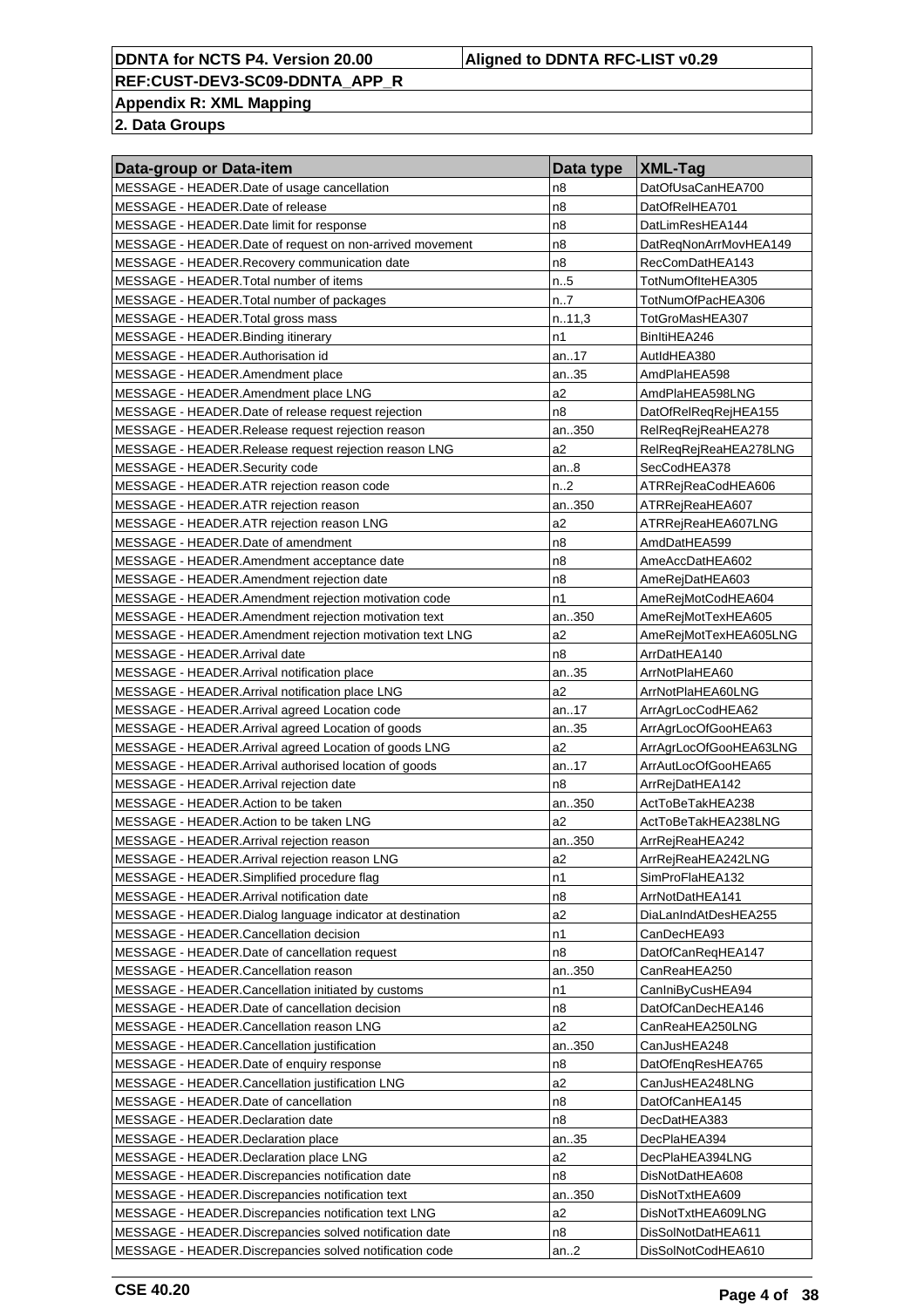**Appendix R: XML Mapping**

| Data-group or Data-item                                      | Data type | <b>XML-Tag</b>        |
|--------------------------------------------------------------|-----------|-----------------------|
| MESSAGE - HEADER. Discrepancies solved notification text     | an350     | DisSolNotTxtHEA612    |
| MESSAGE - HEADER. Discrepancies solved notification text LNG | a2        | DisSolNotTxtHEA612LNG |
| MESSAGE - HEADER. Diversion rejection code                   | n.2       | DivRejCodHEA613       |
| MESSAGE - HEADER. Diversion rejection text                   | an350     | DivRejCodTxtHEA614    |
| MESSAGE - HEADER. Diversion rejection text LNG               | a2        | DivRejCodTxtHEA614LNG |
| MESSAGE - HEADER.Guarantor notification text                 | an350     | GuaNotTexHEA726       |
| MESSAGE - HEADER.Guarantor notification text LNG             | a2        | GuaNotTexHEA726LNG    |
| MESSAGE - HEADER.Guarantor notification date                 | n8        | GuaNotDatHEA727       |
| MESSAGE - HEADER.Declaration acceptance date                 | n8        | DecAccDatHEA1         |
| MESSAGE - HEADER.Recovery notification date                  | n8        | RecNotDatHEA766       |
| MESSAGE - HEADER. Recovery notification text                 | an350     | RecNotTexHEA730       |
| MESSAGE - HEADER. Recovery notification text LNG             | a2        | RecNotTexHEA730LNG    |
| MESSAGE - HEADER.Amount claimed                              | n.15,2    | AmoClaHEA732          |
| MESSAGE - HEADER.Currency                                    | an3       | CurHEA734             |
| MESSAGE - HEADER.Cancel enquiry notification date            | n8        | CanEnqNotDatHEA751    |
| MESSAGE - HEADER.Cancel enquiry notification remarks         | an350     | CanEnqNotRemHEA752    |
| MESSAGE - HEADER.Cancel enquiry notification remarks LNG     | a2        | CanEnqNotRemHEA752LNG |
| MESSAGE - HEADER.Goods release date                          | n8        | GooRelDatHEA176       |
| MESSAGE - HEADER.No release motivation                       | an350     | NoRelMotHEA272        |
| MESSAGE - HEADER.No release motivation LNG                   | a2        | NoRelMotHEA272LNG     |
| MESSAGE - HEADER.Date of control notification                | n8        | DatOfConNotHEA148     |
| MESSAGE - HEADER.Ask for documents text                      | an350     | AskDocTxtHEA617       |
| MESSAGE - HEADER.Ask for documents text LNG                  | a2        | AskDocTxtHEA617LNG    |
|                                                              | n8        |                       |
| MESSAGE - HEADER.Declaration rejection date                  |           | DecRejDatHEA159       |
| MESSAGE - HEADER. Declaration rejection reason               | an350     | DecRejReaHEA252       |
| MESSAGE - HEADER.Declaration rejection reason LNG            | a2        | DecRejReaHEA252LNG    |
| MESSAGE - HEADER.Unloading remarks rejection date            | n8        | UnlRemRejDatHEA218    |
| MESSAGE - HEADER.Unloading remarks rejection reason          | an350     | UnlRemRejReaHEA280    |
| MESSAGE - HEADER. Unloading remarks rejection reason LNG     | a2        | UnlRemRejReaHEA280LNG |
| MESSAGE - HEADER.Status                                      | an3       | StaHEA379             |
| MESSAGE - HEADER. Write-off date                             | n8        | WriOffDatHEA619       |
| MESSAGE - HEADER.Specific Circumstance Indicator             | a1        | SpeCirIndHEA1         |
| MESSAGE - HEADER. Transport charges/ Method of Payment       | a1        | TraChaMetOfPayHEA1    |
| MESSAGE - HEADER.Commercial Reference Number                 | an70      | ComRefNumHEA          |
| MESSAGE - HEADER.AAR rejection reason code                   | n.2       | AARRejReaCodHEA201    |
| MESSAGE - HEADER.AAR rejection reason                        | an350     | AARRejReaHEA234       |
| MESSAGE - HEADER.AAR rejection reason LNG                    | a2        | AARRejReaHEA234LNG    |
| MESSAGE - HEADER.Security                                    | n1        | SecHEA358             |
| MESSAGE - HEADER.Conveyance reference number                 | an35      | ConRefNumHEA          |
| MESSAGE - HEADER.Place of unloading, code                    | an35      | CodPIUnHEA357         |
| MESSAGE - HEADER.Place of unloading LNG                      | a2        | CodPIUnHEA357LNG      |
| MESSAGE - HEADER. Period from date                           | n8        | PerFrDatHEA980        |
| MESSAGE - HEADER. Period to date                             | n8        | PerToDatHEA981        |
| MESSAGE - HEADER.Extraction                                  | n1        | ExtrHEA982            |
| MESSAGE - (REQUESTER PRINCIPAL) TRADER                       |           | TRAPRIRC1             |
| MESSAGE - (REQUESTER PRINCIPAL) TRADER.Name                  | an35      | NamTRP1               |
| MESSAGE - (REQUESTER PRINCIPAL) TRADER.Street and number     | an35      | StrNumTRP1            |
| MESSAGE - (REQUESTER PRINCIPAL) TRADER. Postal code          | an9       | PosCodTRP1            |
| MESSAGE - (REQUESTER PRINCIPAL) TRADER.City                  | an35      | CitTRP1               |
| MESSAGE - (REQUESTER PRINCIPAL) TRADER.Country code          | a2        | CouCodTRP1            |
| MESSAGE - (REQUESTER PRINCIPAL) TRADER.NAD LNG               | a2        | TRAPRIRC1LNG          |
| MESSAGE - (REQUESTER PRINCIPAL) TRADER.TIN                   | an17      | TINRC159              |
| MESSAGE - (PRINCIPAL) TRADER                                 |           | TRAPRIPC1             |
| MESSAGE - (PRINCIPAL) TRADER.Name                            | an35      | NamPC17               |
| MESSAGE - (PRINCIPAL) TRADER.Street and number               | an35      | StrAndNumPC122        |
| MESSAGE - (PRINCIPAL) TRADER. Postal code                    | an9       | PosCodPC123           |
| MESSAGE - (PRINCIPAL) TRADER.City                            | an35      | CitPC124              |
| MESSAGE - (PRINCIPAL) TRADER.Country code                    | a2        | CouPC125              |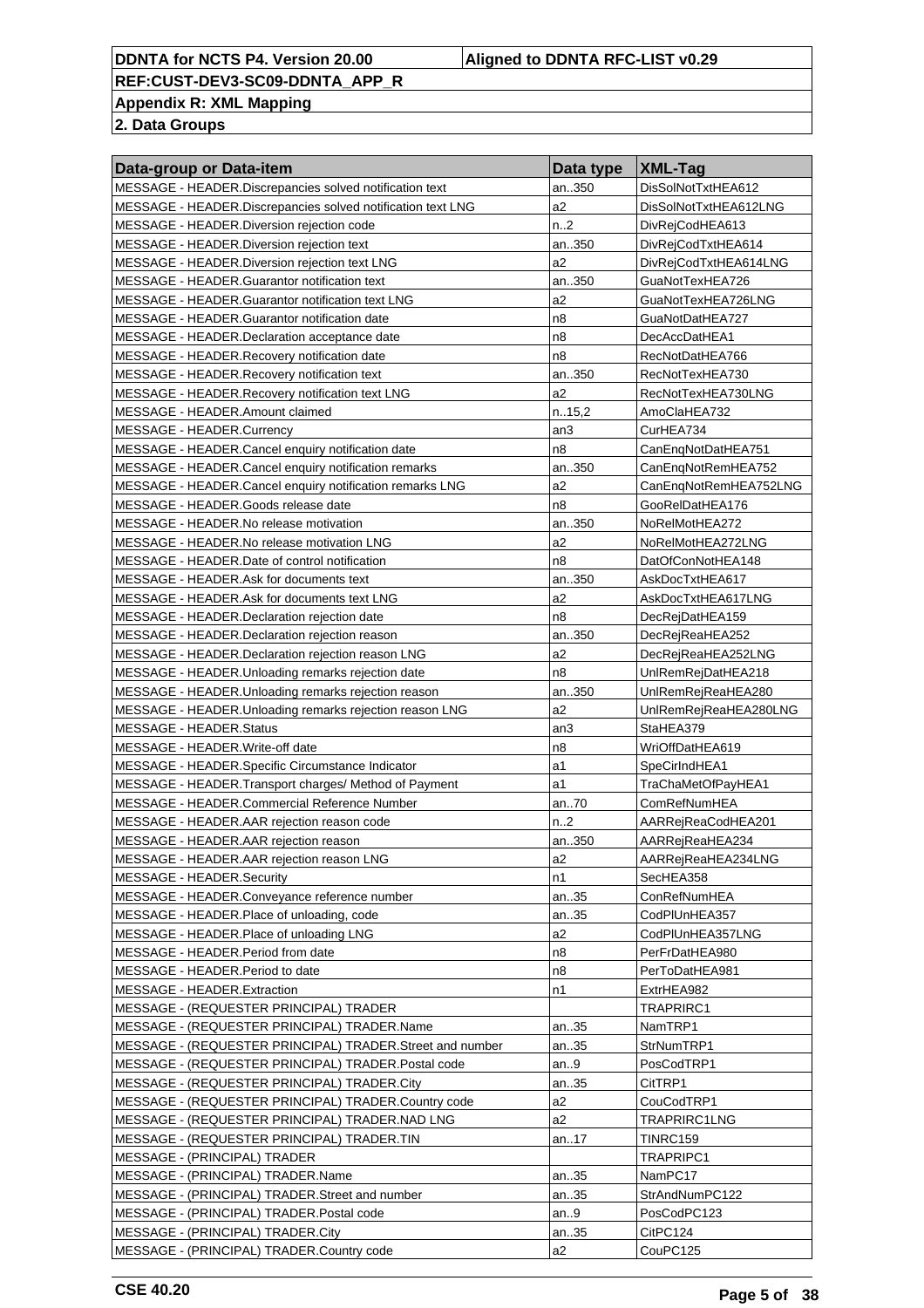**Appendix R: XML Mapping**

| Data-group or Data-item                                               | Data type   XML-Tag |                      |
|-----------------------------------------------------------------------|---------------------|----------------------|
| MESSAGE - (PRINCIPAL) TRADER.NAD LNG                                  | a2                  | <b>NADLNGPC</b>      |
| MESSAGE - (PRINCIPAL) TRADER.TIN                                      | an17                | TINPC159             |
| MESSAGE - (PRINCIPAL) TRADER.Holder ID TIR                            | an17                | HITPC126             |
| MESSAGE - (CONSIGNOR) TRADER                                          |                     | TRACONCO1            |
| MESSAGE - (CONSIGNOR) TRADER.Name                                     | an35                | NamCO <sub>17</sub>  |
| MESSAGE - (CONSIGNOR) TRADER.Street and number                        | an35                | StrAndNumCO122       |
| MESSAGE - (CONSIGNOR) TRADER. Postal code                             | an9                 | PosCodCO123          |
| MESSAGE - (CONSIGNOR) TRADER.City                                     | an35                | CitCO124             |
| MESSAGE - (CONSIGNOR) TRADER.Country code                             | a2                  | CouCO125             |
| MESSAGE - (CONSIGNOR) TRADER.NAD LNG                                  | a2                  | <b>NADLNGCO</b>      |
| MESSAGE - (CONSIGNOR) TRADER.TIN                                      | an17                | TINCO159             |
| MESSAGE - (CONSIGNEE) TRADER                                          |                     | TRACONCE1            |
| MESSAGE - (CONSIGNEE) TRADER.Name                                     | an35                | NamCE17              |
| MESSAGE - (CONSIGNEE) TRADER.Street and number                        | an35                | StrAndNumCE122       |
| MESSAGE - (CONSIGNEE) TRADER. Postal code                             | an9                 | PosCodCE123          |
| MESSAGE - (CONSIGNEE) TRADER.City                                     | an35                | CitCE124             |
| MESSAGE - (CONSIGNEE) TRADER.Country code                             | a2                  | CouCE125             |
| MESSAGE - (CONSIGNEE) TRADER.NAD LNG                                  | a2                  | NADLNGCE             |
| MESSAGE - (CONSIGNEE) TRADER.TIN                                      | an17                | TINCE159             |
| MESSAGE - (AUTHORISED CONSIGNEE) TRADER                               |                     | <b>TRAAUTCONTRA</b>  |
| MESSAGE - (AUTHORISED CONSIGNEE) TRADER.Name                          | an35                | NamTRA60             |
| MESSAGE - (AUTHORISED CONSIGNEE) TRADER. Street and number            | an35                | StrAndNumTRA61       |
| MESSAGE - (AUTHORISED CONSIGNEE) TRADER. Postal code                  | an.9                | PosCodTRA63          |
| MESSAGE - (AUTHORISED CONSIGNEE) TRADER.City                          | an35                | CitTRA64             |
| MESSAGE - (AUTHORISED CONSIGNEE) TRADER.Country code                  | a2                  | CouTRA62             |
| MESSAGE - (AUTHORISED CONSIGNEE) TRADER.NAD LNG                       | a2                  | NADLNGTRA            |
| MESSAGE - (AUTHORISED CONSIGNEE) TRADER.TIN                           | an17                | TINTRA59             |
| MESSAGE - (AUTHORISED CONSIGNEE) TRADER.Holder ID TIR                 | an17                | HoITIRTRA64          |
| MESSAGE - (DESTINATION) TRADER                                        |                     | TRADESTRD            |
| MESSAGE - (DESTINATION) TRADER.Name                                   | an35                | NamTRD7              |
| MESSAGE - (DESTINATION) TRADER.Street and number                      | an35                | StrAndNumTRD22       |
| MESSAGE - (DESTINATION) TRADER. Postal code                           | an9                 | PosCodTRD23          |
| MESSAGE - (DESTINATION) TRADER.City                                   | an35                | CitTRD24             |
| MESSAGE - (DESTINATION) TRADER.Country code                           | a2                  | CouTRD25             |
| MESSAGE - (DESTINATION) TRADER.NAD LNG                                | a2                  | NADLNGRD             |
| MESSAGE - (DESTINATION) TRADER.TIN                                    | an17                | TINTRD59             |
| <b>MESSAGE - GUARANTOR</b>                                            |                     | <b>GUARANTOR</b>     |
| MESSAGE - GUARANTOR.Name                                              | an35                | NamGU620             |
| MESSAGE - GUARANTOR.Street and number                                 | an35                | StrAndNumGU621       |
| MESSAGE - GUARANTOR. Postal code                                      | an9                 | PosCodGU622          |
| MESSAGE - GUARANTOR.City                                              | an35                | CitGU623             |
| MESSAGE - GUARANTOR.Country code                                      | a2                  | CouGU624             |
| MESSAGE - GUARANTOR.NAD LNG<br>MESSAGE - GUARANTOR.TIN                | a2                  | NADLNGGU<br>TINGU626 |
| MESSAGE - (DEPARTURE) CUSTOMS OFFICE                                  | an17                | <b>CUSOFFDEPEPT</b>  |
| MESSAGE - (DEPARTURE) CUSTOMS OFFICE.Reference number                 | an8                 | RefNumEPT1           |
| MESSAGE - (DEPARTURE) CUSTOMS OFFICE.Address                          | an140               | AddDEPCUS120         |
| MESSAGE - (DEPARTURE) CUSTOMS OFFICE.Address LNG                      | a2                  | AddDEPCUS121LNG      |
| MESSAGE - (DEPARTURE) CUSTOMS OFFICE.Contact person Details           | an140               | ConPerDetDEPCUS2     |
| MESSAGE - (DEPARTURE) CUSTOMS OFFICE.Contact person Details LNG       | a <sub>2</sub>      | ConPerDetDEPCUS3LNG  |
| MESSAGE - (INVOLVED) COUNTRY                                          |                     | <b>COUINV</b>        |
| MESSAGE - (INVOLVED) COUNTRY.Country code                             | a2                  | CouCodINV719         |
| MESSAGE - (GUARANTEE) CUSTOMS OFFICE                                  |                     | <b>CUSTOFFGUARNT</b> |
| MESSAGE - (GUARANTEE) CUSTOMS OFFICE.Reference number                 | an8                 | RefNumRNT1           |
| MESSAGE - (COMPETENT AUTHORITY OF DEPARTURE) CUSTOMS                  |                     |                      |
| <b>OFFICE</b><br>MESSAGE - (COMPETENT AUTHORITY OF DEPARTURE) CUSTOMS |                     | <b>CUSOFFCOMAUT</b>  |
| OFFICE.Reference number                                               | an8                 | RefNumAUT1           |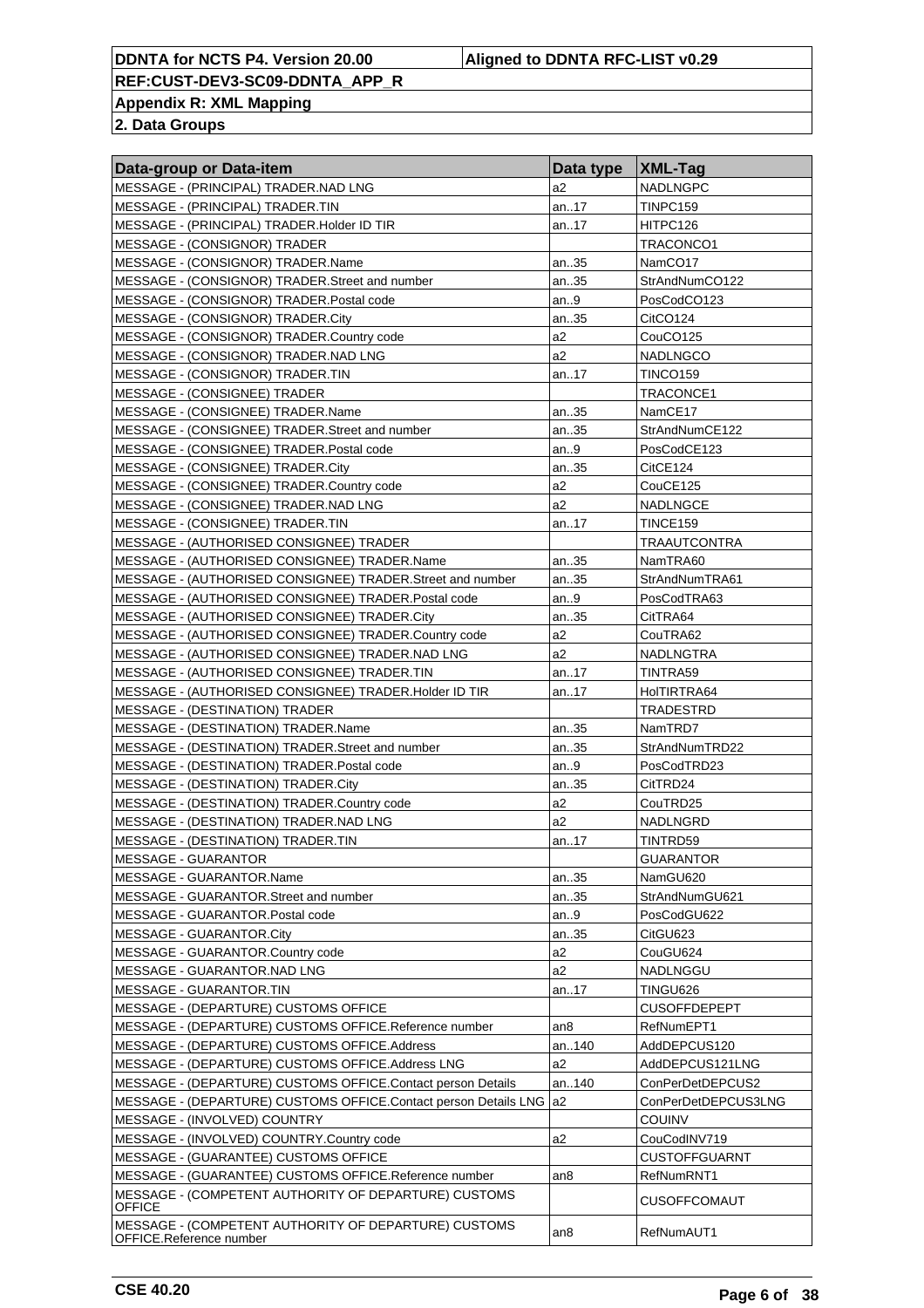**Appendix R: XML Mapping**

| Data-group or Data-item                                                                      | Data type       | <b>XML-Tag</b>             |
|----------------------------------------------------------------------------------------------|-----------------|----------------------------|
| MESSAGE - (COMPETENT AUTHORITY OF DEPARTURE) CUSTOMS<br>OFFICE.Address                       | an140           | AddAUT1                    |
| MESSAGE - (COMPETENT AUTHORITY OF DEPARTURE) CUSTOMS<br>OFFICE.Address LNG                   | a2              | AddAUT1LNG                 |
| MESSAGE - (COMPETENT AUTHORITY OF DEPARTURE) CUSTOMS<br><b>OFFICE.Contact person Details</b> | an140           | ConPerDetAUT1              |
| MESSAGE - (COMPETENT AUTHORITY OF DEPARTURE) CUSTOMS<br>OFFICE.Contact person Details LNG    | a2              | ConPerDetAUT1LNG           |
| MESSAGE - (COMPETENT AUTHORITY FOR RECOVERY) CUSTOMS<br><b>OFFICE</b>                        |                 | <b>CUSTOFFCOMAUTREC</b>    |
| MESSAGE - (COMPETENT AUTHORITY FOR RECOVERY) CUSTOMS<br>OFFICE.Reference number              | an <sub>8</sub> | RefNumREC1                 |
| MESSAGE - (GUARANTEE) COUNTRY                                                                |                 | COUGRT                     |
| MESSAGE - (GUARANTEE) COUNTRY.Country code                                                   | a2              | CouCodGRT764               |
| MESSAGE - (PRESENTATION OFFICE) CUSTOMS OFFICE                                               |                 | <b>CUSOFFPREOFFRES</b>     |
| MESSAGE - (PRESENTATION OFFICE) CUSTOMS OFFICE.Reference<br>number                           | an8             | RefNumRES1                 |
| MESSAGE - (EXPORT) CUSTOMS OFFICE                                                            |                 | <b>CUSOFFEXPERT</b>        |
| MESSAGE - (EXPORT) CUSTOMS OFFICE.Reference number                                           | an8             | RefNumERT1                 |
| <b>MESSAGE - (TRANSIT) CUSTOMS OFFICE</b>                                                    |                 | <b>CUSOFFTRARNS</b>        |
| MESSAGE - (TRANSIT) CUSTOMS OFFICE.Reference number                                          | an <sub>8</sub> | RefNumRNS1                 |
| MESSAGE - (TRANSIT) CUSTOMS OFFICE. Arrival Time                                             | n12             | ArrTimTRACUS085            |
| MESSAGE - (TRANSIT DECLARED) CUSTOMS OFFICE                                                  |                 | <b>CUSOFFTRADECCOF</b>     |
| MESSAGE - (TRANSIT DECLARED) CUSTOMS OFFICE.Reference number                                 | an <sub>8</sub> | RefNumCOF1                 |
| MESSAGE - (EXIT DECLARED) CUSTOMS OFFICE                                                     |                 | <b>CUSOFFEXTDECEDC</b>     |
| MESSAGE - (EXIT DECLARED) CUSTOMS OFFICE.Reference number                                    | an8             | RefNumEDC11                |
| MESSAGE - (DESTINATION) CUSTOMS OFFICE                                                       |                 | <b>CUSOFFDESEST</b>        |
| MESSAGE - (DESTINATION) CUSTOMS OFFICE.Reference number                                      | an <sub>8</sub> | RefNumEST1                 |
| MESSAGE - (DESTINATION DECLARED) CUSTOMS OFFICE                                              |                 | <b>CUSOFFDESDECDDC</b>     |
| MESSAGE - (DESTINATION DECLARED) CUSTOMS OFFICE.Reference<br>number                          | an8             | RefNumDDC1                 |
| MESSAGE - (ACTUAL OFFICE OF TRANSIT) CUSTOMS OFFICE                                          |                 | <b>CUSOFFRTRAACTCOF</b>    |
| MESSAGE - (ACTUAL OFFICE OF TRANSIT) CUSTOMS OFFICE.Reference<br>number                      | an <sub>8</sub> | RefNumCAF625               |
| MESSAGE - (ACTUAL OFFICE OF TRANSIT) CUSTOMS<br>OFFICE.Guarantee not valid for country       | n1              | GuaNotValCAF626            |
| MESSAGE - (REQUESTER) CUSTOMS OFFICE                                                         |                 | <b>CUSOFFREQ</b>           |
| MESSAGE - (REQUESTER) CUSTOMS OFFICE.Reference number                                        | an8             | RefNumEPR1                 |
| MESSAGE - (GUARANTEE SIMPLIFICATION) CUSTOMS OFFICE                                          |                 | AUTFORGUASIM               |
| MESSAGE - (GUARANTEE SIMPLIFICATION) CUSTOMS<br>OFFICE.Reference number                      | an8             | RefNumSIM1                 |
| MESSAGE - (RECOVERY) CUSTOMS OFFICE                                                          |                 | <b>CUSOFFRECRCV</b>        |
| MESSAGE - (RECOVERY) CUSTOMS OFFICE.Reference number                                         | an8             | RefNumRCV1                 |
| MESSAGE - (REQUESTED) CUSTOMS OFFICE                                                         |                 | <b>CUSTOFFRED</b>          |
| MESSAGE - (REQUESTED) CUSTOMS OFFICE.Reference number                                        | an8             | RefNumRED1                 |
| MESSAGE - (REQUESTED) CUSTOMS OFFICE.Address                                                 | an140           | AddCUSTOFFRED078           |
| MESSAGE - (REQUESTED) CUSTOMS OFFICE.Address LNG                                             | a2              | AddCUSTOFFRED078LNG        |
| MESSAGE - (REQUESTED) CUSTOMS OFFICE Contact person Details                                  | an140           | ConDetCUSTOFFRED080        |
| MESSAGE - (REQUESTED) CUSTOMS OFFICE.Contact person Details LNG                              | la2             | ConDetCUSTOFFRED080LN<br>G |
| MESSAGE - (RETURN COPIES) CUSTOMS OFFICE                                                     |                 | <b>CUSOFFRETCOPOCP</b>     |
| MESSAGE - (RETURN COPIES) CUSTOMS OFFICE.Reference number                                    | an8             | RefNumOCP1                 |
| MESSAGE - (RETURN COPIES) CUSTOMS OFFICE.Customs office name                                 | an35            | CusOffNamOCP2              |
| MESSAGE - (RETURN COPIES) CUSTOMS OFFICE.Street and number                                   | an35            | StrAndNumOCP3              |
| MESSAGE - (RETURN COPIES) CUSTOMS OFFICE.Country code                                        | a <sub>2</sub>  | CouOCP4                    |
| MESSAGE - (RETURN COPIES) CUSTOMS OFFICE. Postal code                                        | an9             | PosCodOCP6                 |
|                                                                                              |                 |                            |
| MESSAGE - (RETURN COPIES) CUSTOMS OFFICE.City                                                | an35<br>a2      | CitOCP7                    |
| MESSAGE - (RETURN COPIES) CUSTOMS OFFICE.NAD LNG                                             |                 | NADLNGOCP                  |
| MESSAGE - PASSAGE                                                                            |                 | PASSAGE                    |
| MESSAGE - PASSAGE.Date of passage                                                            | n8              | DatOfPasPAS627             |
| MESSAGE - CTL_CONTROL                                                                        |                 | CTLCL1                     |
| MESSAGE - CTL_CONTROL.Amendment type flag                                                    | n1              | AmeTypFlaCL628             |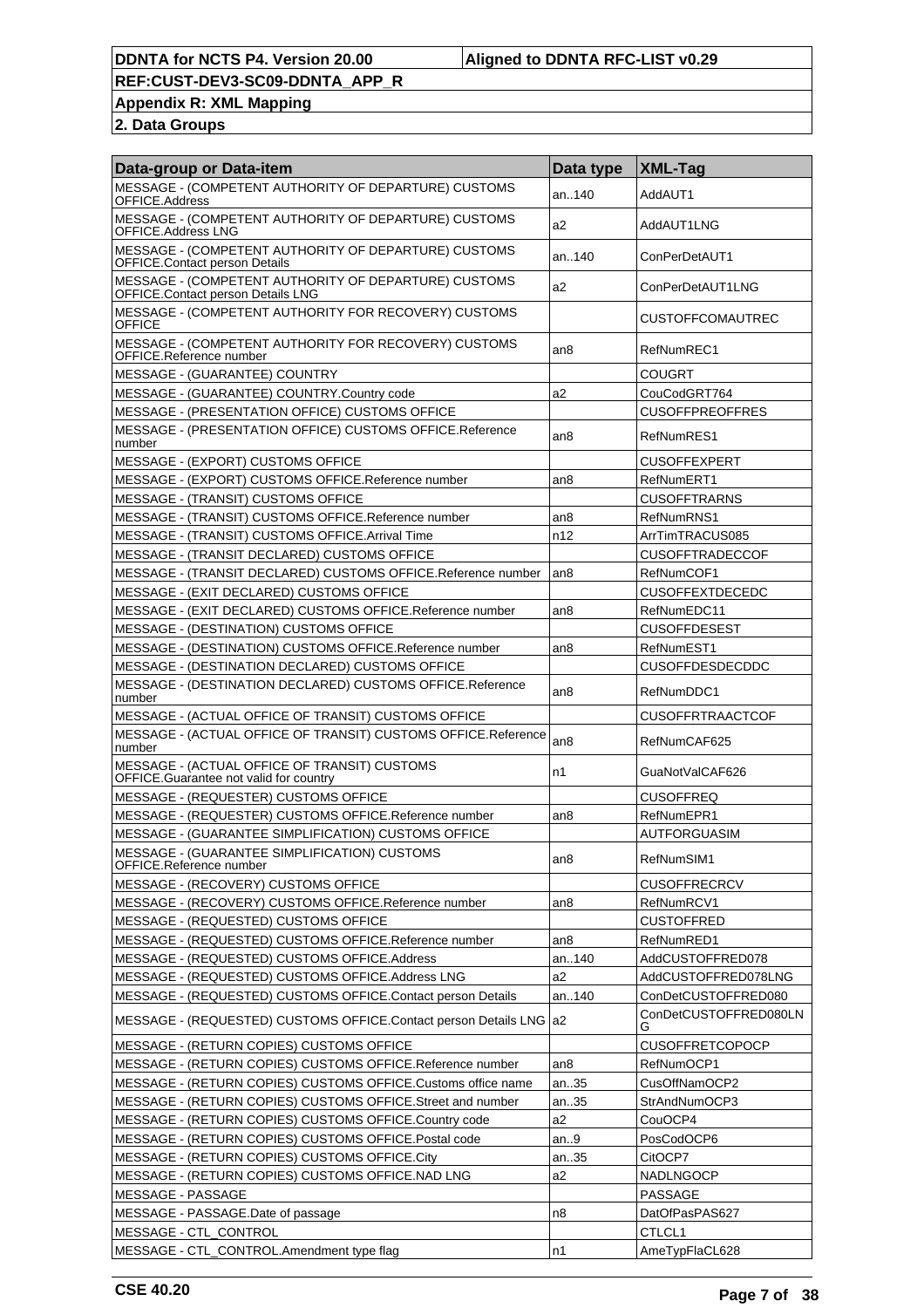**Appendix R: XML Mapping**

| Data-group or Data-item                                                             | Data type       | $ XML-Tag$           |
|-------------------------------------------------------------------------------------|-----------------|----------------------|
| MESSAGE - CTL_CONTROL.Continue unloading                                            | n1              | ConUnICL130          |
| MESSAGE - CTL_CONTROL.Transhipment notified                                         | n1              | TraNotCL630          |
| MESSAGE - CTL_CONTROL.Incident notified                                             | n1              | IncNotCL629          |
| MESSAGE - CTL_CONTROL.Transit operation state type                                  | an.3            | TraOPeStaTypCL632    |
| MESSAGE - CTL_CONTROL.Other movement information response                           | an350           | OthMovInfResCL633    |
| MESSAGE - CTL_CONTROL.Other movement information response LNG                       | a <sub>2</sub>  | OthMovInfResCL633LNG |
| MESSAGE - CTL_CONTROL.Other movement information request                            | an350           | OthMovInfReqCL631    |
| MESSAGE - CTL_CONTROL.Other movement information request LNG                        | a <sub>2</sub>  | OthMovInfReqCL631LNG |
| MESSAGE - CTL_CONTROL.Sensitive goods flag                                          | n1              | SenGooFlaCL763       |
| MESSAGE - CTL_CONTROL.Suspended goods flag                                          | n1              | SusGooFlaCL624       |
| MESSAGE - CTL_CONTROL.Trader authorised NCTS                                        | n1              | TraCTAutCL625        |
| MESSAGE - CTL_CONTROL.Trader authorised TIR                                         | n1              | TATCL626             |
| MESSAGE - CTL_CONTROL.Trader authorised                                             | n1              | TraAutCL626          |
| MESSAGE - CONTROL RESULT                                                            |                 | <b>CONRESERS</b>     |
| MESSAGE - CONTROL RESULT.Control date                                               | n8              | ConDatERS14          |
| MESSAGE - CONTROL RESULT.Control result code                                        | an <sub>2</sub> | ConResCodERS16       |
| MESSAGE - CONTROL RESULT.Controlled by                                              | an35            | ConByERS18           |
| MESSAGE - CONTROL RESULT.Controlled by LNG                                          | a <sub>2</sub>  | ConByERS18LNG        |
| MESSAGE - CONTROL RESULT.Remark                                                     | an350           | RemERS24             |
| MESSAGE - CONTROL RESULT.Remark LNG                                                 | a <sub>2</sub>  | RemERS24LNG          |
| MESSAGE - CONTROL RESULT.Date limit                                                 | n8              | DatLimERS69          |
| MESSAGE - CONTROL RESULT. Waiting for discrepancies resolution                      | n1              | WaiForDisResERS67    |
| MESSAGE - CONTROL RESULT. State of seals ok                                         | n1              | StaOfTheSeaOKERS70   |
| MESSAGE - UNLOADING REMARK                                                          |                 | <b>UNLREMREM</b>     |
| MESSAGE - UNLOADING REMARK. State of seals ok                                       | n1              | StaOfTheSeaOKREM19   |
| MESSAGE - UNLOADING REMARK.Unloading remark                                         | an350           | UnlRemREM53          |
| MESSAGE - UNLOADING REMARK.Unloading remark LNG                                     | a <sub>2</sub>  | UnlRemREM53LNG       |
| MESSAGE - UNLOADING REMARK.Conform                                                  | n1              | ConREM65             |
| MESSAGE - UNLOADING REMARK.Unloading completion                                     | n1              | UnIComREM66          |
| MESSAGE - UNLOADING REMARK.Unloading date                                           | n8              | UnlDatREM67          |
| MESSAGE - RESULTS OF CONTROL                                                        |                 | RESOFCON534          |
| MESSAGE - RESULTS OF CONTROL. Description                                           | an140           | DesTOC2              |
| MESSAGE - RESULTS OF CONTROL. Description LNG                                       | a2              | DesTOC2LNG           |
| MESSAGE - RESULTS OF CONTROL.Control indicator                                      | an <sub>2</sub> | ConInd424            |
| MESSAGE - RESULTS OF CONTROL. Pointer to the attribute                              | an35            | PoiToTheAttTOC5      |
| MESSAGE - RESULTS OF CONTROL.Corrected value                                        | an27            | CorValTOC4           |
| MESSAGE - RESULTS OF CONTROL - LANGUAGE SPECIFIC DATA                               |                 | LANSPEDAT515         |
| MESSAGE - RESULTS OF CONTROL - LANGUAGE SPECIFIC<br>DATA.Language code              | a2              | LanCod347            |
| MESSAGE - RESULTS OF CONTROL - LANGUAGE SPECIFIC<br>DATA.Description                | an140           | Des110               |
| MESSAGE - RESULTS OF CONTROL - LANGUAGE SPECIFIC<br>DATA.Language specific data LNG | a2              | LANSPEDAT515LNG      |
| MESSAGE - RESULTS OF CONTROL - ACTION                                               |                 | <b>ACT517</b>        |
| MESSAGE - RESULTS OF CONTROL - ACTION.Operation                                     | a1              | Ope288               |
| MESSAGE - RESULTS OF CONTROL - ACTION. Validity date                                | n8              | ValDat103            |
| MESSAGE - RESULTS OF CONTROL - ACTION.Modification subtype                          | n1              | ModSub144            |
| MESSAGE - RESULTS OF CONTROL - ACTION. Legal references                             | an.70           | LegRef197            |
| MESSAGE - RESULTS OF CONTROL - ACTION.Responsible data manager                      | an35            | ResDatMan302         |
| MESSAGE - RESULTS OF CONTROL - ACTION.Action identification                         | an20            | Actid                |
| MESSAGE - REPRESENTATIVE                                                            |                 | <b>REPREP</b>        |
| MESSAGE - REPRESENTATIVE.Reference number                                           | an8             | RefNumREP460         |
| MESSAGE - REPRESENTATIVE.Name                                                       | an35            | NamREP5              |
| MESSAGE - REPRESENTATIVE.Representative capacity                                    | an35            | RepCapREP18          |
| MESSAGE - REPRESENTATIVE.Representative capacity LNG                                | a2              | RepCapREP18LNG       |
| MESSAGE - SEALS INFO                                                                |                 | <b>SEAINFSLI</b>     |
| MESSAGE - SEALS INFO.Seals number                                                   | n.A             | SeaNumSLI2           |
| MESSAGE - SEALS INFO - SEALS ID                                                     |                 | <b>SEAIDSID</b>      |
| MESSAGE - SEALS INFO - SEALS ID. Seals identity                                     | an20            | SealdeSID1           |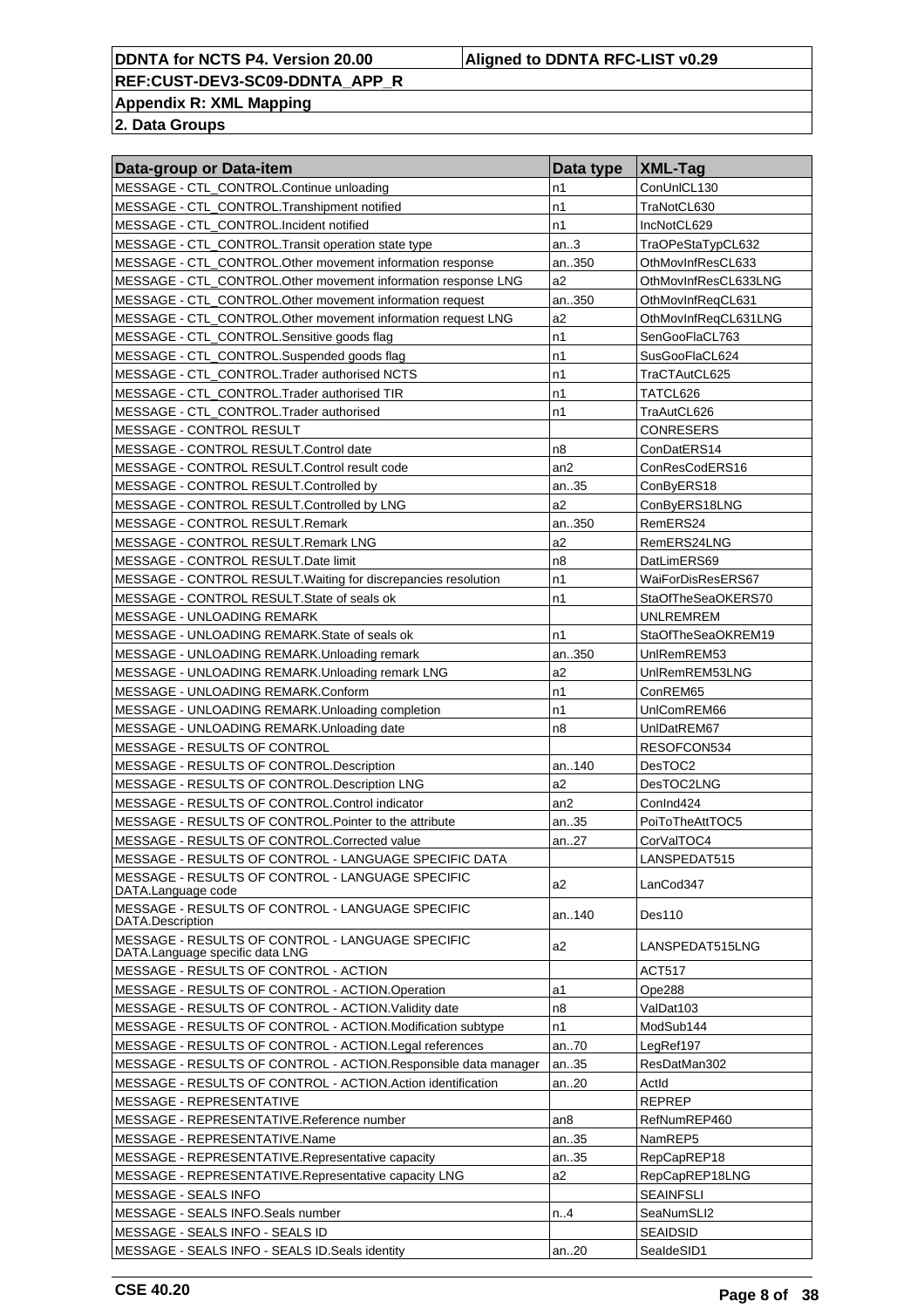**Appendix R: XML Mapping**

| Data-group or Data-item                                                                                            | Data type       | <b>XML-Tag</b>       |
|--------------------------------------------------------------------------------------------------------------------|-----------------|----------------------|
| MESSAGE - SEALS INFO - SEALS ID. Seals identity LNG                                                                | a2              | SealdeSID1LNG        |
| <b>MESSAGE - GUARANTEE</b>                                                                                         |                 | <b>GUAGUA</b>        |
| MESSAGE - GUARANTEE.Guarantee type                                                                                 | an1             | GuaTypGUA1           |
| MESSAGE - GUARANTEE - GUARANTEE REFERENCE                                                                          |                 | <b>GUAREFREF</b>     |
| MESSAGE - GUARANTEE - GUARANTEE REFERENCE.Guarantee<br>reference number (GRN)                                      | an.24           | GuaRefNumGRNREF1     |
| MESSAGE - GUARANTEE - GUARANTEE REFERENCE. Other guarantee<br>reference                                            | an35            | OthGuaRefREF4        |
| MESSAGE - GUARANTEE - GUARANTEE REFERENCE.Access code                                                              | an <sub>4</sub> | AccCodREF6           |
| MESSAGE - GUARANTEE - GUARANTEE REFERENCE.Amount concerned                                                         | n.15,2          | AmoConREF7           |
| MESSAGE - GUARANTEE - GUARANTEE REFERENCE.Currency                                                                 | an3             | CurREF8              |
| MESSAGE - GUARANTEE - GUARANTEE REFERENCE - INVALID<br><b>GUARANTEE REASON</b>                                     |                 | <b>INVGUAREA</b>     |
| MESSAGE - GUARANTEE - GUARANTEE REFERENCE - INVALID<br>GUARANTEE REASON. Invalid guarantee reason code             | an.3            | InvGuaReaCod724      |
| MESSAGE - GUARANTEE - GUARANTEE REFERENCE - VALIDITY<br><b>LIMITATION EC</b>                                       |                 | VALLIMECVLE          |
| MESSAGE - GUARANTEE - GUARANTEE REFERENCE - VALIDITY<br>LIMITATION EC. Not valid for EC                            | n1              | NotValForECVLE1      |
| MESSAGE - GUARANTEE - GUARANTEE REFERENCE - VALIDITY<br><b>LIMITATION NON EC</b>                                   |                 | VALLIMNONECLIM       |
| MESSAGE - GUARANTEE - GUARANTEE REFERENCE - VALIDITY<br>LIMITATION NON EC. Not valid for other contracting parties | a2              | NotValForOthConPLIM2 |
| MESSAGE - EN ROUTE EVENT                                                                                           |                 | <b>ENROUEVETEV</b>   |
| MESSAGE - EN ROUTE EVENT.Place                                                                                     | an35            | PlaTEV10             |
| MESSAGE - EN ROUTE EVENT. Place LNG                                                                                | a2              | PlaTEV10LNG          |
| MESSAGE - EN ROUTE EVENT. Country code                                                                             | a2              | CouTEV13             |
| MESSAGE - EN ROUTE EVENT - CTL_CONTROL                                                                             |                 | <b>CTLCTL</b>        |
| MESSAGE - EN ROUTE EVENT - CTL_CONTROL.Already in NCTS                                                             | n1              | AlrInNCTCTL29        |
| MESSAGE - EN ROUTE EVENT - INCIDENT                                                                                |                 | <b>INCINC</b>        |
| MESSAGE - EN ROUTE EVENT - INCIDENT. Incident flag                                                                 | n1              | IncFlaINC3           |
| MESSAGE - EN ROUTE EVENT - INCIDENT Incident information                                                           | an350           | IncinfINC4           |
| MESSAGE - EN ROUTE EVENT - INCIDENT. Incident information LNG                                                      | a2              | InclnfINC4LNG        |
| MESSAGE - EN ROUTE EVENT - INCIDENT Endorsement date                                                               | n <sub>8</sub>  | EndDatINC6           |
| MESSAGE - EN ROUTE EVENT - INCIDENT. Endorsement authority                                                         | an35            | EndAutINC7           |
| MESSAGE - EN ROUTE EVENT - INCIDENT. Endorsement authority LNG                                                     | a2              | EndAutINC7LNG        |
| MESSAGE - EN ROUTE EVENT - INCIDENT. Endorsement place                                                             | an35            | EndPlaINC10          |
| MESSAGE - EN ROUTE EVENT - INCIDENT. Endorsement place LNG                                                         | a2              | EndPlaINC10LNG       |
| MESSAGE - EN ROUTE EVENT - INCIDENT. Endorsement country                                                           | a2              | EndCoulNC12          |
| MESSAGE - EN ROUTE EVENT - SEALS INFO                                                                              |                 | SEAINFSF1            |
| MESSAGE - EN ROUTE EVENT - SEALS INFO. Seals number                                                                | n.A             | SeaNumSF12           |
| MESSAGE - EN ROUTE EVENT - SEALS INFO - SEALS ID                                                                   |                 | SEAIDSI1             |
| MESSAGE - EN ROUTE EVENT - SEALS INFO - SEALS ID. Seals identity                                                   | an20            | SealdeSI11           |
| MESSAGE - EN ROUTE EVENT - SEALS INFO - SEALS ID. Seals identity<br>LNG                                            | a2              | SealdeSI11LNG        |
| MESSAGE - EN ROUTE EVENT - TRANSHIPMENT                                                                            |                 | TRASHP               |
| MESSAGE - EN ROUTE EVENT - TRANSHIPMENT. New transport means<br>identity                                           | an.27           | NewTraMeaIdeSHP26    |
| MESSAGE - EN ROUTE EVENT - TRANSHIPMENT. New transport means<br>identity LNG                                       | a2              | NewTraMeaIdeSHP26LNG |
| MESSAGE - EN ROUTE EVENT - TRANSHIPMENT. New transport means<br>nationality                                        | a2              | NewTraMeaNatSHP54    |
| MESSAGE - EN ROUTE EVENT - TRANSHIPMENT. Endorsement date                                                          | n8              | EndDatSHP60          |
| MESSAGE - EN ROUTE EVENT - TRANSHIPMENT. Endorsement authority                                                     | an35            | EndAutSHP61          |
| MESSAGE - EN ROUTE EVENT - TRANSHIPMENT. Endorsement authority<br><b>LNG</b>                                       | a2              | EndAutSHP61LNG       |
| MESSAGE - EN ROUTE EVENT - TRANSHIPMENT. Endorsement place                                                         | an35            | EndPlaSHP63          |
| MESSAGE - EN ROUTE EVENT - TRANSHIPMENT. Endorsement place LNG                                                     | la2             | EndPlaSHP63LNG       |
| MESSAGE - EN ROUTE EVENT - TRANSHIPMENT. Endorsement country                                                       | a2              | EndCouSHP65          |
| MESSAGE - EN ROUTE EVENT - TRANSHIPMENT - CONTAINERS                                                               |                 | CONNR3               |
| MESSAGE - EN ROUTE EVENT - TRANSHIPMENT -                                                                          | an17            | ConNumNR31           |
| <b>CONTAINERS.Container number</b>                                                                                 |                 |                      |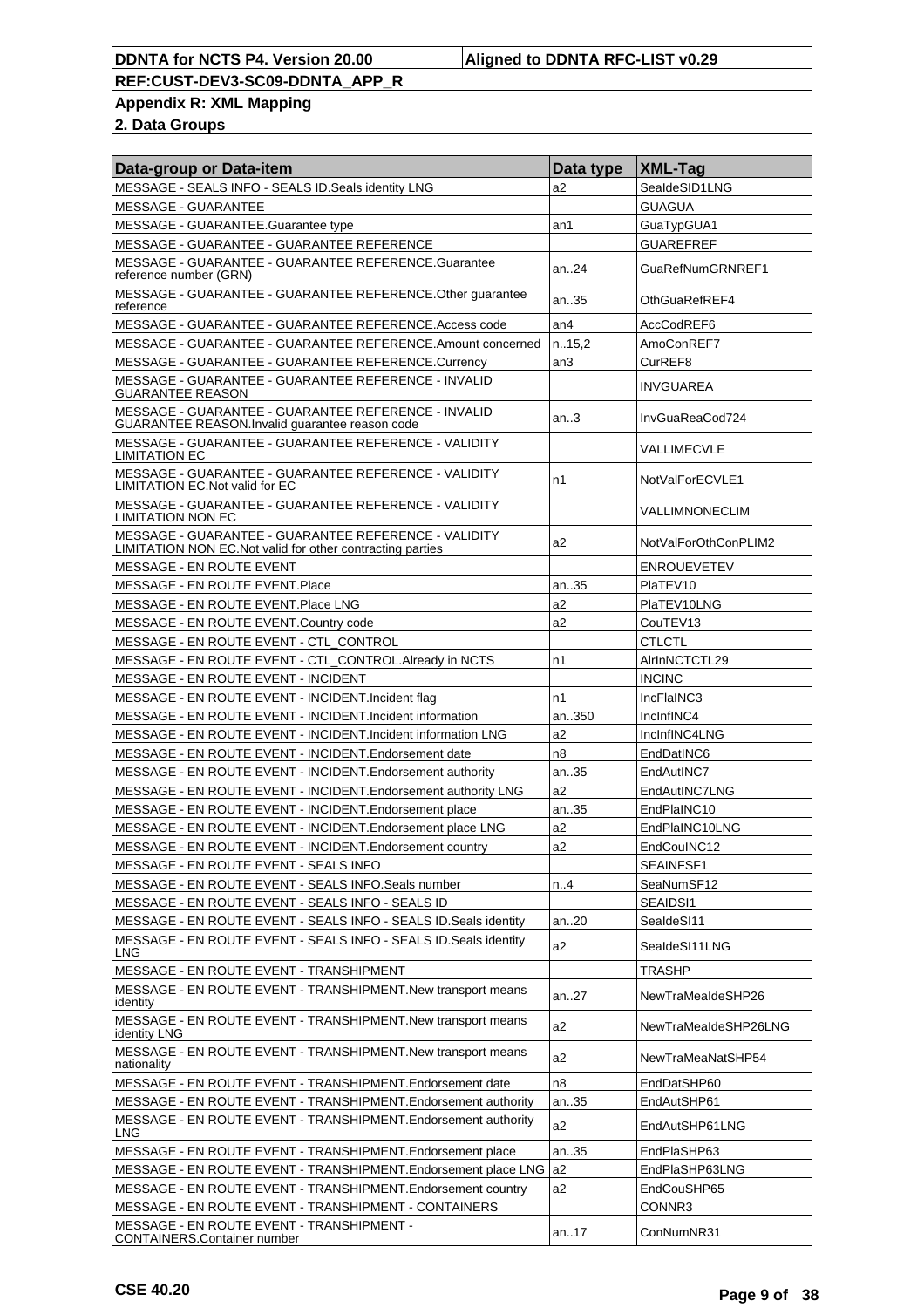**Appendix R: XML Mapping**

| Data-group or Data-item                                                                       | Data type       | $ XML-Tag$          |
|-----------------------------------------------------------------------------------------------|-----------------|---------------------|
| MESSAGE - MRNLIST                                                                             |                 | MRNLSTLS1           |
| MESSAGE - MRNLIST.Document/reference number                                                   | an21            | DocRefNumLS11       |
| MESSAGE - MRNLIST.Country code A                                                              | a2              | CouCodFrLS12        |
| MESSAGE - MRNLIST.Role A                                                                      | a2              | RolFrLS13           |
| MESSAGE - MRNLIST.Country code B                                                              | a2              | CouCodToLS14        |
| MESSAGE - MRNLIST.Role B                                                                      | a2              | RolToLS15           |
| MESSAGE - MRNLIST - MSGTYPE                                                                   |                 | <b>MRNLSTMTYP</b>   |
| MESSAGE - MRNLIST - MSGTYPE.Message type                                                      | an6             | MesTypTYP1          |
| MESSAGE - MRNLIST - PERIOD OF REQUEST                                                         |                 | <b>MRNLSTMPER</b>   |
| MESSAGE - MRNLIST - PERIOD OF REQUEST.Day period from                                         | n <sub>8</sub>  | DayPerFrPER11       |
| MESSAGE - MRNLIST - PERIOD OF REQUEST. Time period from                                       | n6              | TimPerFrPER12       |
| MESSAGE - MRNLIST - PERIOD OF REQUEST. Day period to                                          | n <sub>8</sub>  | DayPerToPER13       |
| MESSAGE - MRNLIST - PERIOD OF REQUEST. Time period to                                         | n <sub>6</sub>  | TimPerToPER14       |
| <b>MESSAGE - MRNINFO</b>                                                                      |                 | <b>MRNINF</b>       |
| MESSAGE - MRNINFO.Document/reference number                                                   | an21            | DocRefNumINF1       |
| MESSAGE - MRNINFO.CSMIS status                                                                | an <sub>2</sub> | StatINF2            |
| MESSAGE - MRNINFO.CSMIS status explanation code                                               | n.2             | StatExpCodINF3      |
| MESSAGE - MRNINFO - MSGINFO                                                                   |                 | <b>MSGMRNINFING</b> |
| MESSAGE - MRNINFO - MSGINFO.Message type                                                      | an.6            | MesTypING1          |
| MESSAGE - MRNINFO - MSGINFO.Sequence id                                                       | n.8             | SeqIdING2           |
| MESSAGE - MRNINFO - MSGINFO.Reply to                                                          | n.8             | RepToldING3         |
| MESSAGE - MRNINFO - MSGINFO.Country code A                                                    | a2              | CouCodFrING4        |
| MESSAGE - MRNINFO - MSGINFO.Sent Date                                                         | n14             | SenDatING5          |
| MESSAGE - MRNINFO - MSGINFO.Country code B                                                    | a2              | CouCodToING6        |
| MESSAGE - MRNINFO - MSGINFO.Received Date                                                     | n14             | RecDatING7          |
|                                                                                               | n1              | RecRetCodING8       |
| MESSAGE - MRNINFO - MSGINFO.Reception return code                                             | n1              |                     |
| MESSAGE - MRNINFO - MSGINFO.CoA report                                                        |                 | CoARepING9          |
| MESSAGE - MRNINFO - MSGINFO.CoD report                                                        | n1              | CoDRepING10         |
| MESSAGE - MRNINFO - MSGINFO.EXP report                                                        | n1              | EXPRepING11         |
| MESSAGE - MRNINFO - MSGINFO.EXC report                                                        | n1              | EXCRepING12         |
| MESSAGE - GOODS ITEM                                                                          |                 | <b>GOOITEGDS</b>    |
| MESSAGE - GOODS ITEM.Item number                                                              | n.5             | IteNumGDS7          |
| MESSAGE - GOODS ITEM.Commodity code                                                           | an22            | ComCodTarCodGDS10   |
| MESSAGE - GOODS ITEM.Sensitive goods code                                                     | n.2             | SenGooGodGDS11      |
| MESSAGE - GOODS ITEM. Type of declaration                                                     | an.9            | DecTypGDS15         |
| MESSAGE - GOODS ITEM.Goods description                                                        | an280           | GooDesGDS23         |
| MESSAGE - GOODS ITEM.Goods description LNG                                                    | a2              | GooDesGDS23LNG      |
| MESSAGE - GOODS ITEM.Gross mass                                                               | n.11,3          | GroMasGDS46         |
| MESSAGE - GOODS ITEM.Net mass                                                                 | n.11,3          | NetMasGDS48         |
| MESSAGE - GOODS ITEM.Country of dispatch/export code                                          | a <sub>2</sub>  | CouOfDisGDS58       |
| MESSAGE - GOODS ITEM.Country of destination code                                              | a2              | CouOfDesGDS59       |
| MESSAGE - GOODS ITEM. Transport charges/ Method of Payment                                    | a1              | MetOfPayGDI12       |
| MESSAGE - GOODS ITEM.Commercial Reference Number                                              | an70            | ComRefNumGIM1       |
| MESSAGE - GOODS ITEM.UN dangerous goods code                                                  | an4             | UNDanGooCodGDI1     |
| MESSAGE - GOODS ITEM - PREVIOUS ADMINISTRATIVE REFERENCES                                     |                 | PREADMREFAR2        |
| MESSAGE - GOODS ITEM - PREVIOUS ADMINISTRATIVE<br>REFERENCES.Previous document type           | an $6$          | PreDocTypAR21       |
| MESSAGE - GOODS ITEM - PREVIOUS ADMINISTRATIVE<br>REFERENCES.Previous document reference      | an35            | PreDocRefAR26       |
| MESSAGE - GOODS ITEM - PREVIOUS ADMINISTRATIVE<br>REFERENCES. Previous document reference LNG | a2              | PreDocRefLNG        |
| MESSAGE - GOODS ITEM - PREVIOUS ADMINISTRATIVE<br>REFERENCES.Complement of information        | an26            | ComOfInfAR29        |
| MESSAGE - GOODS ITEM - PREVIOUS ADMINISTRATIVE<br>REFERENCES.Complement of information LNG    | a2              | ComOfInfAR29LNG     |
| MESSAGE - GOODS ITEM - PREVIOUS ADMINISTRATIVE<br>REFERENCES.Complete control                 | n1              | ComConAR211         |
| MESSAGE - GOODS ITEM - PRODUCED DOCUMENTS/CERTIFICATES                                        |                 | PRODOCDC2           |
| MESSAGE - GOODS ITEM - PRODUCED<br>DOCUMENTS/CERTIFICATES.Document type                       | an4             | DocTypDC21          |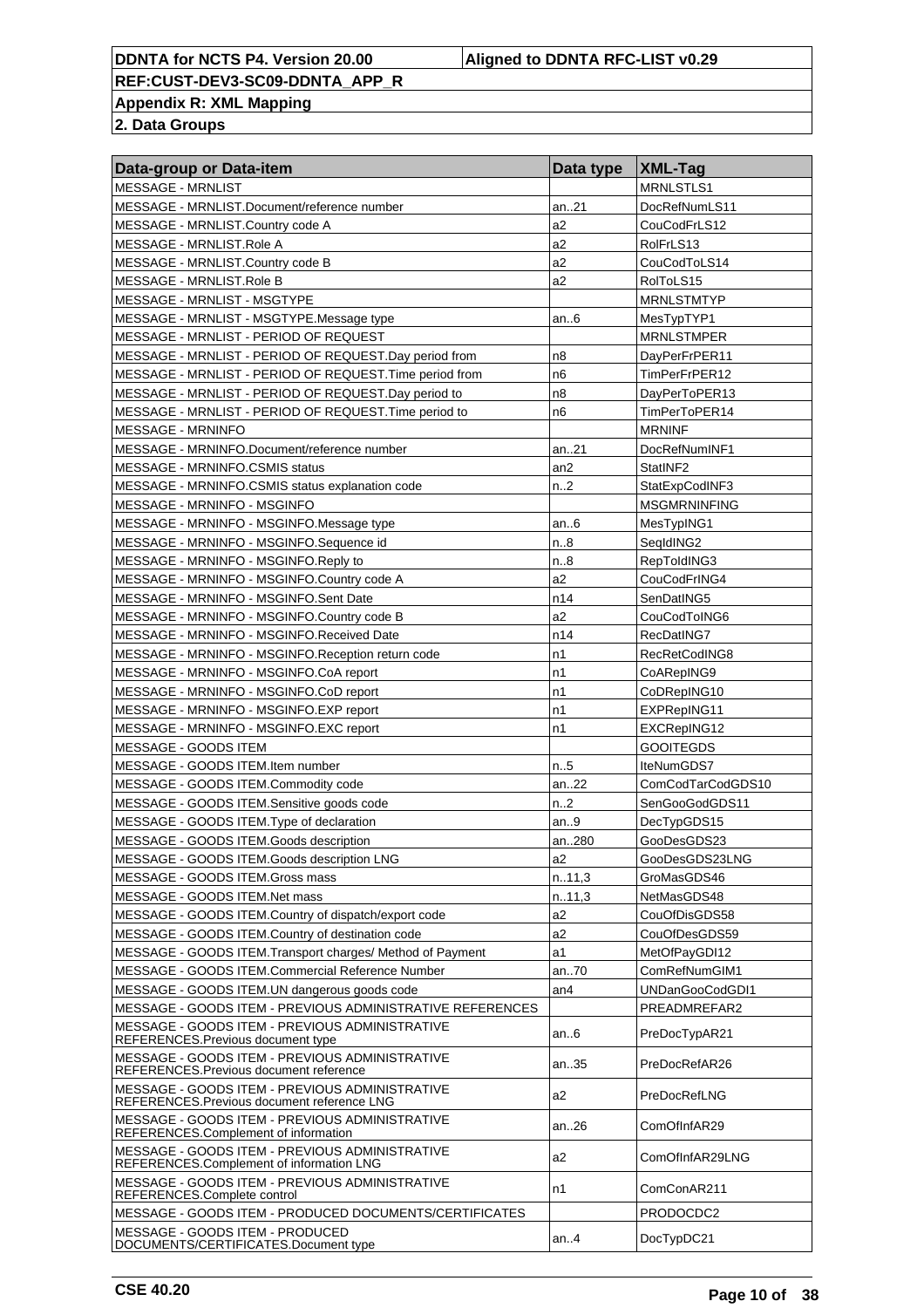**Appendix R: XML Mapping**

| Data-group or Data-item                                                                 | Data type | <b>XML-Tag</b>      |
|-----------------------------------------------------------------------------------------|-----------|---------------------|
| MESSAGE - GOODS ITEM - PRODUCED<br>DOCUMENTS/CERTIFICATES.Document reference            | an35      | DocRefDC23          |
| MESSAGE - GOODS ITEM - PRODUCED<br>DOCUMENTS/CERTIFICATES.Document reference LNG        | a2        | DocRefDCLNG         |
| MESSAGE - GOODS ITEM - PRODUCED<br>DOCUMENTS/CERTIFICATES.Complement of information     | an26      | ComOfInfDC25        |
| MESSAGE - GOODS ITEM - PRODUCED<br>DOCUMENTS/CERTIFICATES.Complement of information LNG | a2        | ComOfInfDC25LNG     |
| MESSAGE - GOODS ITEM - PRODUCED<br>DOCUMENTS/CERTIFICATES.Complete control              | n1        | ComConDC27          |
| MESSAGE - GOODS ITEM - SPECIAL MENTIONS                                                 |           | SPEMENMT2           |
| MESSAGE - GOODS ITEM - SPECIAL MENTIONS. Additional information                         | an.70     | AddInfMT21          |
| MESSAGE - GOODS ITEM - SPECIAL MENTIONS Additional information<br><b>LNG</b>            | a2        | AddInfMT21LNG       |
| MESSAGE - GOODS ITEM - SPECIAL MENTIONS. Additional information<br>coded                | an.5      | AddInfCodMT23       |
| MESSAGE - GOODS ITEM - SPECIAL MENTIONS. Export from EC                                 | n1        | ExpFroECMT24        |
| MESSAGE - GOODS ITEM - SPECIAL MENTIONS. Export from country                            | a2        | ExpFroCouMT25       |
| MESSAGE - GOODS ITEM - SPECIAL MENTIONS.Complete control                                | n1        | ComConMT26          |
| MESSAGE - GOODS ITEM - RESULTS OF CONTROL                                               |           | <b>RESOFCONROC</b>  |
| MESSAGE - GOODS ITEM - RESULTS OF CONTROL.Description                                   | an140     | DesROC2             |
| MESSAGE - GOODS ITEM - RESULTS OF CONTROL.Description LNG                               | a2        | DesROC2LNG          |
| MESSAGE - GOODS ITEM - RESULTS OF CONTROL.Control indicator                             | an2       | ConIndROC1          |
|                                                                                         |           |                     |
| MESSAGE - GOODS ITEM - RESULTS OF CONTROL.Corrected value                               | an27      | CorValGIRESCON178   |
| MESSAGE - GOODS ITEM - RESULTS OF CONTROL. Pointer to the attribute   an35              |           | PoiToTheAttROC51    |
| MESSAGE - GOODS ITEM - (CONSIGNOR) TRADER                                               |           | TRACONCO2           |
| MESSAGE - GOODS ITEM - (CONSIGNOR) TRADER.Name                                          | an35      | NamCO <sub>27</sub> |
| MESSAGE - GOODS ITEM - (CONSIGNOR) TRADER.Street and number                             | an35      | StrAndNumCO222      |
| MESSAGE - GOODS ITEM - (CONSIGNOR) TRADER. Postal code                                  | an9       | PosCodCO223         |
| MESSAGE - GOODS ITEM - (CONSIGNOR) TRADER.City                                          | an35      | CitCO224            |
| MESSAGE - GOODS ITEM - (CONSIGNOR) TRADER.Country code                                  | a2        | CouCO225            |
| MESSAGE - GOODS ITEM - (CONSIGNOR) TRADER.NAD LNG                                       | a2        | NADLNGGTCO          |
| MESSAGE - GOODS ITEM - (CONSIGNOR) TRADER.TIN                                           | an17      | <b>TINCO259</b>     |
| MESSAGE - GOODS ITEM - (CONSIGNEE) TRADER                                               |           | TRACONCE2           |
| MESSAGE - GOODS ITEM - (CONSIGNEE) TRADER.Name                                          | an35      | NamCE27             |
| MESSAGE - GOODS ITEM - (CONSIGNEE) TRADER.Street and number                             | an35      | StrAndNumCE222      |
| MESSAGE - GOODS ITEM - (CONSIGNEE) TRADER. Postal code                                  | an.9      | PosCodCE223         |
| MESSAGE - GOODS ITEM - (CONSIGNEE) TRADER.City                                          | an35      | CitCE224            |
| MESSAGE - GOODS ITEM - (CONSIGNEE) TRADER.Country code                                  | a2        | CouCE225            |
|                                                                                         |           |                     |
| MESSAGE - GOODS ITEM - (CONSIGNEE) TRADER.NAD LNG                                       | a2        | NADLNGGICE          |
| MESSAGE - GOODS ITEM - (CONSIGNEE) TRADER.TIN                                           | an17      | <b>TINCE259</b>     |
| MESSAGE - GOODS ITEM - CONTAINERS                                                       |           | CONNR <sub>2</sub>  |
| MESSAGE - GOODS ITEM - CONTAINERS.Container number                                      | an17      | ConNumNR21          |
| MESSAGE - GOODS ITEM - CONTAINERS.Complete control                                      | n1        | ComConNR22          |
| MESSAGE - GOODS ITEM - PACKAGES                                                         |           | PACGS2              |
| MESSAGE - GOODS ITEM - PACKAGES.Marks & numbers of packages                             | an42      | MarNumOfPacGS21     |
| MESSAGE - GOODS ITEM - PACKAGES.Marks & numbers of packages LNG a2                      |           | MarNumOfPacGS21LNG  |
| MESSAGE - GOODS ITEM - PACKAGES.Kind of packages                                        | an.3      | KinOfPacGS23        |
| MESSAGE - GOODS ITEM - PACKAGES.Number of packages                                      | n. 5      | NumOfPacGS24        |
| MESSAGE - GOODS ITEM - PACKAGES.Number of pieces                                        | n.5       | NumOfPieGS25        |
| MESSAGE - GOODS ITEM - PACKAGES.Controlled packages                                     | an70      | ConPacGS26          |
| MESSAGE - GOODS ITEM - PACKAGES.Controlled packages LNG                                 | a2        | ConPacGS26LNG       |
| MESSAGE - GOODS ITEM - PACKAGES.Complete control                                        | n1        | ComConGS28          |
| MESSAGE - GOODS ITEM - SGI CODES                                                        |           | SGICODSD2           |
| MESSAGE - GOODS ITEM - SGI CODES.Sensitive goods code                                   | n2        | SenGooCodSD22       |
| MESSAGE - GOODS ITEM - SGI CODES.Sensitive quantity                                     | n11,3     | SenQuaSD23          |
|                                                                                         |           |                     |
| MESSAGE - GOODS ITEM - SGI CODES.Complete control                                       | n1        | ComConSD25          |
| MESSAGE - GOODS ITEM - (CONSIGNOR-SECURITY) TRADER                                      |           | TRACORSECGOO021     |
| MESSAGE - GOODS ITEM - (CONSIGNOR-SECURITY) TRADER.Name                                 | an35      | NamTRACORSECGOO025  |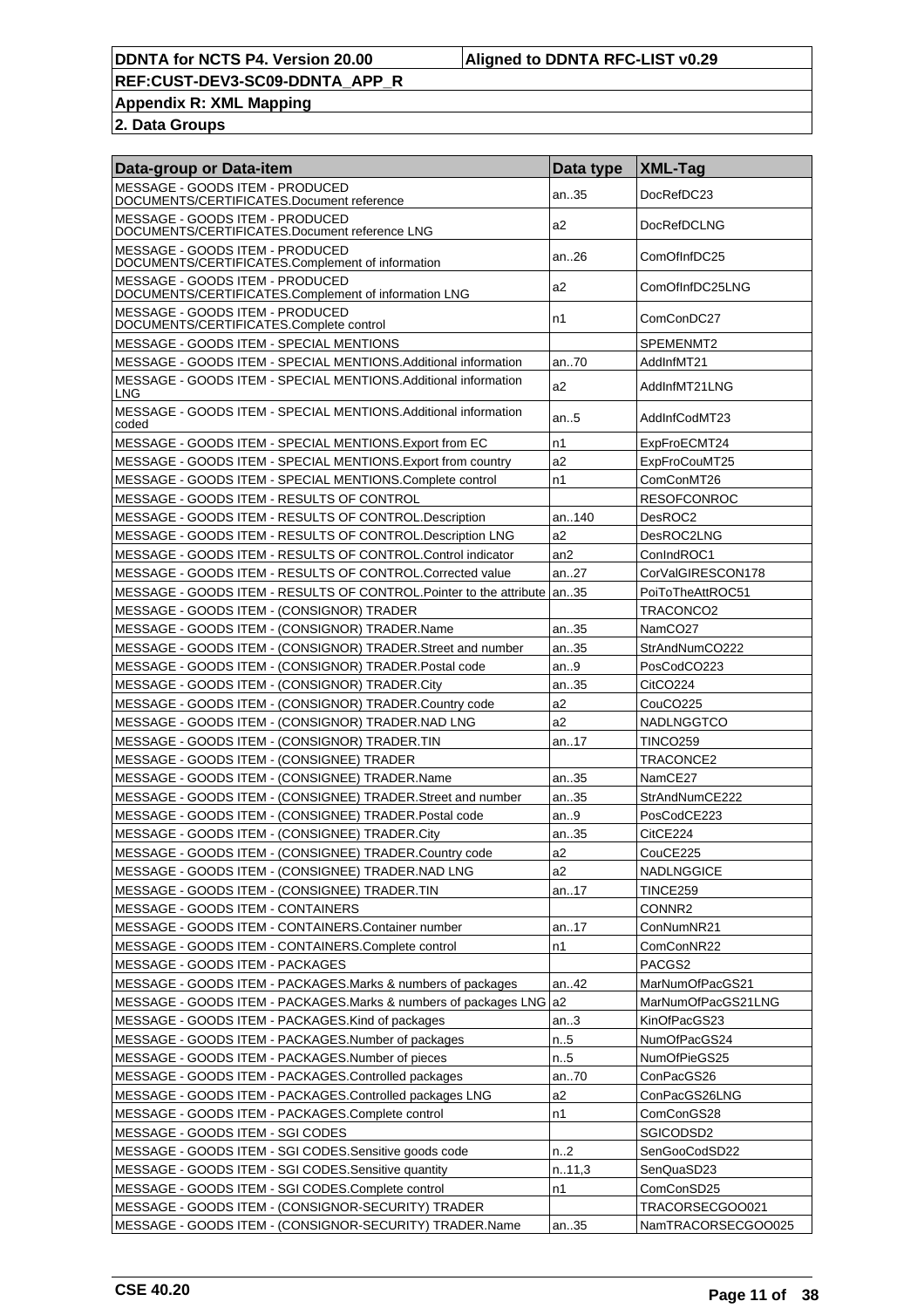## **Appendix R: XML Mapping**

| Data-group or Data-item                                                                         | Data type       | <b>XML-Tag</b>              |
|-------------------------------------------------------------------------------------------------|-----------------|-----------------------------|
| MESSAGE - GOODS ITEM - (CONSIGNOR-SECURITY) TRADER.Street and<br>number                         | an35            | StrNumTRACORSECGOO02        |
| MESSAGE - GOODS ITEM - (CONSIGNOR-SECURITY) TRADER.Postal<br>code                               | an.9            | PosCodTRACORSECGOO02<br>h   |
| MESSAGE - GOODS ITEM - (CONSIGNOR-SECURITY) TRADER.City                                         | an35            | CitTRACORSECGOO022          |
| MESSAGE - GOODS ITEM - (CONSIGNOR-SECURITY) TRADER.Country<br>code                              | a2              | CouCodTRACORSECGOO02<br>3   |
| MESSAGE - GOODS ITEM - (CONSIGNOR-SECURITY) TRADER.NAD LNG                                      | a2              | TRACORSECGOO021LNG          |
| MESSAGE - GOODS ITEM - (CONSIGNOR-SECURITY) TRADER.TIN                                          | an17            | TINTRACORSECGOO028          |
| MESSAGE - GOODS ITEM - (CONSIGNEE-SECURITY) TRADER                                              |                 | TRACONSECGOO013             |
| MESSAGE - GOODS ITEM - (CONSIGNEE-SECURITY) TRADER.Name                                         | an35            | NamTRACONSECGOO017          |
| MESSAGE - GOODS ITEM - (CONSIGNEE-SECURITY) TRADER.Street and<br>number                         | an35            | StrNumTRACONSECGOO01<br>9   |
| MESSAGE - GOODS ITEM - (CONSIGNEE-SECURITY) TRADER.Postal<br>code                               | an.9            | PosCodTRACONSECGOO01<br>8   |
| MESSAGE - GOODS ITEM - (CONSIGNEE-SECURITY) TRADER.City                                         | an35            | CityTRACONSECGOO014         |
| MESSAGE - GOODS ITEM - (CONSIGNEE-SECURITY) TRADER.Country<br>code                              | a2              | CouCodTRACONSECGOO01        |
| MESSAGE - GOODS ITEM - (CONSIGNEE-SECURITY) TRADER.NAD LNG                                      | a2              | TRACONSECGOO013LNG          |
| MESSAGE - GOODS ITEM - (CONSIGNEE-SECURITY) TRADER.TIN                                          | an17            | TINTRACONSECGOO020          |
| MESSAGE - GOODS ITEM - NOTIFY PARTY                                                             |                 | PRTNOT640                   |
| MESSAGE - GOODS ITEM - NOTIFY PARTY.Country code                                                | a2              | CouCodGINOT647              |
| MESSAGE - CUSTOMS OFFICE INFORMATION                                                            |                 | CUSOFFINF105                |
| MESSAGE - CUSTOMS OFFICE INFORMATION.Reference number                                           | an8             | RefNum18                    |
| MESSAGE - CUSTOMS OFFICE INFORMATION.Reference number main<br>office                            | an <sub>8</sub> | RefNumMaiOff104             |
| MESSAGE - CUSTOMS OFFICE INFORMATION.Reference number higher<br>authority                       | an <sub>8</sub> | RefNumHigAut19              |
| MESSAGE - CUSTOMS OFFICE INFORMATION.Reference number take-<br>over                             | an <sub>8</sub> | RefNumTak20                 |
| MESSAGE - CUSTOMS OFFICE INFORMATION.Reference number<br><b>Competent Authority of Enquiry</b>  | an <sub>8</sub> | RefNumCAEnqCUSOFFINF1<br>31 |
| MESSAGE - CUSTOMS OFFICE INFORMATION.Reference number<br><b>Competent Authority of Recovery</b> | an8             | RefNumCARecCUSOFFINF1<br>32 |
| MESSAGE - CUSTOMS OFFICE INFORMATION.Country code                                               | a2              | CouCod21                    |
| MESSAGE - CUSTOMS OFFICE INFORMATION.UN/LOCODE id                                               | a3              | UNLId22                     |
| MESSAGE - CUSTOMS OFFICE INFORMATION.Region code                                                | an.3            | RegCod24                    |
| MESSAGE - CUSTOMS OFFICE INFORMATION.NCTS entry date                                            | n8              | NCTEntDat25                 |
| MESSAGE - CUSTOMS OFFICE INFORMATION. Nearest office                                            | an175           | NeaOff26                    |
| MESSAGE - CUSTOMS OFFICE INFORMATION.Nearest office LNG                                         | a2              | NeaOff26LNG                 |
| MESSAGE - CUSTOMS OFFICE INFORMATION.Postal code                                                | an.9            | Pos <sub>28</sub>           |
| MESSAGE - CUSTOMS OFFICE INFORMATION. Phone number                                              | an35            | PhoNum29                    |
| MESSAGE - CUSTOMS OFFICE INFORMATION.Fax number                                                 | an35            | FaxNum30                    |
| MESSAGE - CUSTOMS OFFICE INFORMATION. Telex number                                              | an35            | TelNum31                    |
| MESSAGE - CUSTOMS OFFICE INFORMATION.E-mail address                                             | an70            | EmaAdd32                    |
| MESSAGE - CUSTOMS OFFICE INFORMATION.Geo info code                                              | an.6            | GeoInfCod33                 |
| MESSAGE - CUSTOMS OFFICE INFORMATION. Trader dedicated                                          | n1              | TraDed34                    |
| MESSAGE - CUSTOMS OFFICE INFORMATION - ACTION                                                   |                 | ACT119                      |
| MESSAGE - CUSTOMS OFFICE INFORMATION - ACTION.Operation                                         | a1              | Ope288                      |
| MESSAGE - CUSTOMS OFFICE INFORMATION - ACTION. Validity date                                    | n8              | ValDat103                   |
| MESSAGE - CUSTOMS OFFICE INFORMATION - ACTION.Modification<br>subtype                           | n1              | ModSub144                   |
| MESSAGE - CUSTOMS OFFICE INFORMATION - ACTION.Action<br>identification                          | an20            | Actid                       |
| MESSAGE - CUSTOMS OFFICE INFORMATION - (DEDICATED) TRADER                                       |                 | TRADED106                   |
| MESSAGE - CUSTOMS OFFICE INFORMATION - (DEDICATED)<br>TRADER.Name                               | an35            | Nam36                       |
| MESSAGE - CUSTOMS OFFICE INFORMATION - (DEDICATED)<br>TRADER.Language code                      | a2              | LanCod37                    |
| MESSAGE - CUSTOMS OFFICE INFORMATION - (DEDICATED)<br>TRADER.TIN                                | an17            | TIN38                       |
| MESSAGE - CUSTOMS OFFICE INFORMATION - CUSTOMS OFFICE<br> SPECIFIC NOTES                        |                 | <b>COICOSN</b>              |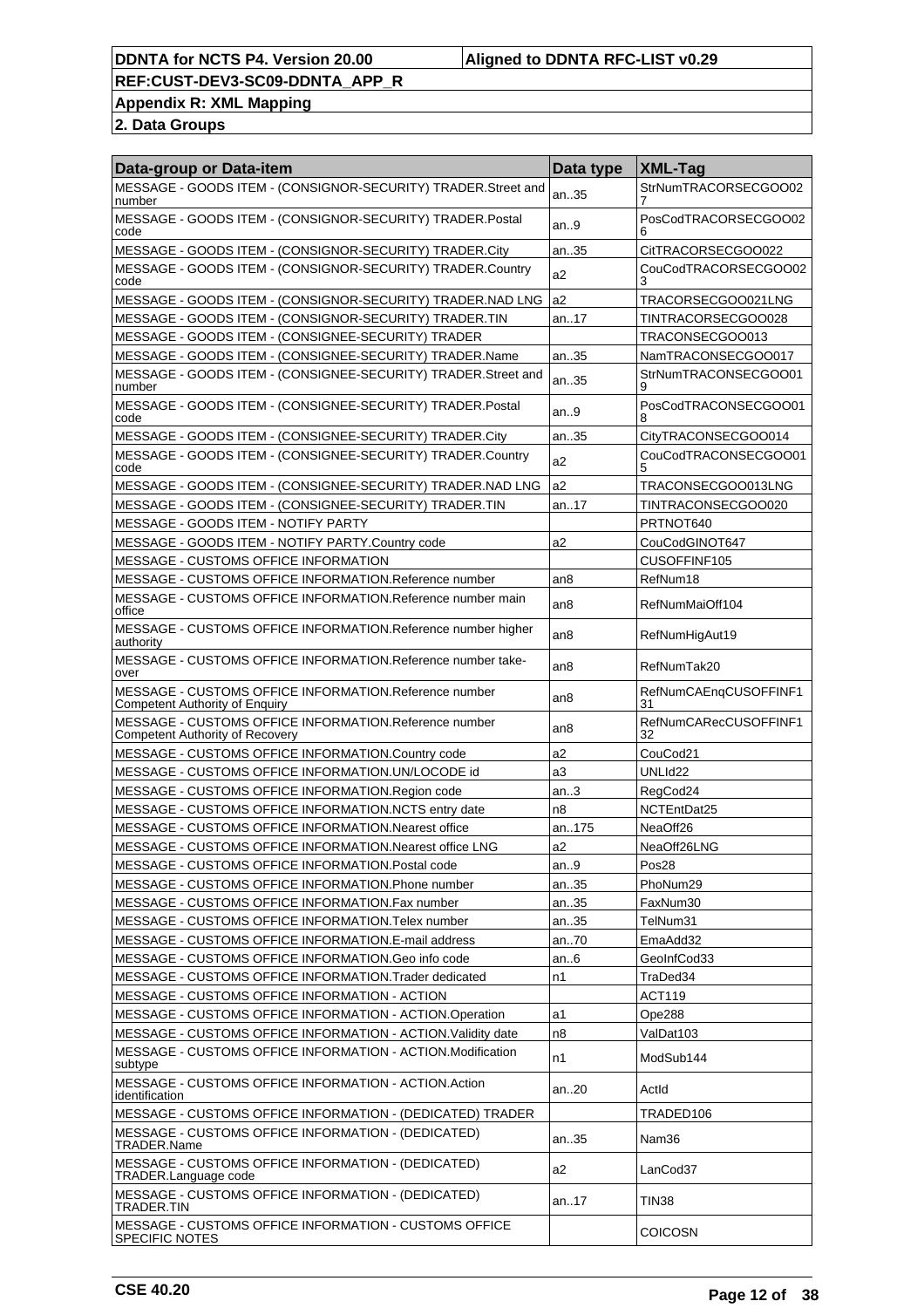**Appendix R: XML Mapping**

| Data-group or Data-item                                                                                                                                        | Data type      | <b>XML-Tag</b>       |
|----------------------------------------------------------------------------------------------------------------------------------------------------------------|----------------|----------------------|
| MESSAGE - CUSTOMS OFFICE INFORMATION - CUSTOMS OFFICE<br>SPECIFIC NOTES.Specific notes code                                                                    | an6            | SpecNotCodCN634      |
| MESSAGE - CUSTOMS OFFICE INFORMATION - CUSTOMS OFFICE LSD                                                                                                      |                | CUSOFFLSD109         |
| MESSAGE - CUSTOMS OFFICE INFORMATION - CUSTOMS OFFICE<br>LSD.Language code                                                                                     | a2             | LanCod44             |
| MESSAGE - CUSTOMS OFFICE INFORMATION - CUSTOMS OFFICE<br>LSD.Customs office usual name                                                                         | an.35          | CusOffUsuNam45       |
| MESSAGE - CUSTOMS OFFICE INFORMATION - CUSTOMS OFFICE<br>LSD. Customs office usual name LNG                                                                    | a <sub>2</sub> | CusOffUsuNam45LNG    |
| MESSAGE - CUSTOMS OFFICE INFORMATION - CUSTOMS OFFICE<br>LSD.Street and number                                                                                 | an.35          | StrAndNum47          |
| MESSAGE - CUSTOMS OFFICE INFORMATION - CUSTOMS OFFICE<br>LSD.Street and number LNG                                                                             | a <sub>2</sub> | StrAndNum47LNG       |
| MESSAGE - CUSTOMS OFFICE INFORMATION - CUSTOMS OFFICE<br>LSD.City                                                                                              | an35           | Cit49                |
| MESSAGE - CUSTOMS OFFICE INFORMATION - CUSTOMS OFFICE<br><b>LSD.City LNG</b>                                                                                   | a2             | Cit49LNG             |
| MESSAGE - CUSTOMS OFFICE INFORMATION - CUSTOMS OFFICE<br>LSD.Prefix-suffix level                                                                               | an1            | PreLev <sub>51</sub> |
| MESSAGE - CUSTOMS OFFICE INFORMATION - CUSTOMS OFFICE<br>LSD.Prefix-suffix flag                                                                                | n1             | PreFla52             |
| MESSAGE - CUSTOMS OFFICE INFORMATION - CUSTOMS OFFICE<br>LSD.Prefix-suffix name                                                                                | an35           | PreNam <sub>53</sub> |
| MESSAGE - CUSTOMS OFFICE INFORMATION - CUSTOMS OFFICE<br>LSD.Prefix-suffix name LNG                                                                            | a2             | PreNam53LNG          |
| MESSAGE - CUSTOMS OFFICE INFORMATION - CUSTOMS OFFICE<br>LSD.Space to add                                                                                      | n1             | Spa55                |
| MESSAGE - CUSTOMS OFFICE INFORMATION - CUSTOMS OFFICE<br><b>TIMETABLE</b>                                                                                      |                | CUSOFFTIM110         |
| MESSAGE - CUSTOMS OFFICE INFORMATION - CUSTOMS OFFICE<br>TIMETABLE.Season code                                                                                 | n1             | SeaCod57             |
| MESSAGE - CUSTOMS OFFICE INFORMATION - CUSTOMS OFFICE<br>TIMETABLE.Season name                                                                                 | an35           | SeaNam58             |
| MESSAGE - CUSTOMS OFFICE INFORMATION - CUSTOMS OFFICE<br>TIMETABLE.Season name LNG                                                                             | a2             | SeaNam58LNG          |
| MESSAGE - CUSTOMS OFFICE INFORMATION - CUSTOMS OFFICE<br>TIMETABLE.Season start date                                                                           | n8             | SeaStaDat60          |
| MESSAGE - CUSTOMS OFFICE INFORMATION - CUSTOMS OFFICE<br>TIMETABLE.Season end date                                                                             | n8             | SeaEndDat61          |
| MESSAGE - CUSTOMS OFFICE INFORMATION - CUSTOMS OFFICE<br>TIMETABLE - CUSTOMS OFFICE TIMETABLE LINE                                                             |                | CUSOFFTIMLIN111      |
| MESSAGE - CUSTOMS OFFICE INFORMATION - CUSTOMS OFFICE<br>TIMETABLE - CUSTOMS OFFICE TIMETABLE LINE.Day in the week (begin<br>day)                              | n1             | DayInTheWeeBEGDA63   |
| MESSAGE - CUSTOMS OFFICE INFORMATION - CUSTOMS OFFICE<br>TIMETABLE - CUSTOMS OFFICE TIMETABLE LINE. Opening hours time first   n4<br>period from               |                | OpeHouTimFirPerF64   |
| MESSAGE - CUSTOMS OFFICE INFORMATION - CUSTOMS OFFICE<br>TIMETABLE - CUSTOMS OFFICE TIMETABLE LINE. Opening hours time first   n4<br>period to                 |                | OpeHouTimFirPerT65   |
| MESSAGE - CUSTOMS OFFICE INFORMATION - CUSTOMS OFFICE<br>TIMETABLE - CUSTOMS OFFICE TIMETABLE LINE. Day in the week (end<br>day)                               | n1             | DayInTheWeeENDDA66   |
| MESSAGE - CUSTOMS OFFICE INFORMATION - CUSTOMS OFFICE<br>TIMETABLE - CUSTOMS OFFICE TIMETABLE LINE. Opening hours time<br>second period from                   | n4             | OpeHouTimSecPerF67   |
| MESSAGE - CUSTOMS OFFICE INFORMATION - CUSTOMS OFFICE<br>TIMETABLE - CUSTOMS OFFICE TIMETABLE LINE. Opening hours time<br>second period to                     | n4             | OpeHouTimSecPerT68   |
| MESSAGE - CUSTOMS OFFICE INFORMATION - CUSTOMS OFFICE<br>TIMETABLE - CUSTOMS OFFICE TIMETABLE LINE - CUSTOMS OFFICE<br>ROLE / TRAFFIC COMPETENCE               |                | CUSOFFROLCOM112      |
| MESSAGE - CUSTOMS OFFICE INFORMATION - CUSTOMS OFFICE<br>TIMETABLE - CUSTOMS OFFICE TIMETABLE LINE - CUSTOMS OFFICE<br>ROLE / TRAFFIC COMPETENCE.Role          | an.3           | Rol70                |
| MESSAGE - CUSTOMS OFFICE INFORMATION - CUSTOMS OFFICE<br>TIMETABLE - CUSTOMS OFFICE TIMETABLE LINE - CUSTOMS OFFICE<br>ROLE / TRAFFIC COMPETENCE. Traffic type | an.3           | TraTyp71             |
| MESSAGE - COUNTRY/REGION                                                                                                                                       |                | COU113               |
| MESSAGE - COUNTRY/REGION.Country code                                                                                                                          | a2             | CouCod73             |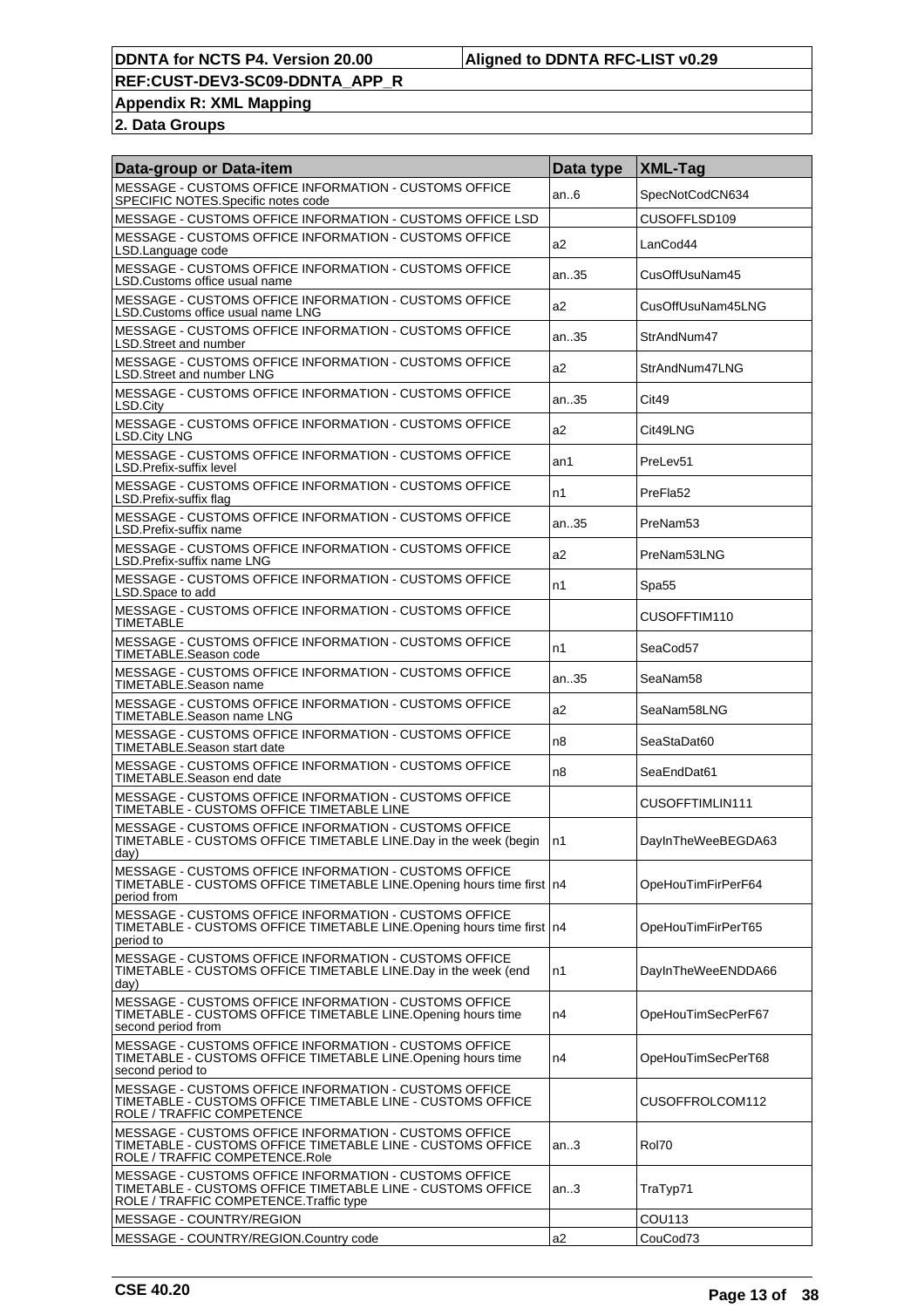**Appendix R: XML Mapping**

| Data-group or Data-item                                                                                      | Data type      | XML-Tag         |
|--------------------------------------------------------------------------------------------------------------|----------------|-----------------|
| MESSAGE - COUNTRY/REGION.Country/region code                                                                 | an.3           | CouCod74        |
| MESSAGE - COUNTRY/REGION - ACTION                                                                            |                | <b>ACT119</b>   |
| MESSAGE - COUNTRY/REGION - ACTION.Operation                                                                  | a1             | Ope288          |
| MESSAGE - COUNTRY/REGION - ACTION. Validity date                                                             | n8             | ValDat103       |
| MESSAGE - COUNTRY/REGION - ACTION.Modification subtype                                                       | n1             | ModSub144       |
| MESSAGE - COUNTRY/REGION - ACTION.Action identification                                                      | an20           | Actid           |
| MESSAGE - COUNTRY/REGION - COUNTRY/REGION LSD                                                                |                | COULSD115       |
| MESSAGE - COUNTRY/REGION - COUNTRY/REGION LSD.Language code                                                  | a2             | LanCod80        |
| MESSAGE - COUNTRY/REGION - COUNTRY/REGION LSD.Country/region<br>name                                         | an35           | CouNam81        |
| MESSAGE - COUNTRY/REGION - COUNTRY/REGION LSD.Country/region<br>name LNG                                     | a2             | CouNam81LNG     |
| MESSAGE - COUNTRY/REGION - COUNTRY/REGION HOLIDAYS                                                           |                | COUHOL116       |
| MESSAGE - COUNTRY/REGION - COUNTRY/REGION HOLIDAYS. Variable<br>holiday date                                 | n1             | CouHolVarHolDat |
| MESSAGE - COUNTRY/REGION - COUNTRY/REGION HOLIDAYS.Day                                                       | an2            | Day84           |
| MESSAGE - COUNTRY/REGION - COUNTRY/REGION HOLIDAYS.Month                                                     | an2            | Mon85           |
| MESSAGE - COUNTRY/REGION - COUNTRY/REGION HOLIDAYS. Year                                                     | n4             | Yea86           |
| MESSAGE - COUNTRY/REGION - COUNTRY/REGION HOLIDAYS -<br><b>COUNTRY/REGION HOLIDAYS LSD</b>                   |                | COUHOLLSD117    |
| MESSAGE - COUNTRY/REGION - COUNTRY/REGION HOLIDAYS -<br>COUNTRY/REGION HOLIDAYS LSD. Language code           | a2             | LanCod88        |
| MESSAGE - COUNTRY/REGION - COUNTRY/REGION HOLIDAYS -<br>COUNTRY/REGION HOLIDAYS LSD. Public holiday name     | an35           | PubHolNam89     |
| MESSAGE - COUNTRY/REGION - COUNTRY/REGION HOLIDAYS -<br>COUNTRY/REGION HOLIDAYS LSD. Public holiday name LNG | a2             | PubHolNam89LNG  |
| <b>MESSAGE - COUNTRY HOLIDAYS</b>                                                                            |                | COUHOL118       |
| MESSAGE - COUNTRY HOLIDAYS.Country code                                                                      | a2             | CouCod92        |
| MESSAGE - COUNTRY HOLIDAYS - ACTION                                                                          |                | <b>ACT119</b>   |
| MESSAGE - COUNTRY HOLIDAYS - ACTION Operation                                                                | a1             | Ope288          |
| MESSAGE - COUNTRY HOLIDAYS - ACTION. Validity date                                                           | n8             | ValDat103       |
| MESSAGE - COUNTRY HOLIDAYS - ACTION. Modification subtype                                                    | n1             | ModSub144       |
| MESSAGE - COUNTRY HOLIDAYS - ACTION. Action identification                                                   | an20           | Actid           |
| MESSAGE - COUNTRY HOLIDAYS - COUNTRY HOLIDAYS DATA                                                           |                | COUHOLDAT120    |
| MESSAGE - COUNTRY HOLIDAYS - COUNTRY HOLIDAYS DATA. Variable<br>holiday date                                 | n1             | VarHolCouHolDat |
| MESSAGE - COUNTRY HOLIDAYS - COUNTRY HOLIDAYS DATA.Day                                                       | an2            | Day98           |
| MESSAGE - COUNTRY HOLIDAYS - COUNTRY HOLIDAYS DATA.Month                                                     | an2            | Mon99           |
| MESSAGE - COUNTRY HOLIDAYS - COUNTRY HOLIDAYS DATA.Year                                                      | n4             | <b>Yea100</b>   |
| MESSAGE - COUNTRY HOLIDAYS - COUNTRY HOLIDAYS DATA -<br>COUNTRY HOLIDAYS DATA LSD                            |                | COUHOLDATLSD121 |
| MESSAGE - COUNTRY HOLIDAYS - COUNTRY HOLIDAYS DATA -<br>COUNTRY HOLIDAYS DATA LSD. Language code             | a2             | LanCod102       |
| MESSAGE - COUNTRY HOLIDAYS - COUNTRY HOLIDAYS DATA -<br>COUNTRY HOLIDAYS DATA LSD. Public holiday name       | an35           | PubHolNam89     |
| MESSAGE - COUNTRY HOLIDAYS - COUNTRY HOLIDAYS DATA -<br>COUNTRY HOLIDAYS DATA LSD. Public holiday name LNG   | a2             | PubHolNam89LNG  |
| MESSAGE - AMENDMENT REJECTION MOTIVATION                                                                     |                | AMEREJMOT429    |
| MESSAGE - AMENDMENT REJECTION MOTIVATION.Amendment rejection<br>motivation code                              | n1             | AmeRejMotCod31  |
| MESSAGE - AMENDMENT REJECTION MOTIVATION - LANGUAGE<br><b>SPECIFIC DATA</b>                                  |                | LANSPEDAT515    |
| MESSAGE - AMENDMENT REJECTION MOTIVATION - LANGUAGE<br>SPECIFIC DATA.Language code                           | a2             | LanCod347       |
| MESSAGE - AMENDMENT REJECTION MOTIVATION - LANGUAGE<br>SPECIFIC DATA.Description                             | an140          | Des110          |
| MESSAGE - AMENDMENT REJECTION MOTIVATION - LANGUAGE<br>SPECIFIC DATA.Language specific data LNG              | a2             | LANSPEDAT515LNG |
| MESSAGE - AMENDMENT REJECTION MOTIVATION - ACTION                                                            |                | <b>ACT517</b>   |
| MESSAGE - AMENDMENT REJECTION MOTIVATION - ACTION.Operation                                                  | a1             | Ope288          |
| MESSAGE - AMENDMENT REJECTION MOTIVATION - ACTION. Validity<br>date                                          | n <sub>8</sub> | ValDat103       |
| MESSAGE - AMENDMENT REJECTION MOTIVATION -<br><b>ACTION.Modification subtype</b>                             | n1             | ModSub144       |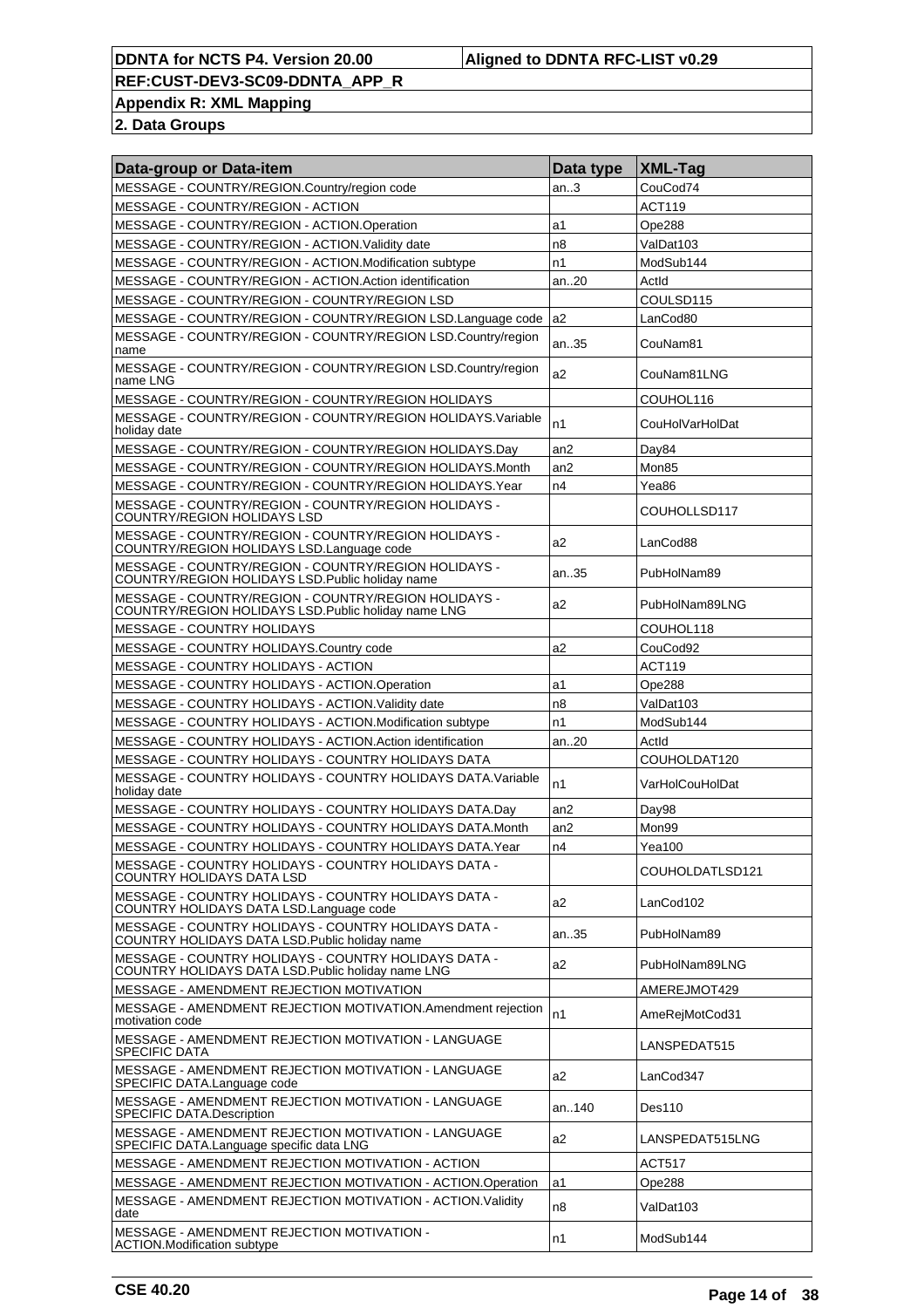# **Appendix R: XML Mapping**

| Data-group or Data-item                                                                   | Data type | XML-Tag         |
|-------------------------------------------------------------------------------------------|-----------|-----------------|
| MESSAGE - AMENDMENT REJECTION MOTIVATION - ACTION.Legal<br>references                     | an70      | LegRef197       |
| MESSAGE - AMENDMENT REJECTION MOTIVATION -<br>ACTION.Responsible data manager             | an35      | ResDatMan302    |
| MESSAGE - AMENDMENT REJECTION MOTIVATION - ACTION.Action<br>identification                | an.20     | Actid           |
| MESSAGE - AAR/AER REJECTION REASON                                                        |           | AARREJREA432    |
| MESSAGE - AAR/AER REJECTION REASON.AAR/AER rejection reason<br>code                       | n2        | AARRejReaCod44  |
| MESSAGE - AAR/AER REJECTION REASON - LANGUAGE SPECIFIC<br>DATA                            |           | LANSPEDAT515    |
| MESSAGE - AAR/AER REJECTION REASON - LANGUAGE SPECIFIC<br>DATA.Language code              | a2        | LanCod347       |
| MESSAGE - AAR/AER REJECTION REASON - LANGUAGE SPECIFIC<br>DATA.Description                | an140     | Des110          |
| MESSAGE - AAR/AER REJECTION REASON - LANGUAGE SPECIFIC<br>DATA.Language specific data LNG | a2        | LANSPEDAT515LNG |
| MESSAGE - AAR/AER REJECTION REASON - ACTION                                               |           | <b>ACT517</b>   |
| MESSAGE - AAR/AER REJECTION REASON - ACTION.Operation                                     | a1        | Ope288          |
| MESSAGE - AAR/AER REJECTION REASON - ACTION. Validity date                                | n8        | ValDat103       |
| MESSAGE - AAR/AER REJECTION REASON - ACTION.Modification subtype n1                       |           | ModSub144       |
| MESSAGE - AAR/AER REJECTION REASON - ACTION.Legal references                              | an70      | LegRef197       |
| MESSAGE - AAR/AER REJECTION REASON - ACTION.Responsible data<br>manager                   | an35      | ResDatMan302    |
| MESSAGE - AAR/AER REJECTION REASON - ACTION.Action identification                         | an20      | Actid           |
| MESSAGE - ATR REJECTION REASON                                                            |           | ATRREJREA435    |
| MESSAGE - ATR REJECTION REASON.ATR rejection reason code                                  | n2        | ATRRejReaCod57  |
| MESSAGE - ATR REJECTION REASON - LANGUAGE SPECIFIC DATA                                   |           | LANSPEDAT515    |
| MESSAGE - ATR REJECTION REASON - LANGUAGE SPECIFIC<br>DATA.Language code                  | a2        | LanCod347       |
| MESSAGE - ATR REJECTION REASON - LANGUAGE SPECIFIC<br>DATA.Description                    | an140     | Des110          |
| MESSAGE - ATR REJECTION REASON - LANGUAGE SPECIFIC<br>DATA.Language specific data LNG     | a2        | LANSPEDAT515LNG |
| MESSAGE - ATR REJECTION REASON - ACTION                                                   |           | ACT517          |
| MESSAGE - ATR REJECTION REASON - ACTION.Operation                                         | a1        | Ope288          |
| MESSAGE - ATR REJECTION REASON - ACTION. Validity date                                    | n8        | ValDat103       |
| MESSAGE - ATR REJECTION REASON - ACTION.Modification subtype                              | n1        | ModSub144       |
| MESSAGE - ATR REJECTION REASON - ACTION.Legal references                                  | an70      | LegRef197       |
| MESSAGE - ATR REJECTION REASON - ACTION.Responsible data<br>manager                       | an35      | ResDatMan302    |
| MESSAGE - ATR REJECTION REASON - ACTION.Action identification                             | an.20     | Actid           |
| MESSAGE - CONTROL RESULT CODE                                                             |           | CONRESCOD438    |
| MESSAGE - CONTROL RESULT CODE.Control result code                                         | an2       | ConResCod70     |
| MESSAGE - CONTROL RESULT CODE - ACTION                                                    |           | <b>ACT517</b>   |
| MESSAGE - CONTROL RESULT CODE - ACTION.Operation                                          | a1        | Ope288          |
| MESSAGE - CONTROL RESULT CODE - ACTION. Validity date                                     | n8        | ValDat103       |
| MESSAGE - CONTROL RESULT CODE - ACTION.Modification subtype                               | n1        | ModSub144       |
| MESSAGE - CONTROL RESULT CODE - ACTION.Legal references                                   | an70      | LegRef197       |
| MESSAGE - CONTROL RESULT CODE - ACTION.Responsible data<br>manager                        | an35      | ResDatMan302    |
| MESSAGE - CONTROL RESULT CODE - ACTION. Action identification                             | an20      | Actid           |
| MESSAGE - CONTROL RESULT CODE - LANGUAGE SPECIFIC DATA                                    |           | LANSPEDAT515    |
| MESSAGE - CONTROL RESULT CODE - LANGUAGE SPECIFIC<br>DATA.Language code                   | a2        | LanCod347       |
| MESSAGE - CONTROL RESULT CODE - LANGUAGE SPECIFIC<br>DATA.Description                     | an140     | Des110          |
| MESSAGE - CONTROL RESULT CODE - LANGUAGE SPECIFIC<br>DATA.Language specific data LNG      | a2        | LANSPEDAT515LNG |
| MESSAGE - COUNTRY                                                                         |           | COU441          |
| MESSAGE - COUNTRY.Country code                                                            | a2        | CouCod83        |
| MESSAGE - COUNTRY.TCC entry date                                                          | n8        | TCCEntDat84     |
| MESSAGE - COUNTRY NCTS entry date                                                         | n8        | NCTEntDat85     |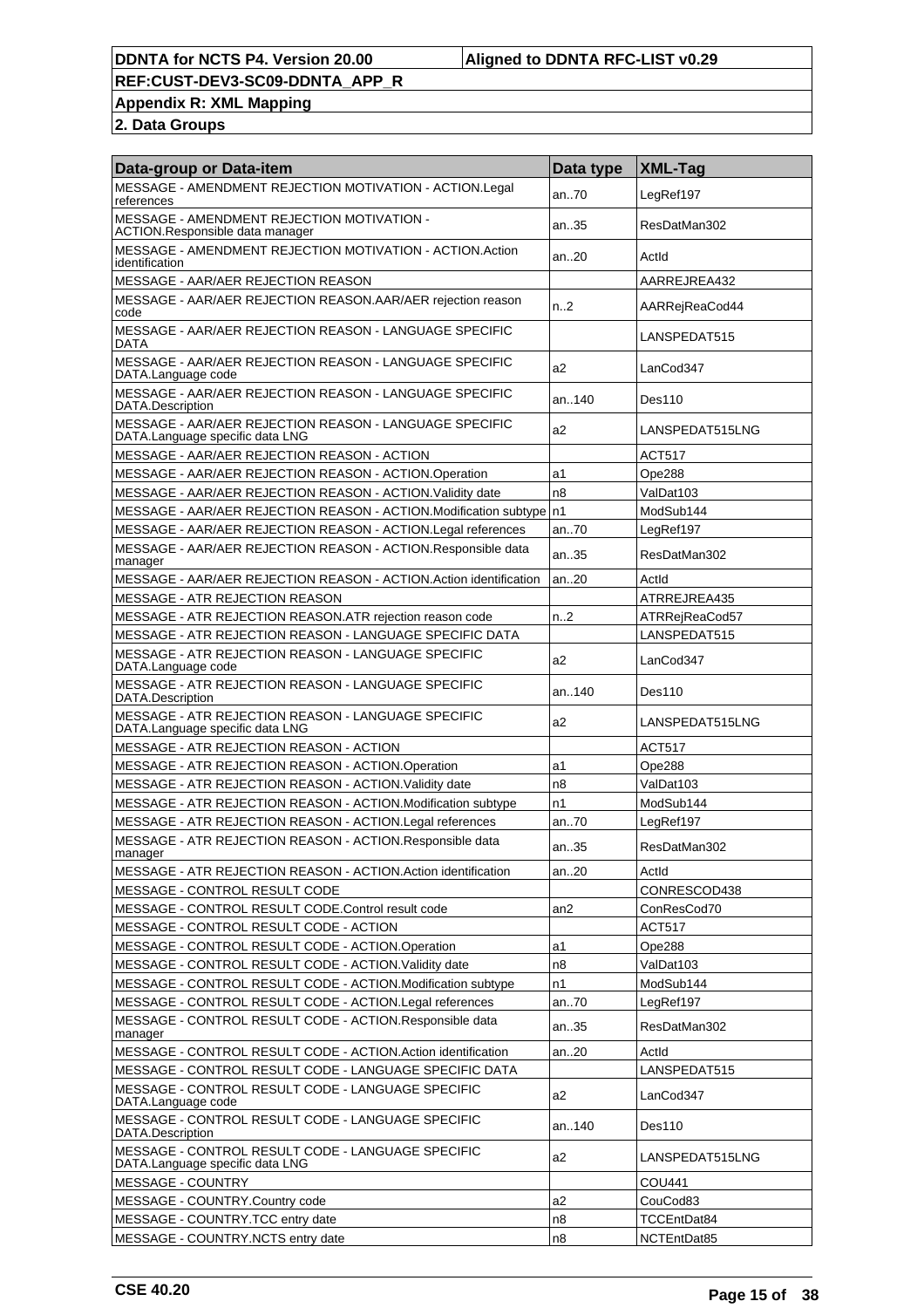**Appendix R: XML Mapping**

| Data-group or Data-item                                                                  | Data type       | <b>XML-Tag</b>        |
|------------------------------------------------------------------------------------------|-----------------|-----------------------|
| MESSAGE - COUNTRY.Geo-nomenclature code                                                  | n3              | GeoCod86              |
| MESSAGE - COUNTRY.Country regime code                                                    | an3             | CouRegCod87           |
| MESSAGE - COUNTRY - ACTION                                                               |                 | <b>ACT517</b>         |
| MESSAGE - COUNTRY - ACTION.Operation                                                     | a1              | Ope288                |
| MESSAGE - COUNTRY - ACTION. Validity date                                                | n8              | ValDat103             |
| MESSAGE - COUNTRY - ACTION.Modification subtype                                          | n1              | ModSub144             |
| MESSAGE - COUNTRY - ACTION.Legal references                                              | an70            | LegRef197             |
| MESSAGE - COUNTRY - ACTION.Responsible data manager                                      | an35            | ResDatMan302          |
| MESSAGE - COUNTRY - ACTION.Action identification                                         | an20            | ActId                 |
| MESSAGE - COUNTRY - LANGUAGE SPECIFIC DATA                                               |                 | LANSPEDAT515          |
| MESSAGE - COUNTRY - LANGUAGE SPECIFIC DATA.Language code                                 | a2              | LanCod347             |
| MESSAGE - COUNTRY - LANGUAGE SPECIFIC DATA.Description                                   | an140           | Des110                |
| MESSAGE - COUNTRY - LANGUAGE SPECIFIC DATA.Language specific<br>data LNG                 | a2              | LANSPEDAT515LNG       |
| MESSAGE - COUNTRY - UNAVAILABILITY MATRIX                                                |                 | COUNAVMAT             |
| MESSAGE - COUNTRY - UNAVAILABILITY MATRIX. Time from                                     | n12             | CouUnaMatFrom670      |
| MESSAGE - COUNTRY - UNAVAILABILITY MATRIX. Time to                                       | n12             | CouUnaMatTo671        |
| MESSAGE - COUNTRY - SYSTEM UNAVAILABILITY                                                |                 | COSYSUNAV             |
| MESSAGE - COUNTRY - SYSTEM UNAVAILABILITY. Business functionality                        | a1              | CouSysUNaBusFunCSU660 |
| MESSAGE - COUNTRY - SYSTEM UNAVAILABILITY.Downtime from                                  | n12             | CouSysUNaDowFrmCSU661 |
| MESSAGE - COUNTRY - SYSTEM UNAVAILABILITY.System unavailability<br>type                  | a1              | CouSysUNaTypCSU662    |
| MESSAGE - COUNTRY - SYSTEM UNAVAILABILITY.Downtime to                                    | n12             | CouSysUNaDowToCSU663  |
| MESSAGE - COUNTRY - SYSTEM UNAVAILABILITY. Explanation                                   | an350           | CouSysUNaExpCSU664    |
| MESSAGE - COUNTRY - SYSTEM UNAVAILABILITY. Explanation LNG                               | a2              | CouSysUNaExpCSU664LNG |
| <b>MESSAGE - COUNTRY REGIME</b>                                                          |                 | COUREG444             |
| MESSAGE - COUNTRY REGIME.Country regime code                                             | an <sub>3</sub> | CouRegCod100          |
| MESSAGE - COUNTRY REGIME - ACTION                                                        |                 | ACT517                |
| MESSAGE - COUNTRY REGIME - ACTION.Operation                                              | a1              | Ope288                |
| MESSAGE - COUNTRY REGIME - ACTION. Validity date                                         | n <sub>8</sub>  | ValDat103             |
| MESSAGE - COUNTRY REGIME - ACTION.Modification subtype                                   | n1              | ModSub144             |
| MESSAGE - COUNTRY REGIME - ACTION.Legal references                                       | an70            | LegRef197             |
| MESSAGE - COUNTRY REGIME - ACTION.Responsible data manager                               | an35            | ResDatMan302          |
| MESSAGE - COUNTRY REGIME - ACTION.Action identification                                  | an20            | ActId                 |
| MESSAGE - COUNTRY REGIME - LANGUAGE SPECIFIC DATA                                        |                 | LANSPEDAT515          |
| MESSAGE - COUNTRY REGIME - LANGUAGE SPECIFIC DATA.Language<br>code                       | a <sub>2</sub>  | LanCod347             |
| MESSAGE - COUNTRY REGIME - LANGUAGE SPECIFIC DATA.Description   an140                    |                 | Des110                |
| MESSAGE - COUNTRY REGIME - LANGUAGE SPECIFIC DATA.Language<br>specific data LNG          | a2              | LANSPEDAT515LNG       |
| MESSAGE - CUSTOMS OFFICE GEO INFO                                                        |                 | CUSOFFGEOINF447       |
| MESSAGE - CUSTOMS OFFICE GEO INFO.Geo info code                                          | an6             | CusOffGeoInfCod113    |
| MESSAGE - CUSTOMS OFFICE GEO INFO - ACTION                                               |                 | ACT517                |
| MESSAGE - CUSTOMS OFFICE GEO INFO - ACTION.Operation                                     | a1              | Ope288                |
| MESSAGE - CUSTOMS OFFICE GEO INFO - ACTION Validity date                                 | n8              | ValDat103             |
| MESSAGE - CUSTOMS OFFICE GEO INFO - ACTION.Modification subtype                          | n1              | ModSub144             |
| MESSAGE - CUSTOMS OFFICE GEO INFO - ACTION.Legal references                              | an70            | LegRef197             |
| MESSAGE - CUSTOMS OFFICE GEO INFO - ACTION.Responsible data<br>manager                   | an35            | ResDatMan302          |
| MESSAGE - CUSTOMS OFFICE GEO INFO - ACTION.Action identification                         | an20            | ActId                 |
| MESSAGE - CUSTOMS OFFICE GEO INFO - LANGUAGE SPECIFIC DATA                               |                 | LANSPEDAT515          |
| MESSAGE - CUSTOMS OFFICE GEO INFO - LANGUAGE SPECIFIC<br>DATA.Language code              | a <sub>2</sub>  | LanCod347             |
| MESSAGE - CUSTOMS OFFICE GEO INFO - LANGUAGE SPECIFIC<br>DATA.Description                | an140           | <b>Des110</b>         |
| MESSAGE - CUSTOMS OFFICE GEO INFO - LANGUAGE SPECIFIC<br>DATA.Language specific data LNG | a2              | LANSPEDAT515LNG       |
| MESSAGE - CURRENCY CODE                                                                  |                 | CURCOD450             |
| MESSAGE - CURRENCY CODE.Currency                                                         | an3             | Cur126                |
| MESSAGE - CURRENCY CODE.Rate value                                                       | n.8,6           | RatVal127             |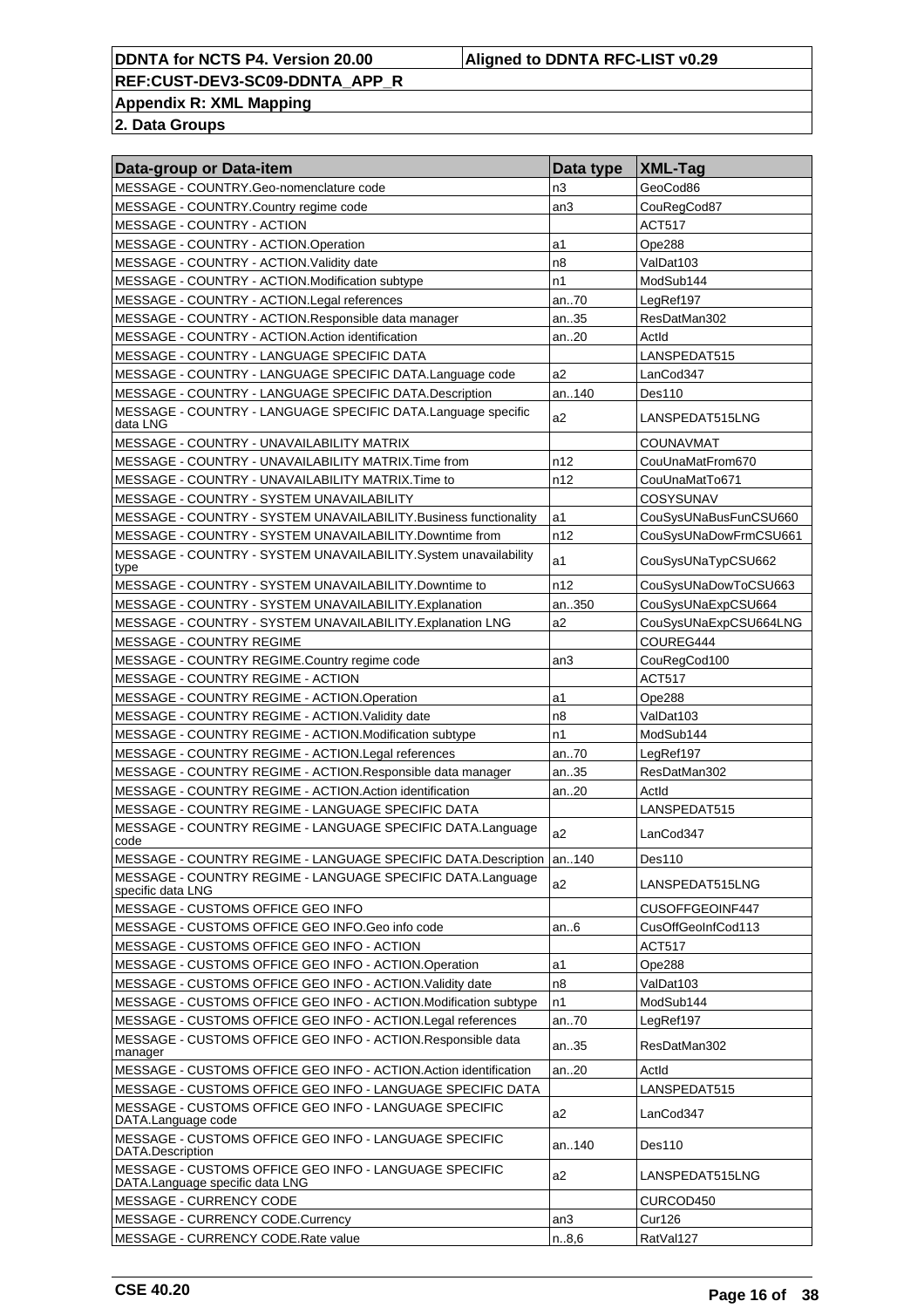**Appendix R: XML Mapping**

| Data-group or Data-item                                                                            | Data type | XML-Tag         |
|----------------------------------------------------------------------------------------------------|-----------|-----------------|
| MESSAGE - CURRENCY CODE - ACTION                                                                   |           | <b>ACT517</b>   |
| MESSAGE - CURRENCY CODE - ACTION.Operation                                                         | a1        | Ope288          |
| MESSAGE - CURRENCY CODE - ACTION. Validity date                                                    | n8        | ValDat103       |
| MESSAGE - CURRENCY CODE - ACTION.Modification subtype                                              | n1        | ModSub144       |
| MESSAGE - CURRENCY CODE - ACTION.Legal references                                                  | an70      | LegRef197       |
| MESSAGE - CURRENCY CODE - ACTION.Responsible data manager                                          | an35      | ResDatMan302    |
| MESSAGE - CURRENCY CODE - ACTION. Action identification                                            | an20      | ActId           |
| MESSAGE - CURRENCY CODE - LANGUAGE SPECIFIC DATA                                                   |           | LANSPEDAT515    |
| MESSAGE - CURRENCY CODE - LANGUAGE SPECIFIC DATA.Language<br>code                                  | a2        | LanCod347       |
| MESSAGE - CURRENCY CODE - LANGUAGE SPECIFIC DATA.Description                                       | an140     | Des110          |
| MESSAGE - CURRENCY CODE - LANGUAGE SPECIFIC DATA.Language<br>specific data LNG                     | a2        | LANSPEDAT515LNG |
| MESSAGE - DISCREPANCIES SOLVED NOTIFICATION                                                        |           | DISSOLNOT456    |
| MESSAGE - DISCREPANCIES SOLVED NOTIFICATION.Discrepancies<br>solved notification code              | an.2      | DisSolNotCod153 |
| MESSAGE - DISCREPANCIES SOLVED NOTIFICATION - LANGUAGE<br><b>SPECIFIC DATA</b>                     |           | LANSPEDAT515    |
| MESSAGE - DISCREPANCIES SOLVED NOTIFICATION - LANGUAGE<br>SPECIFIC DATA.Language code              | a2        | LanCod347       |
| MESSAGE - DISCREPANCIES SOLVED NOTIFICATION - LANGUAGE<br>SPECIFIC DATA.Description                | an140     | Des110          |
| MESSAGE - DISCREPANCIES SOLVED NOTIFICATION - LANGUAGE<br>SPECIFIC DATA.Language specific data LNG | a2        | LANSPEDAT515LNG |
| MESSAGE - DISCREPANCIES SOLVED NOTIFICATION - ACTION                                               |           | ACT517          |
| MESSAGE - DISCREPANCIES SOLVED NOTIFICATION -<br><b>ACTION.Operation</b>                           | a1        | Ope288          |
| MESSAGE - DISCREPANCIES SOLVED NOTIFICATION - ACTION. Validity<br>date                             | n8        | ValDat103       |
| MESSAGE - DISCREPANCIES SOLVED NOTIFICATION -<br><b>ACTION.Modification subtype</b>                | n1        | ModSub144       |
| MESSAGE - DISCREPANCIES SOLVED NOTIFICATION - ACTION.Legal<br>references                           | an70      | LegRef197       |
| MESSAGE - DISCREPANCIES SOLVED NOTIFICATION -<br>ACTION.Responsible data manager                   | an35      | ResDatMan302    |
| MESSAGE - DISCREPANCIES SOLVED NOTIFICATION - ACTION.Action<br>identification                      | an20      | Actid           |
| <b>MESSAGE - DIVERSION REJECTION REASON</b>                                                        |           | DIVREJREA459    |
| MESSAGE - DIVERSION REJECTION REASON. Diversion rejection reason<br>code                           | n2        | DivRejReaCod166 |
| MESSAGE - DIVERSION REJECTION REASON - LANGUAGE SPECIFIC<br>DATA                                   |           | LANSPEDAT515    |
| MESSAGE - DIVERSION REJECTION REASON - LANGUAGE SPECIFIC<br>DATA.Language code                     | a2        | LanCod347       |
| MESSAGE - DIVERSION REJECTION REASON - LANGUAGE SPECIFIC<br>DATA.Description                       | an140     | Des110          |
| MESSAGE - DIVERSION REJECTION REASON - LANGUAGE SPECIFIC<br>DATA.Language specific data LNG        | a2        | LANSPEDAT515LNG |
| MESSAGE - DIVERSION REJECTION REASON - ACTION                                                      |           | ACT517          |
| MESSAGE - DIVERSION REJECTION REASON - ACTION.Operation                                            | a1        | Ope288          |
| MESSAGE - DIVERSION REJECTION REASON - ACTION. Validity date                                       | n8        | ValDat103       |
| MESSAGE - DIVERSION REJECTION REASON - ACTION.Modification<br>subtype                              | n1        | ModSub144       |
| MESSAGE - DIVERSION REJECTION REASON - ACTION. Legal references                                    | an70      | LegRef197       |
| MESSAGE - DIVERSION REJECTION REASON - ACTION.Responsible data<br>manager                          | an35      | ResDatMan302    |
| MESSAGE - DIVERSION REJECTION REASON - ACTION.Action<br>identification                             | an20      | Actid           |
| MESSAGE - DOCUMENT TYPE                                                                            |           | DOCTYP462       |
| MESSAGE - DOCUMENT TYPE.Document type                                                              | an4       | DocTyp179       |
| MESSAGE - DOCUMENT TYPE.Transport document                                                         | n1        | TraDoc199       |
| MESSAGE - DOCUMENT TYPE - ACTION                                                                   |           | <b>ACT517</b>   |
| MESSAGE - DOCUMENT TYPE - ACTION.Operation                                                         | a1        | Ope288          |
| MESSAGE - DOCUMENT TYPE - ACTION. Validity date                                                    | n8        | ValDat103       |
| MESSAGE - DOCUMENT TYPE - ACTION.Modification subtype                                              | n1        | ModSub144       |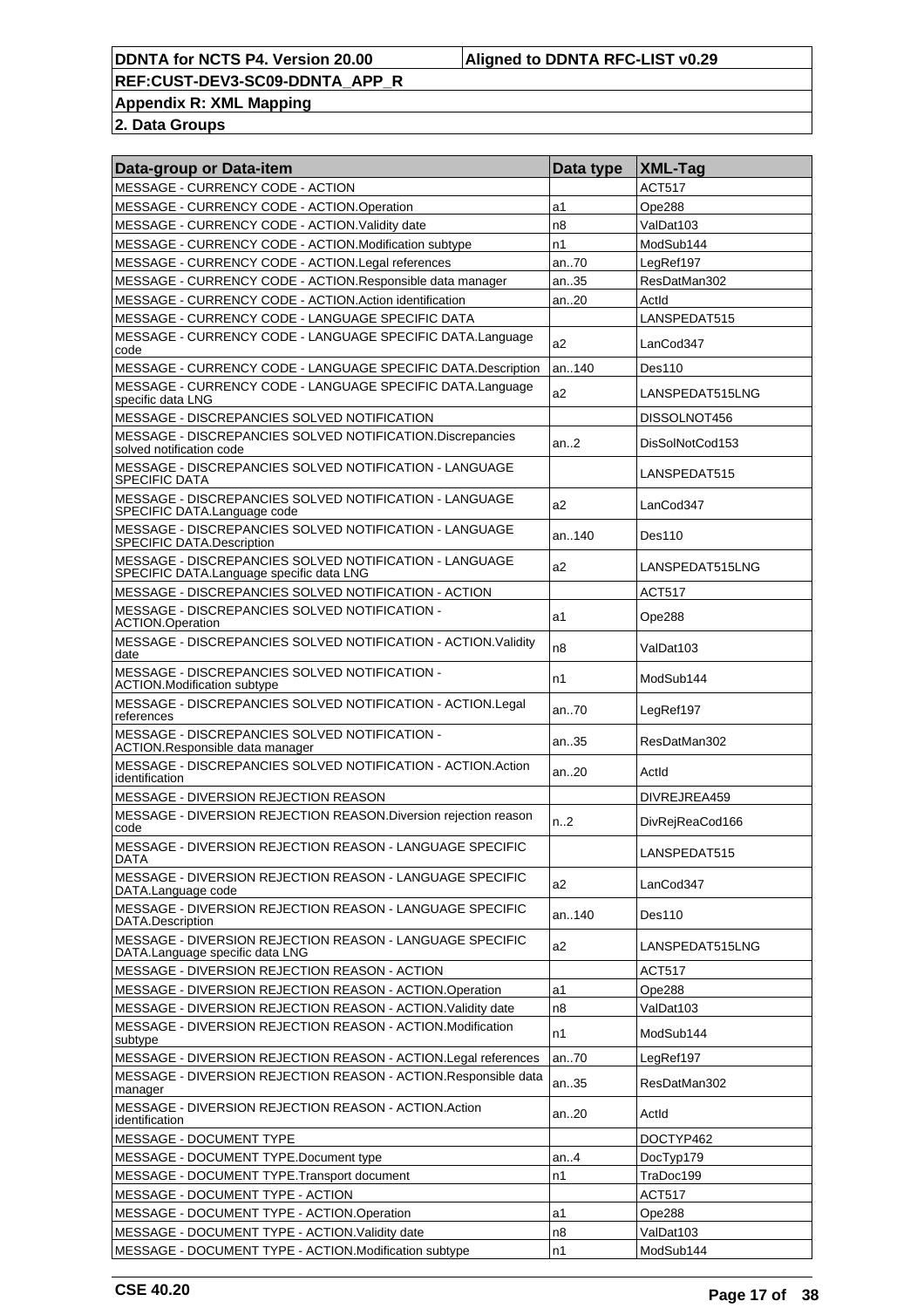**Appendix R: XML Mapping**

| Data-group or Data-item                                                                   | Data type      | XML-Tag         |
|-------------------------------------------------------------------------------------------|----------------|-----------------|
| MESSAGE - DOCUMENT TYPE - ACTION.Legal references                                         | an70           | LegRef197       |
| MESSAGE - DOCUMENT TYPE - ACTION.Responsible data manager                                 | an35           | ResDatMan302    |
| MESSAGE - DOCUMENT TYPE - ACTION.Action identification                                    | an20           | Actid           |
| MESSAGE - DOCUMENT TYPE - LANGUAGE SPECIFIC DATA                                          |                | LANSPEDAT515    |
| MESSAGE - DOCUMENT TYPE - LANGUAGE SPECIFIC DATA.Language<br>code                         | a <sub>2</sub> | LanCod347       |
| MESSAGE - DOCUMENT TYPE - LANGUAGE SPECIFIC DATA.Description                              | an350          | Des110          |
| MESSAGE - DOCUMENT TYPE - LANGUAGE SPECIFIC DATA.Language<br>specific data LNG            | a2             | LANSPEDAT515LNG |
| <b>MESSAGE - GUARANTEE TYPE</b>                                                           |                | GUATYP472       |
| MESSAGE - GUARANTEE TYPE.Guarantee type                                                   | an1            | GuaTypCod217    |
| MESSAGE - GUARANTEE TYPE - ACTION                                                         |                | ACT517          |
| MESSAGE - GUARANTEE TYPE - ACTION.Operation                                               | a1             | Ope288          |
| MESSAGE - GUARANTEE TYPE - ACTION. Validity date                                          | n <sub>8</sub> | ValDat103       |
| MESSAGE - GUARANTEE TYPE - ACTION.Modification subtype                                    | n1             | ModSub144       |
| MESSAGE - GUARANTEE TYPE - ACTION.Legal references                                        | an70           | LegRef197       |
| MESSAGE - GUARANTEE TYPE - ACTION.Responsible data manager                                | an35           | ResDatMan302    |
| MESSAGE - GUARANTEE TYPE - ACTION.Action identification                                   | an20           | ActId           |
| MESSAGE - GUARANTEE TYPE - LANGUAGE SPECIFIC DATA                                         |                | LANSPEDAT515    |
| MESSAGE - GUARANTEE TYPE - LANGUAGE SPECIFIC DATA.Language<br>code                        | a <sub>2</sub> | LanCod347       |
| MESSAGE - GUARANTEE TYPE - LANGUAGE SPECIFIC DATA.Description                             | an140          | Des110          |
| MESSAGE - GUARANTEE TYPE - LANGUAGE SPECIFIC DATA.Language<br>specific data LNG           | a <sub>2</sub> | LANSPEDAT515LNG |
| MESSAGE - GUARANTEE MONITORING                                                            |                | GUAMON475       |
| MESSAGE - GUARANTEE MONITORING.Guarantee monitoring code                                  | n1             | GuaMonCod230    |
| MESSAGE - GUARANTEE MONITORING - ACTION                                                   |                | <b>ACT517</b>   |
| MESSAGE - GUARANTEE MONITORING - ACTION.Operation                                         | a1             | Ope288          |
| MESSAGE - GUARANTEE MONITORING - ACTION. Validity date                                    | n8             | ValDat103       |
| MESSAGE - GUARANTEE MONITORING - ACTION.Modification subtype                              | n1             | ModSub144       |
| MESSAGE - GUARANTEE MONITORING - ACTION.Legal references                                  | an70           | LegRef197       |
| MESSAGE - GUARANTEE MONITORING - ACTION.Responsible data<br>manager                       | an35           | ResDatMan302    |
| MESSAGE - GUARANTEE MONITORING - ACTION.Action identification                             | an20           | ActId           |
| MESSAGE - GUARANTEE MONITORING - LANGUAGE SPECIFIC DATA                                   |                | LANSPEDAT515    |
| MESSAGE - GUARANTEE MONITORING - LANGUAGE SPECIFIC<br>DATA.Language code                  | a2             | LanCod347       |
| MESSAGE - GUARANTEE MONITORING - LANGUAGE SPECIFIC<br>DATA.Description                    | an140          | Des110          |
| MESSAGE - GUARANTEE MONITORING - LANGUAGE SPECIFIC<br>DATA.Language specific data LNG     | a2             | LANSPEDAT515LNG |
| MESSAGE - INVALID GUARANTEE REASON                                                        |                | INVGUAREA478    |
| MESSAGE - INVALID GUARANTEE REASON.Invalid guarantee reason code                          | an.3           | InvGuaReaCod243 |
| MESSAGE - INVALID GUARANTEE REASON - ACTION                                               |                | <b>ACT517</b>   |
| MESSAGE - INVALID GUARANTEE REASON - ACTION.Operation                                     | a1             | Ope288          |
| MESSAGE - INVALID GUARANTEE REASON - ACTION. Validity date                                | n <sub>8</sub> | ValDat103       |
| MESSAGE - INVALID GUARANTEE REASON - ACTION.Modification<br>subtype                       | n1             | ModSub144       |
| MESSAGE - INVALID GUARANTEE REASON - ACTION.Legal references                              | an70           | LegRef197       |
| MESSAGE - INVALID GUARANTEE REASON - ACTION.Responsible data<br>manager                   | an35           | ResDatMan302    |
| MESSAGE - INVALID GUARANTEE REASON - ACTION. Action identification                        | an20           | Actld           |
| MESSAGE - INVALID GUARANTEE REASON - LANGUAGE SPECIFIC<br>DATA                            |                | LANSPEDAT515    |
| MESSAGE - INVALID GUARANTEE REASON - LANGUAGE SPECIFIC<br>DATA.Language code              | a2             | LanCod347       |
| MESSAGE - INVALID GUARANTEE REASON - LANGUAGE SPECIFIC<br>DATA.Description                | an140          | Des110          |
| MESSAGE - INVALID GUARANTEE REASON - LANGUAGE SPECIFIC<br>DATA.Language specific data LNG | a2             | LANSPEDAT515LNG |
| MESSAGE - LANGUAGE CODE                                                                   |                | LANCOD481       |
| MESSAGE - LANGUAGE CODE.Language code                                                     | a2             | LanCod256       |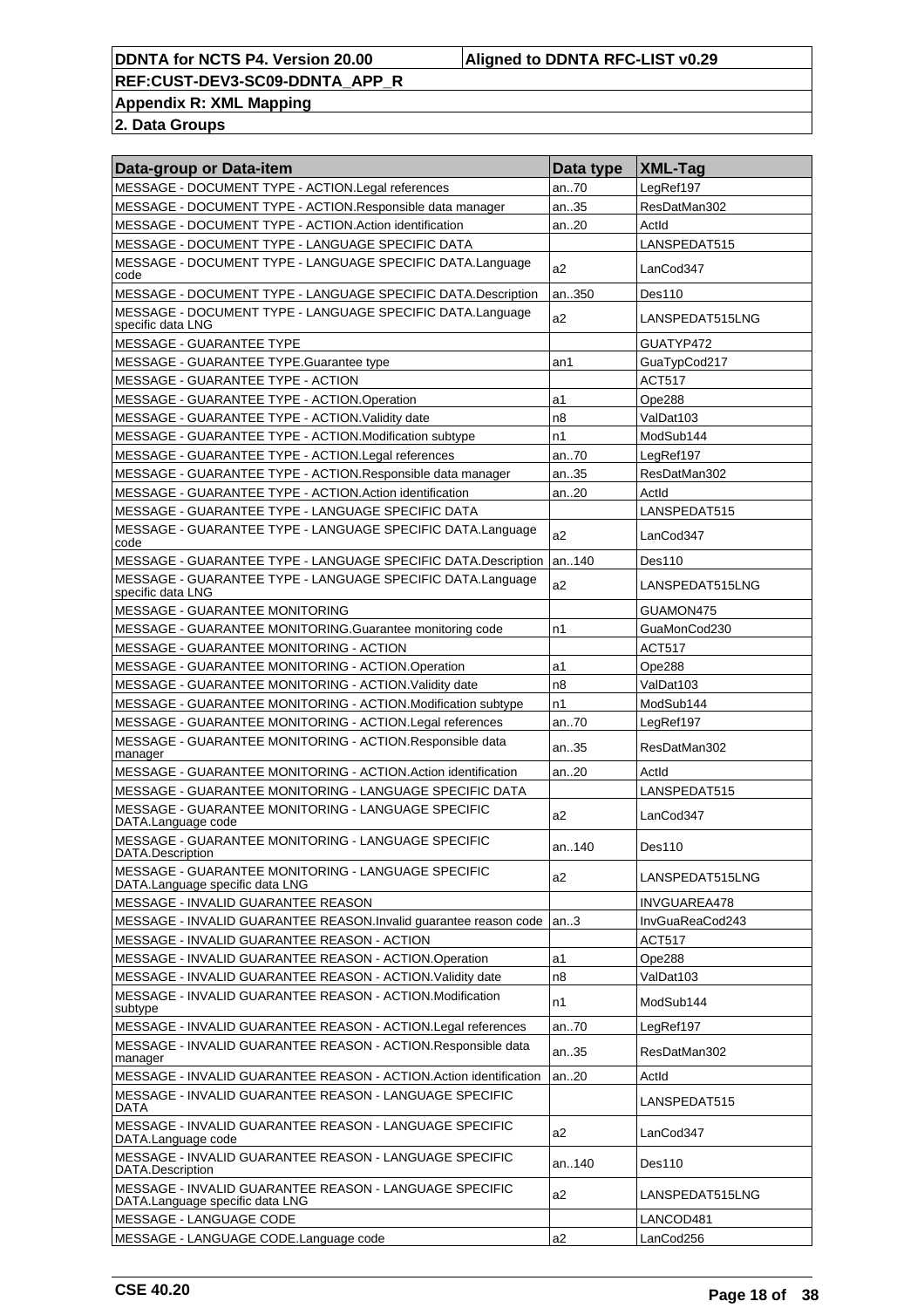**Appendix R: XML Mapping**

| Data-group or Data-item                                                         | Data type | <b>XML-Tag</b>  |
|---------------------------------------------------------------------------------|-----------|-----------------|
| MESSAGE - LANGUAGE CODE - ACTION                                                |           | <b>ACT517</b>   |
| MESSAGE - LANGUAGE CODE - ACTION.Operation                                      | a1        | Ope288          |
| MESSAGE - LANGUAGE CODE - ACTION. Validity date                                 | n8        | ValDat103       |
| MESSAGE - LANGUAGE CODE - ACTION.Modification subtype                           | n1        | ModSub144       |
| MESSAGE - LANGUAGE CODE - ACTION.Legal references                               | an70      | LegRef197       |
| MESSAGE - LANGUAGE CODE - ACTION.Responsible data manager                       | an35      | ResDatMan302    |
| MESSAGE - LANGUAGE CODE - ACTION. Action identification                         | an20      | ActId           |
| MESSAGE - LANGUAGE CODE - LANGUAGE SPECIFIC DATA                                |           | LANSPEDAT515    |
| MESSAGE - LANGUAGE CODE - LANGUAGE SPECIFIC DATA.Language<br>code               | a2        | LanCod347       |
| MESSAGE - LANGUAGE CODE - LANGUAGE SPECIFIC DATA.Description                    | an140     | Des110          |
| MESSAGE - LANGUAGE CODE - LANGUAGE SPECIFIC DATA.Language<br>specific data LNG  | a2        | LANSPEDAT515LNG |
| <b>MESSAGE - PACKAGING CODE</b>                                                 |           | PACCOD484       |
| MESSAGE - PACKAGING CODE. Kind of packages                                      | an.3      | PacCod269       |
| <b>MESSAGE - PACKAGING CODE - ACTION</b>                                        |           | <b>ACT517</b>   |
| MESSAGE - PACKAGING CODE - ACTION.Operation                                     | a1        | Ope288          |
| MESSAGE - PACKAGING CODE - ACTION. Validity date                                | n8        | ValDat103       |
| MESSAGE - PACKAGING CODE - ACTION.Modification subtype                          | n1        | ModSub144       |
| MESSAGE - PACKAGING CODE - ACTION.Legal references                              | an70      | LegRef197       |
| MESSAGE - PACKAGING CODE - ACTION.Responsible data manager                      | an35      | ResDatMan302    |
| MESSAGE - PACKAGING CODE - ACTION.Action identification                         | an20      | Actid           |
| MESSAGE - PACKAGING CODE - LANGUAGE SPECIFIC DATA                               |           | LANSPEDAT515    |
| MESSAGE - PACKAGING CODE - LANGUAGE SPECIFIC DATA.Language<br>code              | a2        | LanCod347       |
| MESSAGE - PACKAGING CODE - LANGUAGE SPECIFIC DATA.Description                   | an140     | Des110          |
| MESSAGE - PACKAGING CODE - LANGUAGE SPECIFIC DATA.Language<br>specific data LNG | a2        | LANSPEDAT515LNG |
| MESSAGE - ROLE                                                                  |           | <b>ROL490</b>   |
| MESSAGE - ROLE.Role                                                             | an3       | <b>Rol295</b>   |
| MESSAGE - ROLE - ACTION                                                         |           | ACT517          |
| MESSAGE - ROLE - ACTION.Operation                                               | a1        | Ope288          |
| MESSAGE - ROLE - ACTION. Validity date                                          | n8        | ValDat103       |
| MESSAGE - ROLE - ACTION.Modification subtype                                    | n1        | ModSub144       |
| MESSAGE - ROLE - ACTION.Legal references                                        | an70      | LegRef197       |
| MESSAGE - ROLE - ACTION.Responsible data manager                                | an35      | ResDatMan302    |
| MESSAGE - ROLE - ACTION.Action identification                                   | an20      | Actid           |
| MESSAGE - ROLE - LANGUAGE SPECIFIC DATA                                         |           | LANSPEDAT515    |
| MESSAGE - ROLE - LANGUAGE SPECIFIC DATA.Language code                           | a2        | LanCod347       |
| MESSAGE - ROLE - LANGUAGE SPECIFIC DATA.Description                             | an140     | Des110          |
| MESSAGE - ROLE - LANGUAGE SPECIFIC DATA.Language specific data<br><b>LNG</b>    | a2        | LANSPEDAT515LNG |
| MESSAGE - SENSITIVE GOODS CODE                                                  |           | SENGOOCOD493    |
| MESSAGE - SENSITIVE GOODS CODE.Commodity code (taric code)                      | an6       | ComCod308       |
| MESSAGE - SENSITIVE GOODS CODE.Sensitive goods code                             | n2        | SenGooCod309    |
| MESSAGE - SENSITIVE GOODS CODE. Reference quantity                              | n. 6      | RefQua310       |
| MESSAGE - SENSITIVE GOODS CODE. Unit of measure code                            | an.3      | UniOfMea311     |
| MESSAGE - SENSITIVE GOODS CODE.EEC territory limitation                         | n1        | EECTerLim312    |
| MESSAGE - SENSITIVE GOODS CODE - ACTION                                         |           | <b>ACT517</b>   |
| MESSAGE - SENSITIVE GOODS CODE - ACTION.Operation                               | a1        | Ope288          |
| MESSAGE - SENSITIVE GOODS CODE - ACTION. Validity date                          | n8        | ValDat103       |
| MESSAGE - SENSITIVE GOODS CODE - ACTION.Modification subtype                    | n1        | ModSub144       |
| MESSAGE - SENSITIVE GOODS CODE - ACTION. Legal references                       | an70      | LegRef197       |
| MESSAGE - SENSITIVE GOODS CODE - ACTION.Responsible data                        | an35      | ResDatMan302    |
| manager                                                                         |           |                 |
| MESSAGE - SENSITIVE GOODS CODE - ACTION.Action identification                   | an20      | Actid           |
| MESSAGE - SENSITIVE GOODS CODE - LANGUAGE SPECIFIC DATA                         |           | LANSPEDAT515    |
| MESSAGE - SENSITIVE GOODS CODE - LANGUAGE SPECIFIC<br>DATA.Language code        | a2        | LanCod347       |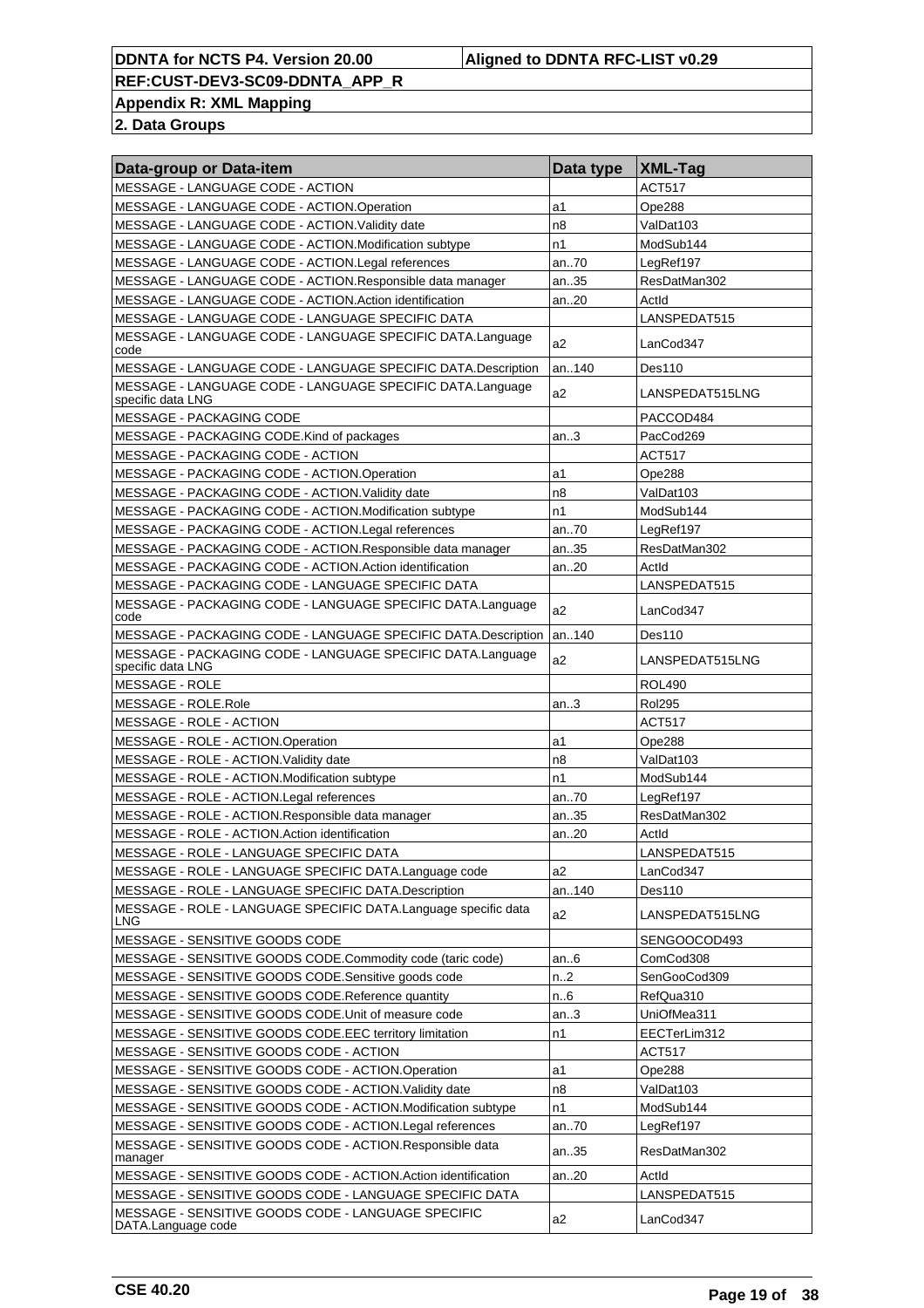**Appendix R: XML Mapping**

| Data-group or Data-item                                                               | Data type      | $ XML$ -Tag     |
|---------------------------------------------------------------------------------------|----------------|-----------------|
| MESSAGE - SENSITIVE GOODS CODE - LANGUAGE SPECIFIC<br>DATA.Description                | an140          | Des110          |
| MESSAGE - SENSITIVE GOODS CODE - LANGUAGE SPECIFIC<br>DATA.Language specific data LNG | a2             | LANSPEDAT515LNG |
| MESSAGE - SPECIAL MENTION CODE                                                        |                | SPEMENCOD496    |
| MESSAGE - SPECIAL MENTION CODE.Additional information coded                           | an5            | SpeMenCod325    |
| MESSAGE - SPECIAL MENTION CODE - ACTION                                               |                | <b>ACT517</b>   |
| MESSAGE - SPECIAL MENTION CODE - ACTION Operation                                     | a1             | Ope288          |
| MESSAGE - SPECIAL MENTION CODE - ACTION. Validity date                                | n <sub>8</sub> | ValDat103       |
| MESSAGE - SPECIAL MENTION CODE - ACTION.Modification subtype                          | n1             | ModSub144       |
| MESSAGE - SPECIAL MENTION CODE - ACTION.Legal references                              | an70           | LegRef197       |
| MESSAGE - SPECIAL MENTION CODE - ACTION.Responsible data<br>manager                   | an35           | ResDatMan302    |
| MESSAGE - SPECIAL MENTION CODE - ACTION. Action identification                        | an20           | ActId           |
| MESSAGE - SPECIAL MENTION CODE - LANGUAGE SPECIFIC DATA                               |                | LANSPEDAT515    |
| MESSAGE - SPECIAL MENTION CODE - LANGUAGE SPECIFIC<br>DATA.Language code              | a2             | LanCod347       |
| MESSAGE - SPECIAL MENTION CODE - LANGUAGE SPECIFIC<br>DATA.Description                | an.140         | Des110          |
| MESSAGE - SPECIAL MENTION CODE - LANGUAGE SPECIFIC<br>DATA.Language specific data LNG | a2             | LANSPEDAT515LNG |
| <b>MESSAGE - STATISTICS TYPE</b>                                                      |                | STATYP499       |
| MESSAGE - STATISTICS TYPE. Statistics type                                            | an.4           | StaTyp338       |
| <b>MESSAGE - STATISTICS TYPE - ACTION</b>                                             |                | <b>ACT517</b>   |
| MESSAGE - STATISTICS TYPE - ACTION.Operation                                          | a1             | Ope288          |
| MESSAGE - STATISTICS TYPE - ACTION. Validity date                                     | n <sub>8</sub> | ValDat103       |
| MESSAGE - STATISTICS TYPE - ACTION.Modification subtype                               | n1             | ModSub144       |
| MESSAGE - STATISTICS TYPE - ACTION.Legal references                                   | an70           | LegRef197       |
| MESSAGE - STATISTICS TYPE - ACTION. Responsible data manager                          | an35           | ResDatMan302    |
| MESSAGE - STATISTICS TYPE - ACTION.Action identification                              | an20           | Actid           |
| MESSAGE - STATISTICS TYPE - LANGUAGE SPECIFIC DATA                                    |                | LANSPEDAT515    |
| MESSAGE - STATISTICS TYPE - LANGUAGE SPECIFIC DATA.Language<br>code                   | a <sub>2</sub> | LanCod347       |
| MESSAGE - STATISTICS TYPE - LANGUAGE SPECIFIC DATA.Description                        | an140          | Des110          |
| MESSAGE - STATISTICS TYPE - LANGUAGE SPECIFIC DATA.Language<br>specific data LNG      | a2             | LANSPEDAT515LNG |
| <b>MESSAGE - TRAFFIC TYPE</b>                                                         |                | TRATYP502       |
| MESSAGE - TRAFFIC TYPE.Traffic type                                                   | an.3           | TraTyp351       |
| MESSAGE - TRAFFIC TYPE - ACTION                                                       |                | <b>ACT517</b>   |
| MESSAGE - TRAFFIC TYPE - ACTION.Operation                                             | a1             | Ope288          |
| MESSAGE - TRAFFIC TYPE - ACTION. Validity date                                        | n8             | ValDat103       |
| MESSAGE - TRAFFIC TYPE - ACTION.Modification subtype                                  | n1             | ModSub144       |
| MESSAGE - TRAFFIC TYPE - ACTION.Legal references                                      | an70           | LegRef197       |
| MESSAGE - TRAFFIC TYPE - ACTION.Responsible data manager                              | an35           | ResDatMan302    |
| MESSAGE - TRAFFIC TYPE - ACTION.Action identification                                 | an20           | Actld           |
| MESSAGE - TRAFFIC TYPE - LANGUAGE SPECIFIC DATA                                       |                | LANSPEDAT515    |
| MESSAGE - TRAFFIC TYPE - LANGUAGE SPECIFIC DATA.Language code                         | a <sub>2</sub> | LanCod347       |
| MESSAGE - TRAFFIC TYPE - LANGUAGE SPECIFIC DATA.Description                           | an140          | <b>Des110</b>   |
| MESSAGE - TRAFFIC TYPE - LANGUAGE SPECIFIC DATA.Language<br>specific data LNG         | a <sub>2</sub> | LANSPEDAT515LNG |
| <b>MESSAGE - CUSTOMS OPERATION STATE TYPE</b>                                         |                | CUSOPESTATYP505 |
| MESSAGE - CUSTOMS OPERATION STATE TYPE.Customs Operation                              | an.3           | CusOpeStaTyp364 |
| State Types<br>MESSAGE - CUSTOMS OPERATION STATE TYPE - ACTION                        |                | <b>ACT517</b>   |
| MESSAGE - CUSTOMS OPERATION STATE TYPE - ACTION.Operation                             | a1             | Ope288          |
| MESSAGE - CUSTOMS OPERATION STATE TYPE - ACTION. Validity date                        | n8             | ValDat103       |
| MESSAGE - CUSTOMS OPERATION STATE TYPE - ACTION.Modification                          |                |                 |
| subtype                                                                               | n1             | ModSub144       |
| MESSAGE - CUSTOMS OPERATION STATE TYPE - ACTION.Legal<br>references                   | an70           | LegRef197       |
| MESSAGE - CUSTOMS OPERATION STATE TYPE - ACTION.Responsible<br>data manager           | an35           | ResDatMan302    |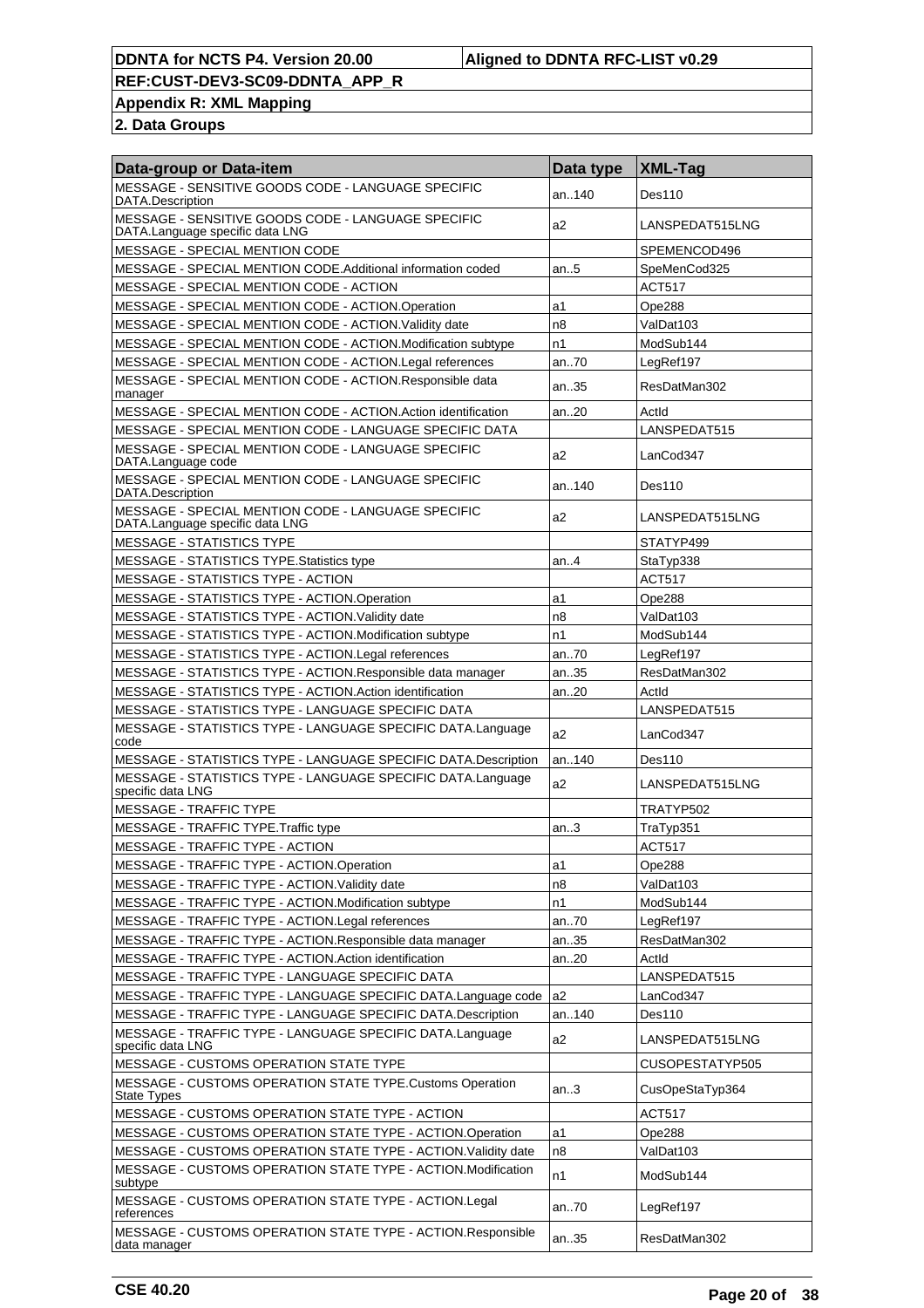**Appendix R: XML Mapping**

| <b>Data-group or Data-item</b>                                                                | Data type      | $ XML-Tag$      |
|-----------------------------------------------------------------------------------------------|----------------|-----------------|
| MESSAGE - CUSTOMS OPERATION STATE TYPE - ACTION Action<br>identification                      | an.20          | Actid           |
| MESSAGE - CUSTOMS OPERATION STATE TYPE - LANGUAGE SPECIFIC<br>DATA                            |                | LANSPEDAT515    |
| MESSAGE - CUSTOMS OPERATION STATE TYPE - LANGUAGE SPECIFIC<br>DATA.Language code              | a2             | LanCod347       |
| MESSAGE - CUSTOMS OPERATION STATE TYPE - LANGUAGE SPECIFIC<br>DATA.Description                | an140          | Des110          |
| MESSAGE - CUSTOMS OPERATION STATE TYPE - LANGUAGE SPECIFIC<br>DATA.Language specific data LNG | a2             | LANSPEDAT515LNG |
| MESSAGE - UNIT OF MEASURE                                                                     |                | UNIOFMEA508     |
| MESSAGE - UNIT OF MEASURE. Unit of measure code                                               | an.3           | UniOfMeaCod377  |
| MESSAGE - UNIT OF MEASURE - ACTION                                                            |                | <b>ACT517</b>   |
| MESSAGE - UNIT OF MEASURE - ACTION.Operation                                                  | a1             | Ope288          |
| MESSAGE - UNIT OF MEASURE - ACTION. Validity date                                             | n8             | ValDat103       |
| MESSAGE - UNIT OF MEASURE - ACTION.Modification subtype                                       | n1             | ModSub144       |
| MESSAGE - UNIT OF MEASURE - ACTION.Legal references                                           | an70           | LegRef197       |
| MESSAGE - UNIT OF MEASURE - ACTION. Responsible data manager                                  | an35           | ResDatMan302    |
| MESSAGE - UNIT OF MEASURE - ACTION Action identification                                      | an20           | ActId           |
| MESSAGE - UNIT OF MEASURE - LANGUAGE SPECIFIC DATA                                            |                | LANSPEDAT515    |
| MESSAGE - UNIT OF MEASURE - LANGUAGE SPECIFIC DATA.Language<br>code                           | a2             | LanCod347       |
| MESSAGE - UNIT OF MEASURE - LANGUAGE SPECIFIC DATA.Description                                | an140          | Des110          |
| MESSAGE - UNIT OF MEASURE - LANGUAGE SPECIFIC DATA.Language<br>specific data LNG              | a2             | LANSPEDAT515LNG |
| MESSAGE - UN/LOCODE                                                                           |                | <b>UNL511</b>   |
| MESSAGE - UN/LOCODE.Country code                                                              | a2             | CouCod390       |
| MESSAGE - UN/LOCODE.UN/LOCODE id                                                              | a3             | <b>UNL391</b>   |
| MESSAGE - UN/LOCODE.UN/LOCODE name                                                            | an29           | UNLNam392       |
| MESSAGE - UN/LOCODE - ACTION                                                                  |                | <b>ACT517</b>   |
| MESSAGE - UN/LOCODE - ACTION.Operation                                                        | a1             | Ope288          |
| MESSAGE - UN/LOCODE - ACTION. Validity date                                                   | n8             | ValDat103       |
| MESSAGE - UN/LOCODE - ACTION.Modification subtype                                             | n <sub>1</sub> | ModSub144       |
| MESSAGE - UN/LOCODE - ACTION.Legal references                                                 | an70           | LegRef197       |
| MESSAGE - UN/LOCODE - ACTION.Responsible data manager                                         | an35           | ResDatMan302    |
| MESSAGE - UN/LOCODE - ACTION.Action identification                                            | an20           | Actid           |
| MESSAGE - TRANSPORT MODE                                                                      |                | TRAMOD513       |
| MESSAGE - TRANSPORT MODE. Transport mode                                                      | n2             | TraMod401       |
| MESSAGE - TRANSPORT MODE - ACTION                                                             |                | ACT517          |
| MESSAGE - TRANSPORT MODE - ACTION.Operation                                                   | a1             | Ope288          |
| MESSAGE - TRANSPORT MODE - ACTION. Validity date                                              | n8             | ValDat103       |
| MESSAGE - TRANSPORT MODE - ACTION.Modification subtype                                        | n1             | ModSub144       |
| MESSAGE - TRANSPORT MODE - ACTION.Legal references                                            | an70           | LegRef197       |
| MESSAGE - TRANSPORT MODE - ACTION.Responsible data manager                                    | an35           | ResDatMan302    |
| MESSAGE - TRANSPORT MODE - ACTION.Action identification                                       | an20           | Actid           |
| MESSAGE - TRANSPORT MODE - LANGUAGE SPECIFIC DATA                                             |                | LANSPEDAT515    |
| MESSAGE - TRANSPORT MODE - LANGUAGE SPECIFIC DATA.Language<br>code                            | a2             | LanCod347       |
| MESSAGE - TRANSPORT MODE - LANGUAGE SPECIFIC<br>DATA.Description                              | an140          | Des110          |
| MESSAGE - TRANSPORT MODE - LANGUAGE SPECIFIC DATA.Language<br>specific data LNG               | a2             | LANSPEDAT515LNG |
| MESSAGE - QUERY ON GUARANTEE TYPE                                                             |                | QUEONGUATYP516  |
| MESSAGE - QUERY ON GUARANTEE TYPE.Query identifier                                            | n1             | Quelde414       |
| MESSAGE - QUERY ON GUARANTEE TYPE - ACTION                                                    |                | ACT517          |
| MESSAGE - QUERY ON GUARANTEE TYPE - ACTION.Operation                                          | a1             | Ope288          |
| MESSAGE - QUERY ON GUARANTEE TYPE - ACTION. Validity date                                     | n8             | ValDat103       |
| MESSAGE - QUERY ON GUARANTEE TYPE - ACTION.Modification subtype                               | In1            | ModSub144       |
| MESSAGE - QUERY ON GUARANTEE TYPE - ACTION.Legal references                                   | an70           | LegRef197       |
| MESSAGE - QUERY ON GUARANTEE TYPE - ACTION. Responsible data<br>manager                       | an35           | ResDatMan302    |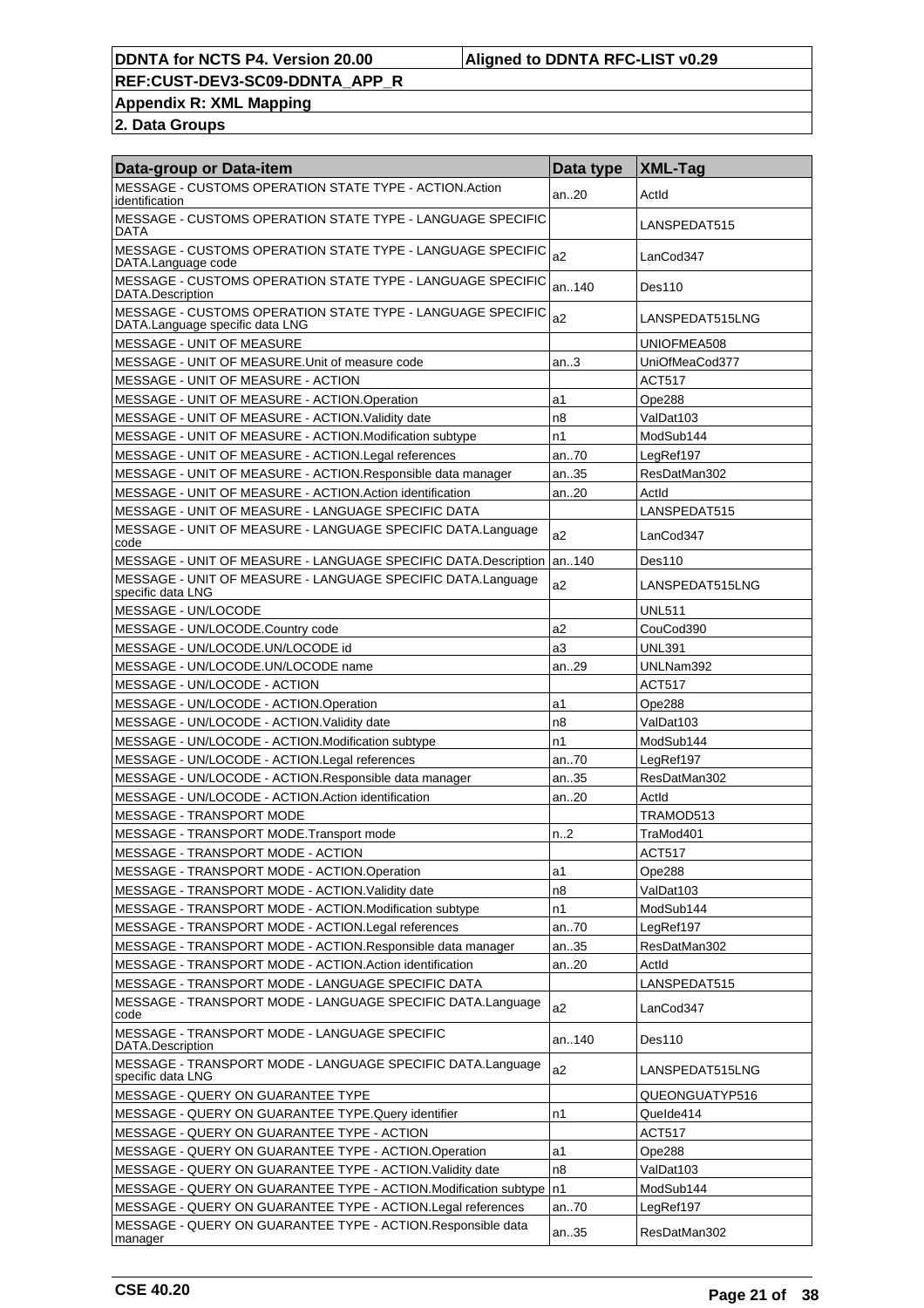#### **DDNTA for NCTS P4. Version 20.00 Aligned to DDNTA RFC-LIST v0.29**

**REF:CUST-DEV3-SC09-DDNTA\_APP\_R**

**Appendix R: XML Mapping**

| Data-group or Data-item                                                                                            | Data type        | $ XML$ -Taq         |
|--------------------------------------------------------------------------------------------------------------------|------------------|---------------------|
| MESSAGE - QUERY ON GUARANTEE TYPE - ACTION.Action identification                                                   | an20             | ActId               |
| MESSAGE - QUERY ON GUARANTEE TYPE - LANGUAGE SPECIFIC<br>DATA                                                      |                  | LANSPEDAT515        |
| MESSAGE - QUERY ON GUARANTEE TYPE - LANGUAGE SPECIFIC<br>DATA.Language code                                        | a2               | LanCod347           |
| MESSAGE - QUERY ON GUARANTEE TYPE - LANGUAGE SPECIFIC<br>DATA.Description                                          | an140            | Des110              |
| MESSAGE - QUERY ON GUARANTEE TYPE - LANGUAGE SPECIFIC<br>DATA.Language specific data LNG                           | a2               | LANSPEDAT515LNG     |
| MESSAGE - SENDING COUNTRY                                                                                          |                  | <b>SENDCOUNTRY</b>  |
| MESSAGE - SENDING COUNTRY.Country code                                                                             | a2               | CouCodSENCOU342     |
| MESSAGE - SENDING COUNTRY.Year                                                                                     | n4               | YeaSDD400           |
| MESSAGE - SENDING COUNTRY.Month                                                                                    | an2              | MonSED230           |
| MESSAGE - SENDING COUNTRY - SYSTEM APPLICABILITY                                                                   |                  | SYSAPP405           |
| MESSAGE - SENDING COUNTRY - SYSTEM APPLICABILITY.System code                                                       | n2               | SysCodSYSAPP406     |
| MESSAGE - SENDING COUNTRY - SYSTEM APPLICABILITY -<br>STATISTICAL CHARACTERISTICS                                  |                  | STACHA607           |
| MESSAGE - SENDING COUNTRY - SYSTEM APPLICABILITY -<br>STATISTICAL CHARACTERISTICS. Statistics type                 | an <sub>4</sub>  | StaTypSTACHA608     |
| MESSAGE - SENDING COUNTRY - SYSTEM APPLICABILITY -<br>STATISTICAL CHARACTERISTICS - SERIES ELEMENTS                |                  | SERELE202           |
| MESSAGE - SENDING COUNTRY - SYSTEM APPLICABILITY -<br>STATISTICAL CHARACTERISTICS - SERIES ELEMENTS. Other country | a2               | OthCouSERELE100     |
| MESSAGE - SENDING COUNTRY - SYSTEM APPLICABILITY -<br>STATISTICAL CHARACTERISTICS - SERIES ELEMENTS.Counter        | n.9              | CouSERELE101        |
| MESSAGE - STATISTICAL CHARACTERISTICS                                                                              |                  | <b>STATCHARS</b>    |
| MESSAGE - STATISTICAL CHARACTERISTICS. Statistics type                                                             | an4              | StatTypSTC637       |
| MESSAGE - STATISTICAL CHARACTERISTICS. First day of requested<br>period from                                       | n <sub>8</sub>   | FirDayFrmSTC638     |
| MESSAGE - STATISTICAL CHARACTERISTICS.Last day of requested<br>period to                                           | n <sub>8</sub>   | FirDayToSTC639      |
| <b>MESSAGE - STATISTICAL CHARACTERISTICS - SERIES ELEMENTS</b>                                                     |                  | SERELEMS            |
| MESSAGE - STATISTICAL CHARACTERISTICS - SERIES ELEMENTS. Year                                                      | n4               | YeaSER642           |
| <b>MESSAGE - STATISTICAL CHARACTERISTICS - SERIES</b><br><b>ELEMENTS.Month</b>                                     | an2              | MonSER641           |
| MESSAGE - STATISTICAL CHARACTERISTICS - SERIES<br>ELEMENTS.Country of destination code                             | a2               | CouDesSER644        |
| MESSAGE - STATISTICAL CHARACTERISTICS - SERIES<br><b>ELEMENTS.Counter</b>                                          | n.9              | CouSER640           |
| <b>MESSAGE - INTERCHANGE ERRORS</b>                                                                                |                  | <b>INTERRORS</b>    |
| MESSAGE - INTERCHANGE ERRORS.Interchange control reference                                                         | an. $.14$        | IntConRefINT2       |
| MESSAGE - INTERCHANGE ERRORS.Message sender                                                                        | an35             | MesSenINT4          |
| MESSAGE - INTERCHANGE ERRORS.Message recipient                                                                     | an35             | MesRecINT5          |
| MESSAGE - INTERCHANGE ERRORS. Action taken by recipient                                                            | an.3             | ActRecINT1          |
| MESSAGE - INTERCHANGE ERRORS.Syntax error                                                                          | n.2              | ErrTypINT6          |
| MESSAGE - INTERCHANGE ERRORS.Interchange service segment                                                           | a <sub>3</sub>   | IntSegTagINT3       |
| MESSAGE - INTERCHANGE ERRORS. Position of erroneous data element                                                   | n.3              | PosElmntINT7        |
| MESSAGE - INTERCHANGE ERRORS. Position of erroneous data<br>component                                              | n <sub>0</sub> 3 | PosCompINT8         |
| MESSAGE - MESSAGE ERRORS                                                                                           |                  | <b>MSGERRS</b>      |
| MESSAGE - MESSAGE ERRORS.Message identification                                                                    | an14             | MesIdeMER1          |
| MESSAGE - MESSAGE ERRORS. Message type                                                                             | an6              | MesTypMER2          |
| MESSAGE - MESSAGE ERRORS.Message version                                                                           | an3              | MesVerMER3          |
| MESSAGE - MESSAGE ERRORS.Message release number                                                                    | an3              | MesRelNoMER4        |
| MESSAGE - MESSAGE ERRORS.Controlling agency                                                                        | an2              | MesContAgMER5       |
| MESSAGE - MESSAGE ERRORS.Association assigned code                                                                 | an6              | AssCodMER6          |
| MESSAGE - MESSAGE ERRORS.Action taken by recipient                                                                 | an3              | ActRecMER7          |
| MESSAGE - MESSAGE ERRORS.Error                                                                                     | n <sub>1</sub> 2 | ErrTypMER8          |
| MESSAGE - MESSAGE ERRORS.Message service segment                                                                   | a3               | MesSegMER9          |
| MESSAGE - MESSAGE ERRORS. Position of erroneous data element                                                       | n.3              | PosElmntMER10       |
| MESSAGE - MESSAGE ERRORS. Position of erroneous data component                                                     | n.3              | PosCompMER11        |
| MESSAGE - MESSAGE ERRORS - SEGMENT ERRORS                                                                          |                  | <b>MSGERRSEGERR</b> |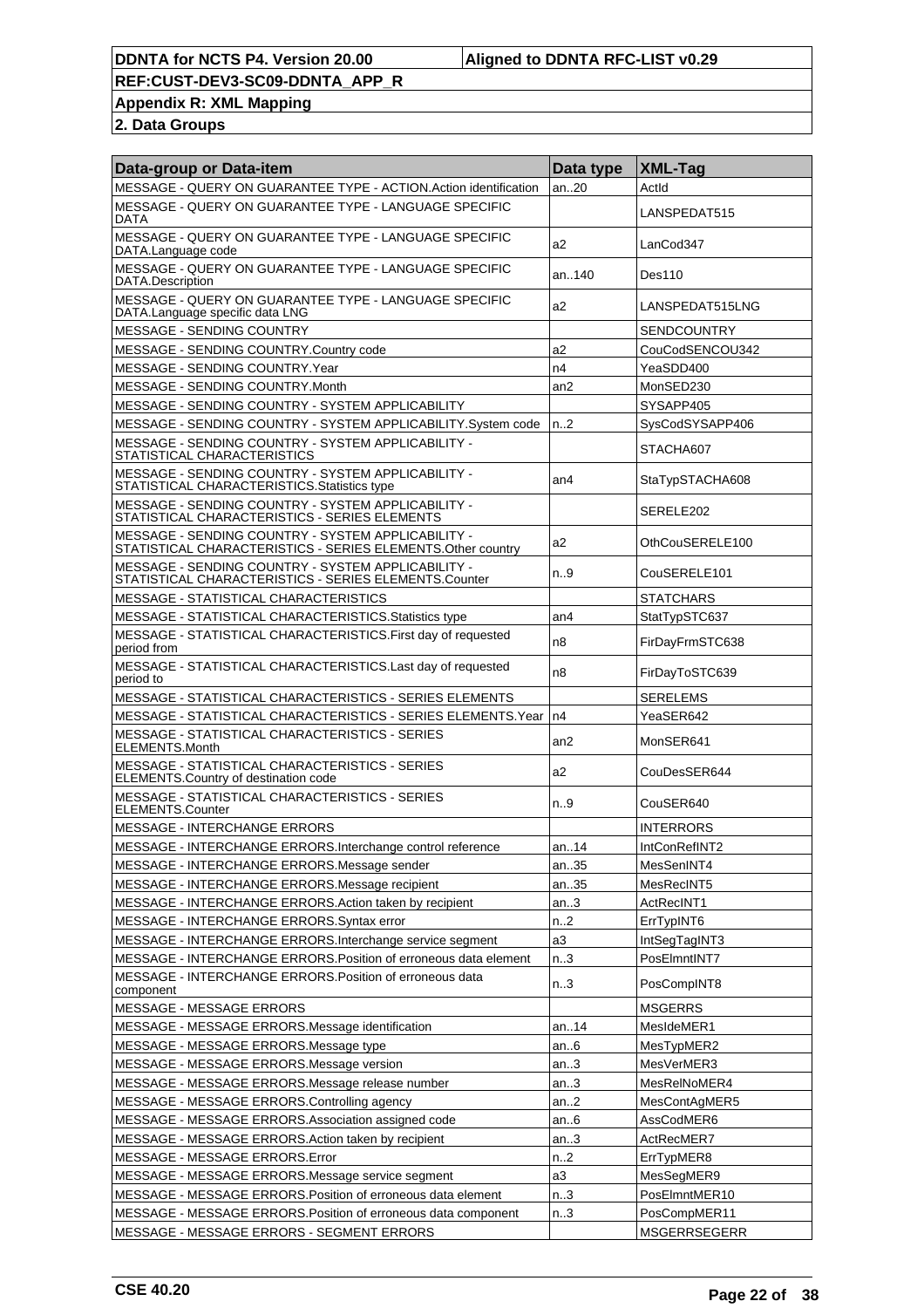## **Appendix R: XML Mapping**

| Data-group or Data-item                                                                                       | Data type        | <b>XML-Tag</b>         |
|---------------------------------------------------------------------------------------------------------------|------------------|------------------------|
| MESSAGE - MESSAGE ERRORS - SEGMENT ERRORS.Segment position<br>in message                                      | n.6              | SegPosSER1             |
| MESSAGE - MESSAGE ERRORS - SEGMENT ERRORS.Error                                                               | n2               | ErrTypSER2             |
| MESSAGE - MESSAGE ERRORS - SEGMENT ERRORS - DATA ELEMENT<br><b>ERRORS</b>                                     |                  | <b>MSGERRSEGDATERR</b> |
| MESSAGE - MESSAGE ERRORS - SEGMENT ERRORS - DATA ELEMENT<br><b>ERRORS.Error</b>                               | n <sub>1</sub> 2 | ErrTypDER1             |
| MESSAGE - MESSAGE ERRORS - SEGMENT ERRORS - DATA ELEMENT<br><b>ERRORS. Position of erroneous data element</b> | n <sub>0</sub> 3 | PosElmntDER2           |
| MESSAGE - MESSAGE ERRORS - SEGMENT ERRORS - DATA ELEMENT<br>ERRORS. Position of erroneous data component      | n <sub>0</sub> 3 | PosCompDER3            |
| <b>MESSAGE - FUNCTIONAL ERROR</b>                                                                             |                  | <b>FUNERRER1</b>       |
| MESSAGE - FUNCTIONAL ERROR.Error type                                                                         | n <sub>2</sub>   | ErrTypER11             |
| MESSAGE - FUNCTIONAL ERROR. Error pointer                                                                     | an210            | ErrPoiER12             |
| MESSAGE - FUNCTIONAL ERROR. Error reason                                                                      | an.6             | ErrReaER13             |
| MESSAGE - FUNCTIONAL ERROR. Original attribute value                                                          | an140            | OriAttValER14          |
| MESSAGE - UPL RESPONSE                                                                                        |                  | <b>UPRUPR</b>          |
| MESSAGE - UPL RESPONSE. Original message identification                                                       | an14             | OrMesIdUPR1            |
| MESSAGE - UPL RESPONSE. Status                                                                                | a8               | StatUPR2               |
| MESSAGE - UPL RESPONSE.Description                                                                            | an210            | DescUPR3               |
| MESSAGE - UPL ERROR                                                                                           |                  | <b>UPEUPE</b>          |
| MESSAGE - UPL ERROR.Action identification                                                                     | an20             | ActIdUPE1              |
| MESSAGE - UPL ERROR.Attribute path                                                                            | an140            | AttPatUPE2             |
| MESSAGE - UPL ERROR.Code                                                                                      | an8              | CodUPE3                |
| MESSAGE - UPL ERROR.Description                                                                               | an210            | DescUPE4               |
| MESSAGE - GUARANTEE REFERENCE                                                                                 |                  | GUAREF2                |
| MESSAGE - GUARANTEE REFERENCE.Guarantee reference number<br>(GRN)                                             | an24             | GuaRefNumGRNREF21      |
| MESSAGE - GUARANTEE REFERENCE.Reference amount                                                                | n.15,2           | RefAmoREF230           |
| MESSAGE - GUARANTEE REFERENCE.Percentage of reference amount                                                  | n.3              | PerOfRefAmoREF231      |
| MESSAGE - GUARANTEE REFERENCE.Guarantee amount                                                                | n.15,2           | GuaAmoREF236           |
| MESSAGE - GUARANTEE REFERENCE.Currency                                                                        | an3              | CurREF237              |
| MESSAGE - GUARANTEE REFERENCE.Number of certificates                                                          | n.8              | NumOfCerREF241         |
| MESSAGE - GUARANTEE REFERENCE. Validity date                                                                  | n8               | ValDatREF242           |
| MESSAGE - GUARANTEE REFERENCE. Invalidity date                                                                | n8               | InvDatREF232           |
| MESSAGE - GUARANTEE REFERENCE. Invalidity reason code                                                         | an3              | InvReaCodREF233        |
| MESSAGE - GUARANTEE REFERENCE.Invalidity reason                                                               | an350            | InvReaREF234           |
| MESSAGE - GUARANTEE REFERENCE. Invalidity reason LNG                                                          | a2               | InvReaREF234LNG        |
| MESSAGE - GUARANTEE REFERENCE.Acceptance date                                                                 | n8               | AccDatREF24            |
| MESSAGE - GUARANTEE REFERENCE.Guarantee type                                                                  | an1              | GuaTypREF22            |
| MESSAGE - GUARANTEE REFERENCE.Guarantee monitoring code                                                       | n1               | GuaMonCodREF23         |
| MESSAGE - GUARANTEE REFERENCE.Access code                                                                     | an4              | AccCodREF24            |
| MESSAGE - GUARANTEE REFERENCE.Date of issue                                                                   | n8               | DatOfIssREF25          |
| MESSAGE - GUARANTEE REFERENCE.Expiry date                                                                     | n8               | ExpDatREF26            |
| MESSAGE - GUARANTEE REFERENCE.Hard copy given to Principal                                                    | n1               | HarCopGivToPriREF27    |
| MESSAGE - GUARANTEE REFERENCE.TIR carnet                                                                      | n1               | TIRCarREF29            |
| MESSAGE - GUARANTEE REFERENCE. Voucher amount                                                                 | n.15,2           | VouAmoREF28            |
| MESSAGE - GUARANTEE REFERENCE.Limited validity (sensitive goods)                                              | n1               | LimValREF239           |
| MESSAGE - GUARANTEE REFERENCE.Restricted use (suspended goods)                                                | n1               | ResUseREF240           |
| MESSAGE - GUARANTEE REFERENCE.Liability liberation date                                                       | n8               | LiaLibDatREF238        |
| MESSAGE - GUARANTEE REFERENCE - GUARANTEE QUERY                                                               |                  | <b>GUAQUE</b>          |
| MESSAGE - GUARANTEE REFERENCE - GUARANTEE QUERY.Query<br>identifier                                           | n1               | QueldeQUE1             |
| MESSAGE - GUARANTEE REFERENCE - GUARANTEE QUERY.Period<br>from date                                           | n8               | PerFroQUE2             |
| MESSAGE - GUARANTEE REFERENCE - GUARANTEE QUERY. Period to<br>date                                            | n8               | PerToDatQUE3           |
| MESSAGE - GUARANTEE REFERENCE - (OWNER PRINCIPAL) TRADER                                                      |                  | <b>TRAPRIOTG</b>       |
| MESSAGE - GUARANTEE REFERENCE - (OWNER PRINCIPAL)<br>TRADER.Name                                              | an35             | NamOTG7                |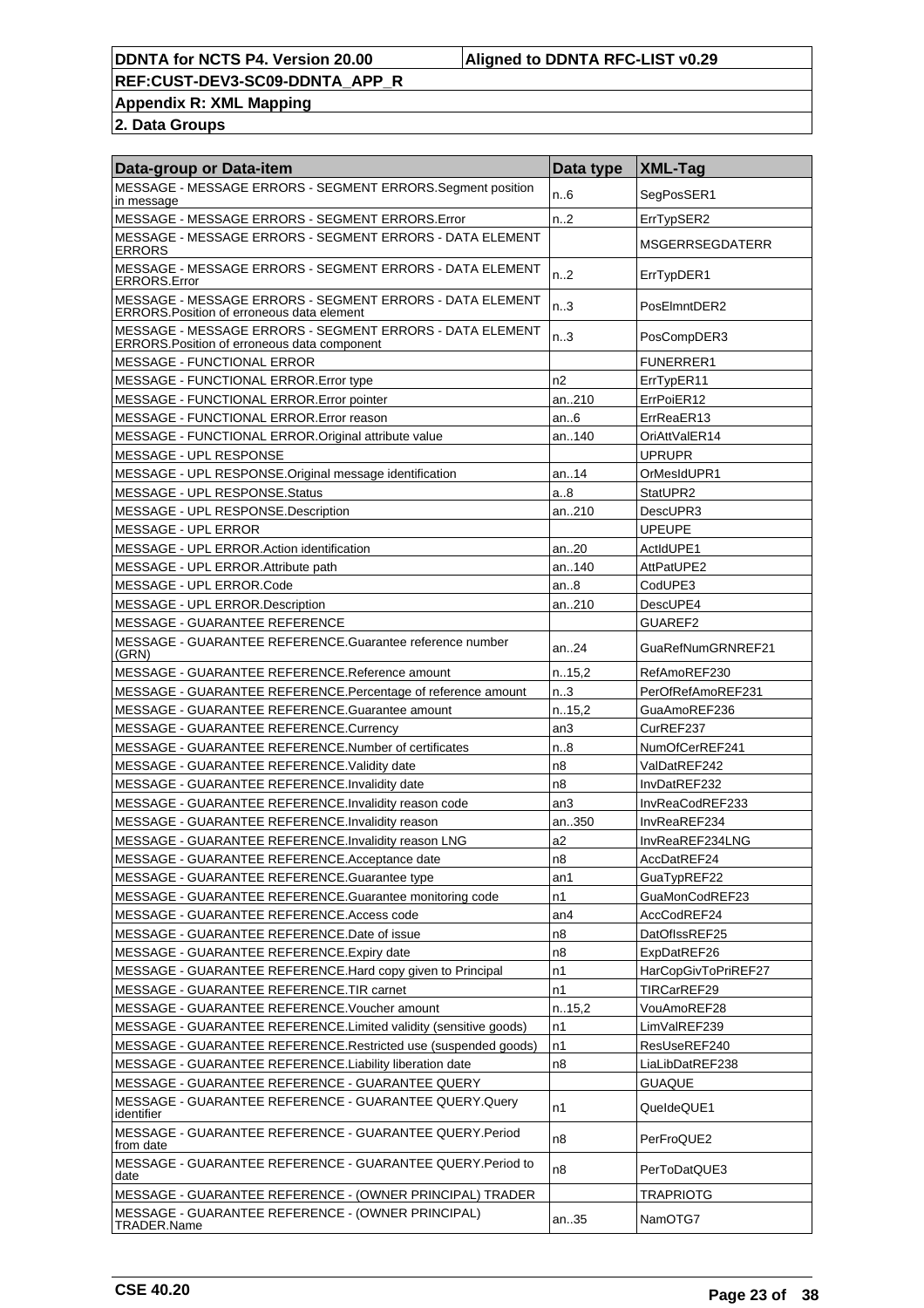**Appendix R: XML Mapping**

| Data-group or Data-item                                                                                | Data type | <b>XML-Tag</b>         |
|--------------------------------------------------------------------------------------------------------|-----------|------------------------|
| MESSAGE - GUARANTEE REFERENCE - (OWNER PRINCIPAL)<br>TRADER.Street and number                          | an35      | StrAndNumOTG22         |
| MESSAGE - GUARANTEE REFERENCE - (OWNER PRINCIPAL)<br><b>TRADER.Postal code</b>                         | an.9      | PosCodOTG23            |
| MESSAGE - GUARANTEE REFERENCE - (OWNER PRINCIPAL)<br><b>TRADER.City</b>                                | an35      | CitOTG24               |
| MESSAGE - GUARANTEE REFERENCE - (OWNER PRINCIPAL)<br><b>TRADER.Country code</b>                        | a2        | CouOTG25               |
| MESSAGE - GUARANTEE REFERENCE - (OWNER PRINCIPAL)<br>TRADER.NAD LNG                                    | a2        | <b>NADLNGOTG</b>       |
| MESSAGE - GUARANTEE REFERENCE - (OWNER PRINCIPAL)<br>TRADER.TIN                                        | an17      | TINOTG59               |
| MESSAGE - GUARANTEE REFERENCE - (PRINCIPAL) TRADER                                                     |           | TRAPRIPC2              |
| MESSAGE - GUARANTEE REFERENCE - (PRINCIPAL) TRADER.Name                                                | an35      | NamPC27                |
| MESSAGE - GUARANTEE REFERENCE - (PRINCIPAL) TRADER. Street and<br>number                               | an35      | StrAndNumPC222         |
| MESSAGE - GUARANTEE REFERENCE - (PRINCIPAL) TRADER.Postal<br>code                                      | an9       | PosCodPC223            |
| MESSAGE - GUARANTEE REFERENCE - (PRINCIPAL) TRADER.City                                                | an35      | CitPC224               |
| MESSAGE - GUARANTEE REFERENCE - (PRINCIPAL) TRADER.Country<br>code                                     | a2        | CouPC225               |
| MESSAGE - GUARANTEE REFERENCE - (PRINCIPAL) TRADER.NAD LNG                                             | a2        | <b>NADLNGPTG</b>       |
| MESSAGE - GUARANTEE REFERENCE - (PRINCIPAL) TRADER.TIN                                                 | an17      | TINPC259               |
| MESSAGE - GUARANTEE REFERENCE - VALIDITY LIMITATION EC                                                 |           | <b>VALLIMECVLE2</b>    |
| MESSAGE - GUARANTEE REFERENCE - VALIDITY LIMITATION EC.Not<br>valid for EC                             | n1        | NotValForECVLE21       |
| MESSAGE - GUARANTEE REFERENCE - VALIDITY LIMITATION NON EC                                             |           | <b>VALLIMNONECLIM2</b> |
| MESSAGE - GUARANTEE REFERENCE - VALIDITY LIMITATION NON<br>EC. Not valid for other contracting parties | a2        | NotValForOthConPLIM22  |
| MESSAGE - GUARANTEE REFERENCE - USAGE                                                                  |           | <b>USAUSA</b>          |
| MESSAGE - GUARANTEE REFERENCE - USAGE.Document/reference<br>number                                     | an21      | DocNumUSA1             |
| MESSAGE - GUARANTEE REFERENCE - USAGE.Covered amount                                                   | n.15,2    | CovAmoUSA2             |
| MESSAGE - GUARANTEE REFERENCE - USAGE.Currency                                                         | an3       | CurUSA3                |
| MESSAGE - GUARANTEE REFERENCE - USAGE.Lock date                                                        | n8        | LocDatUSA4             |
| MESSAGE - GUARANTEE REFERENCE - USAGE.Arrival date                                                     | n8        | ArrDatUSA5             |
| MESSAGE - GUARANTEE REFERENCE - USAGE.Date of release                                                  | n8        | DatOfReIUSA6           |
| MESSAGE - GUARANTEE REFERENCE - EXPOSURE                                                               |           | <b>EXPEXP</b>          |
| MESSAGE - GUARANTEE REFERENCE - EXPOSURE.Exposure                                                      | n.15,2    | ExpEXP1                |
| MESSAGE - GUARANTEE REFERENCE - EXPOSURE.Exposure counter                                              | n.8       | ExpCouEXP2             |
| MESSAGE - GUARANTEE REFERENCE - EXPOSURE.Balance                                                       | n.15,2    | BalEXP3                |
| MESSAGE - GUARANTEE REFERENCE - EXPOSURE.Currency                                                      | an3       | CurEXP4                |
| MESSAGE - GUARANTEE REFERENCE - GUARANTOR                                                              |           | <b>GUARNR</b>          |
| MESSAGE - GUARANTEE REFERENCE - GUARANTOR.Name                                                         | an35      | NamRNR735              |
| MESSAGE - GUARANTEE REFERENCE - GUARANTOR.Street and number                                            | an35      | StrAndNumRNR736        |
| MESSAGE - GUARANTEE REFERENCE - GUARANTOR. Postal code                                                 | an9       | PosCodRNR737           |
| MESSAGE - GUARANTEE REFERENCE - GUARANTOR.City                                                         | an35      | CitRNR738              |
| MESSAGE - GUARANTEE REFERENCE - GUARANTOR.Country code                                                 | a2        | CouRNR745              |
| MESSAGE - GUARANTEE REFERENCE - GUARANTOR.NAD LNG                                                      | a2        | NADLNGGGR              |
| MESSAGE - GUARANTEE REFERENCE - GUARANTOR.Contact person                                               | an35      | ConPerRNR739           |
| MESSAGE - GUARANTEE REFERENCE - GUARANTOR.Phone number                                                 | an35      | PhoNumRNR740           |
| MESSAGE - GUARANTEE REFERENCE - GUARANTOR.Fax number                                                   | an35      | FaxNumRNR741           |
| MESSAGE - GUARANTEE REFERENCE - GUARANTOR. Telex number                                                | an35      | TelNumRNR742           |
| MESSAGE - GUARANTEE REFERENCE - GUARANTOR.E-mail address                                               | an70      | MaiAddRNR743           |
| MESSAGE - GUARANTEE REFERENCE - GUARANTOR.Language code                                                | a2        | LanCodRNR744           |
| MESSAGE - GUARANTEE REFERENCE - GUARANTOR.TIN                                                          | an17      | TINRNR746              |
| MESSAGE - GUARANTEE REFERENCE - GUARANTOR - GUARANTOR<br>OTHER ADDRESSES                               |           | <b>GUAOTHADD</b>       |
| MESSAGE - GUARANTEE REFERENCE - GUARANTOR - GUARANTOR<br>OTHER ADDRESSES.Address type                  | a1        | AddTypADD11            |
| MESSAGE - GUARANTEE REFERENCE - GUARANTOR - GUARANTOR<br>OTHER ADDRESSES.Name                          | an35      | NamADD12               |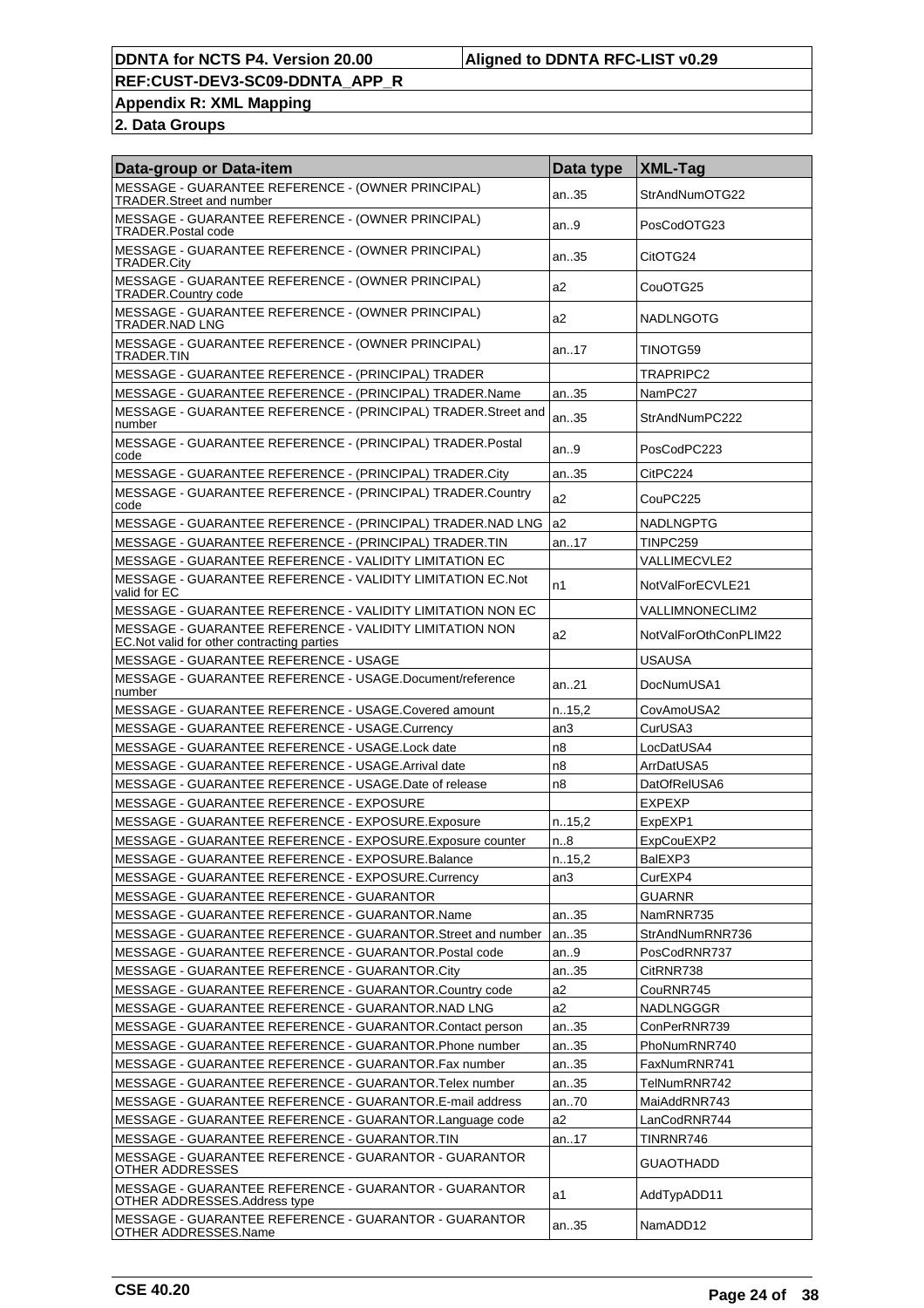**Appendix R: XML Mapping**

| Data-group or Data-item                                                                                                          | Data type        | XML-Tag              |
|----------------------------------------------------------------------------------------------------------------------------------|------------------|----------------------|
| MESSAGE - GUARANTEE REFERENCE - GUARANTOR - GUARANTOR<br>OTHER ADDRESSES.Street and number                                       | an35             | StrAndNumADD13       |
| MESSAGE - GUARANTEE REFERENCE - GUARANTOR - GUARANTOR<br>OTHER ADDRESSES.Postal code                                             | an9              | PosCodADD22          |
| MESSAGE - GUARANTEE REFERENCE - GUARANTOR - GUARANTOR<br>OTHER ADDRESSES.City                                                    | an35             | CitADD15             |
| MESSAGE - GUARANTEE REFERENCE - GUARANTOR - GUARANTOR<br>OTHER ADDRESSES.Country code                                            | a2               | CouADD14             |
| MESSAGE - GUARANTEE REFERENCE - GUARANTOR - GUARANTOR<br>OTHER ADDRESSES.NAD LNG                                                 | a2               | NADLNGGOA            |
| MESSAGE - GUARANTEE REFERENCE - GUARANTOR - GUARANTOR<br>OTHER ADDRESSES.Contact person                                          | an35             | ConPerADD16          |
| MESSAGE - GUARANTEE REFERENCE - GUARANTOR - GUARANTOR<br>OTHER ADDRESSES.Phone number                                            | an35             | PhoNumADD17          |
| MESSAGE - GUARANTEE REFERENCE - GUARANTOR - GUARANTOR<br>OTHER ADDRESSES.Fax number                                              | an35             | FaxNumADD18          |
| MESSAGE - GUARANTEE REFERENCE - GUARANTOR - GUARANTOR<br>OTHER ADDRESSES.Telex number                                            | an35             | TelNumADD19          |
| MESSAGE - GUARANTEE REFERENCE - GUARANTOR - GUARANTOR<br>OTHER ADDRESSES.E-mail address                                          | an70             | MaiAddADD20          |
| MESSAGE - GUARANTEE REFERENCE - GUARANTOR - GUARANTOR<br>OTHER ADDRESSES.Language code                                           | a2               | LanCodADD21          |
| MESSAGE - GUARANTEE REFERENCE - COMPREHENSIVE GUARANTEE                                                                          |                  | COMGUACMP            |
| MESSAGE - GUARANTEE REFERENCE - COMPREHENSIVE<br><b>GUARANTEE.Reference amount</b>                                               | n.15,2           | RefAmoCMP11          |
| MESSAGE - GUARANTEE REFERENCE - COMPREHENSIVE<br>GUARANTEE. Percentage of reference amount                                       | n <sub>0</sub> 3 | PerOfRefAmoCMP12     |
| MESSAGE - GUARANTEE REFERENCE - COMPREHENSIVE<br><b>GUARANTEE.Guarantee amount</b>                                               | n.15,2           | GuaAmoCMP13          |
| MESSAGE - GUARANTEE REFERENCE - COMPREHENSIVE<br>GUARANTEE.Currency                                                              | an3              | CurCMP14             |
| MESSAGE - GUARANTEE REFERENCE - COMPREHENSIVE<br><b>GUARANTEE.Number of certificates</b>                                         | n.8              | NumOfCerCMP15        |
| MESSAGE - GUARANTEE REFERENCE - COMPREHENSIVE<br><b>GUARANTEE. Validity date</b>                                                 | n8               | ValDatCMP16          |
| MESSAGE - GUARANTEE REFERENCE - COMPREHENSIVE<br><b>GUARANTEE.Invalidity date</b>                                                | n8               | InvDatCMP17          |
| MESSAGE - GUARANTEE REFERENCE - COMPREHENSIVE<br>GUARANTEE. Invalidity reason code                                               | an3              | InvReaCodCMP18       |
| MESSAGE - GUARANTEE REFERENCE - COMPREHENSIVE<br><b>GUARANTEE.Invalidity reason</b>                                              | an350            | InvReaCMP19          |
| MESSAGE - GUARANTEE REFERENCE - COMPREHENSIVE<br><b>GUARANTEE.Invalidity reason LNG</b>                                          | a2               | InvReaCMP19LNG       |
| MESSAGE - GUARANTEE REFERENCE - COMPREHENSIVE<br><b>GUARANTEE.Liability liberation date</b>                                      | n8               | LiaLibDatCMP21       |
| MESSAGE - GUARANTEE REFERENCE - COMPREHENSIVE<br>GUARANTEE.Limited validity (sensitive goods)                                    | n1               | LimValCMP22          |
| MESSAGE - GUARANTEE REFERENCE - COMPREHENSIVE<br>GUARANTEE.Restricted use (suspended goods)                                      | n1               | ResUseCMP23          |
| MESSAGE - GUARANTEE REFERENCE - COMPREHENSIVE GUARANTEE<br>- GOODS ITEM                                                          |                  | GUACOMGUAGDS2        |
| MESSAGE - GUARANTEE REFERENCE - COMPREHENSIVE GUARANTEE<br>- GOODS ITEM.Commodity code                                           | an.22            | ComCodGDS210         |
| MESSAGE - GUARANTEE REFERENCE - COMPREHENSIVE GUARANTEE<br>- GOODS ITEM.Sensitive goods code                                     | n.2              | SenGooCodGDS213      |
| MESSAGE - GUARANTEE REFERENCE - COMPREHENSIVE GUARANTEE<br>- GOODS ITEM.Goods description                                        | an280            | GooDesGDS211         |
| MESSAGE - GUARANTEE REFERENCE - COMPREHENSIVE GUARANTEE<br>- GOODS ITEM.Goods description LNG                                    | a2               | GooDesGDS211LNG      |
| MESSAGE - GUARANTEE REFERENCE - COMPREHENSIVE GUARANTEE<br>- VALIDITY LIMITATION EC                                              |                  | VALLIMECCMG          |
| MESSAGE - GUARANTEE REFERENCE - COMPREHENSIVE GUARANTEE<br>- VALIDITY LIMITATION EC. Not valid for EC                            | n1               | NotValForECCMG2      |
| MESSAGE - GUARANTEE REFERENCE - COMPREHENSIVE GUARANTEE<br>- VALIDITY LIMITATION NON EC                                          |                  | VALLIMNONECVLD       |
| MESSAGE - GUARANTEE REFERENCE - COMPREHENSIVE GUARANTEE<br>- VALIDITY LIMITATION NON EC. Not valid for other contracting parties | a2               | NotValForOthConPVLD2 |
| MESSAGE - GUARANTEE REFERENCE - INDIVIDUAL GUARANTEE BY<br><b>GUARANTOR</b>                                                      |                  | <b>INDGUABYGNR</b>   |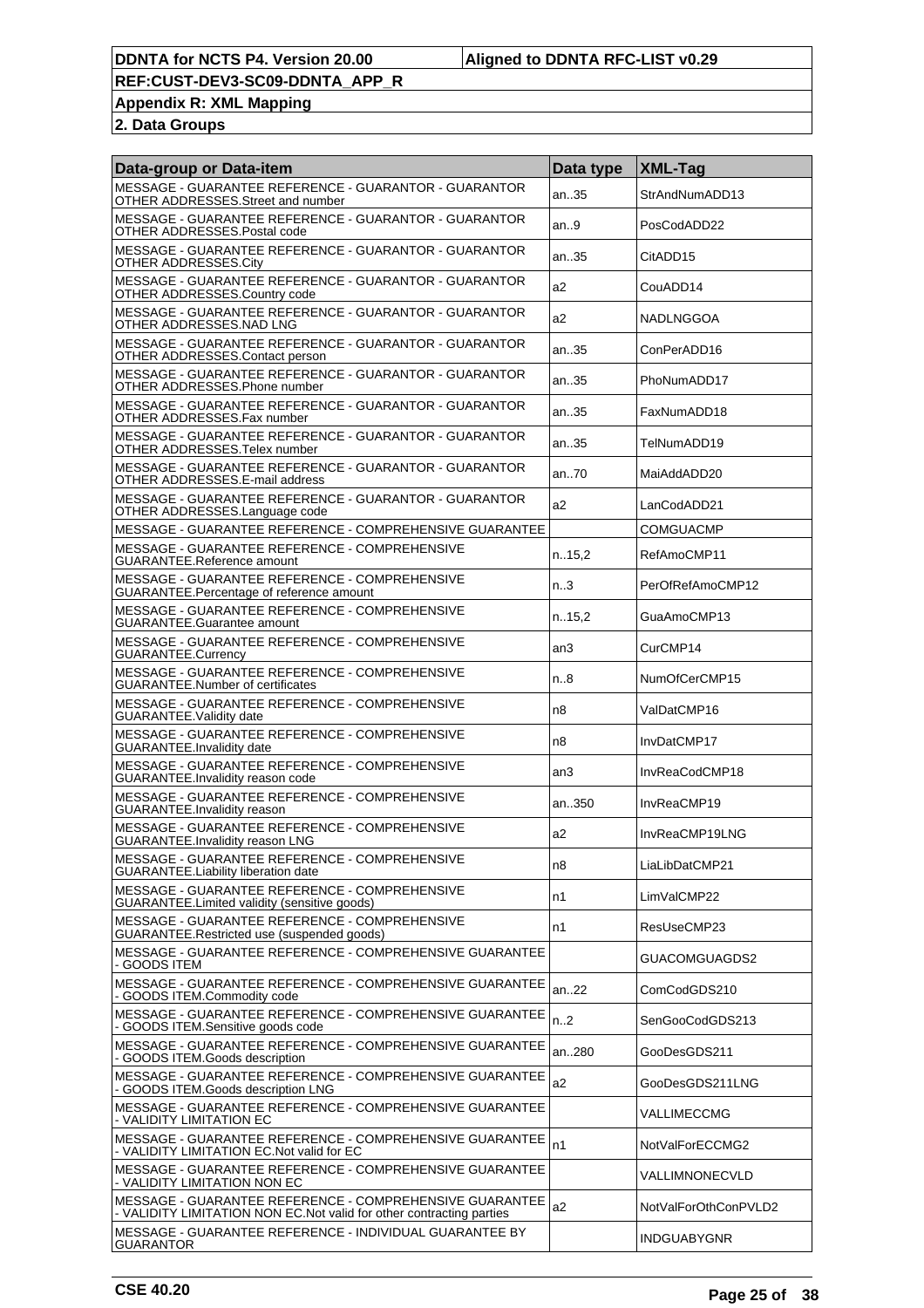**Appendix R: XML Mapping**

| Data-group or Data-item                                                                                                                       | Data type        | <b>XML-Tag</b>       |
|-----------------------------------------------------------------------------------------------------------------------------------------------|------------------|----------------------|
| MESSAGE - GUARANTEE REFERENCE - INDIVIDUAL GUARANTEE BY<br><b>GUARANTOR.Guarantee amount</b>                                                  | n.15,2           | GuaAmoGNR11          |
| MESSAGE - GUARANTEE REFERENCE - INDIVIDUAL GUARANTEE BY<br><b>GUARANTOR.Currency</b>                                                          | an3              | CurGNR12             |
| MESSAGE - GUARANTEE REFERENCE - INDIVIDUAL GUARANTEE BY<br><b>GUARANTOR - GOODS ITEM</b>                                                      |                  | GUAGRTGDS3           |
| MESSAGE - GUARANTEE REFERENCE - INDIVIDUAL GUARANTEE BY<br>GUARANTOR - GOODS ITEM.Commodity code                                              | an22             | ComCodGDS311         |
| MESSAGE - GUARANTEE REFERENCE - INDIVIDUAL GUARANTEE BY<br>GUARANTOR - GOODS ITEM.Sensitive goods code                                        | n <sub>1</sub> 2 | SenGooGDS314         |
| MESSAGE - GUARANTEE REFERENCE - INDIVIDUAL GUARANTEE BY<br>GUARANTOR - GOODS ITEM.Goods description                                           | an280            | GooDesGDS312         |
| MESSAGE - GUARANTEE REFERENCE - INDIVIDUAL GUARANTEE BY<br>GUARANTOR - GOODS ITEM.Goods description LNG                                       | a2               | GooDesGDS312LNG      |
| MESSAGE - GUARANTEE REFERENCE - INDIVIDUAL GUARANTEE BY<br><b>GUARANTOR - (DEPARTURE) CUSTOMS OFFICE</b>                                      |                  | CUSTOFFDEPEPT2       |
| MESSAGE - GUARANTEE REFERENCE - INDIVIDUAL GUARANTEE BY<br>GUARANTOR - (DEPARTURE) CUSTOMS OFFICE.Reference number                            | an <sub>8</sub>  | RefNumEPT22          |
| MESSAGE - GUARANTEE REFERENCE - INDIVIDUAL GUARANTEE BY<br><b>GUARANTOR - (DESTINATION) CUSTOMS OFFICE</b>                                    |                  | CUSTOFFDESEST2       |
| MESSAGE - GUARANTEE REFERENCE - INDIVIDUAL GUARANTEE BY<br>GUARANTOR - (DESTINATION) CUSTOMS OFFICE.Reference number                          | an8              | RefNumEST22          |
| MESSAGE - GUARANTEE REFERENCE - INDIVIDUAL GUARANTEE BY<br><b>GUARANTOR - VALIDITY LIMITATION EC</b>                                          |                  | VALLIMECVLD          |
| MESSAGE - GUARANTEE REFERENCE - INDIVIDUAL GUARANTEE BY<br><b>GUARANTOR - VALIDITY LIMITATION EC. Not valid for EC</b>                        | n1               | NotValForECVLD1      |
| MESSAGE - GUARANTEE REFERENCE - INDIVIDUAL GUARANTEE BY<br><b>GUARANTOR - VALIDITY LIMITATION NON EC</b>                                      |                  | VALLIMNONECMIT       |
| MESSAGE - GUARANTEE REFERENCE - INDIVIDUAL GUARANTEE BY<br>GUARANTOR - VALIDITY LIMITATION NON EC. Not valid for other<br>contracting parties | a2               | NoValForOthConPMIT2  |
| MESSAGE - GUARANTEE REFERENCE - INDIVIDUAL GUARANTEE<br><b>VOUCHER</b>                                                                        |                  | <b>INDGUAVOU</b>     |
| MESSAGE - GUARANTEE REFERENCE - INDIVIDUAL GUARANTEE<br>VOUCHER.Date of issue                                                                 | n8               | DatOfIssVOU745       |
| MESSAGE - GUARANTEE REFERENCE - INDIVIDUAL GUARANTEE<br>VOUCHER. Expiry date                                                                  | n <sub>8</sub>   | ExpDatVOU746         |
| MESSAGE - GUARANTEE REFERENCE - INDIVIDUAL GUARANTEE<br>VOUCHER.Hard copy given to Principal                                                  | n1               | HarCopGivToPriVOU747 |
| MESSAGE - GUARANTEE REFERENCE - INDIVIDUAL GUARANTEE<br>VOUCHER.Limited validity (sensitive goods)                                            | n1               | LimValVOU748         |
| MESSAGE - GUARANTEE REFERENCE - INDIVIDUAL GUARANTEE<br><b>VOUCHER.TIR carnet</b>                                                             | n1               | TIRCarVOU749         |
| MESSAGE - GUARANTEE REFERENCE - INDIVIDUAL GUARANTEE<br>VOUCHER. Voucher amount                                                               | n.15,2           | VouAmoVOU750         |
| MESSAGE - GUARANTEE REFERENCE - INDIVIDUAL GUARANTEE<br><b>VOUCHER.Currency</b>                                                               | an <sub>3</sub>  | CurVOU751            |
| MESSAGE - GUARANTEE REFERENCE - ACCESS CODE                                                                                                   |                  | ACCDOC728            |
| MESSAGE - GUARANTEE REFERENCE - ACCESS CODE.Access code                                                                                       | an4              | AccCodCOD729         |
| MESSAGE - GUARANTEE REFERENCE - PRINCIPAL ACCESS CODE<br>(NEW)                                                                                |                  | ACCDOCPC4            |
| MESSAGE - GUARANTEE REFERENCE - PRINCIPAL ACCESS CODE<br>(NEW). Access code                                                                   | an4              | AccCodPC41           |
| MESSAGE - GUARANTEE REFERENCE - PRINCIPAL ACCESS CODE<br>(OLD)                                                                                |                  | ACCCODPC3            |
| MESSAGE - GUARANTEE REFERENCE - PRINCIPAL ACCESS CODE<br>(OLD). Access code                                                                   | an <sub>4</sub>  | AccCodPC31           |
| MESSAGE - GUARANTEE REFERENCE - INVALID GUARANTEE REASON                                                                                      |                  | INVGUARNS            |
| MESSAGE - GUARANTEE REFERENCE - INVALID GUARANTEE<br>REASON. Invalid guarantee reason code                                                    | an.3             | InvGuaReaCodRNS11    |
| MESSAGE - GUARANTEE REFERENCE - INVALID GUARANTEE<br>REASON.Invalid guarantee reason                                                          | an350            | InvGuaReaRNS12       |
| MESSAGE - GUARANTEE REFERENCE - INVALID GUARANTEE<br>REASON. Invalid guarantee reason LNG                                                     | a2               | InvGuaReaRNS12LNG    |
| MESSAGE - SPECIFIC NOTES CODE                                                                                                                 |                  | SPENOTCODSNC2        |
| MESSAGE - SPECIFIC NOTES CODE.Specific notes code                                                                                             | an6              | SpeNotCod644         |
| MESSAGE - SPECIFIC NOTES CODE - ACTION                                                                                                        |                  | ACT517               |
| MESSAGE - SPECIFIC NOTES CODE - ACTION.Operation                                                                                              | a1               | Ope288               |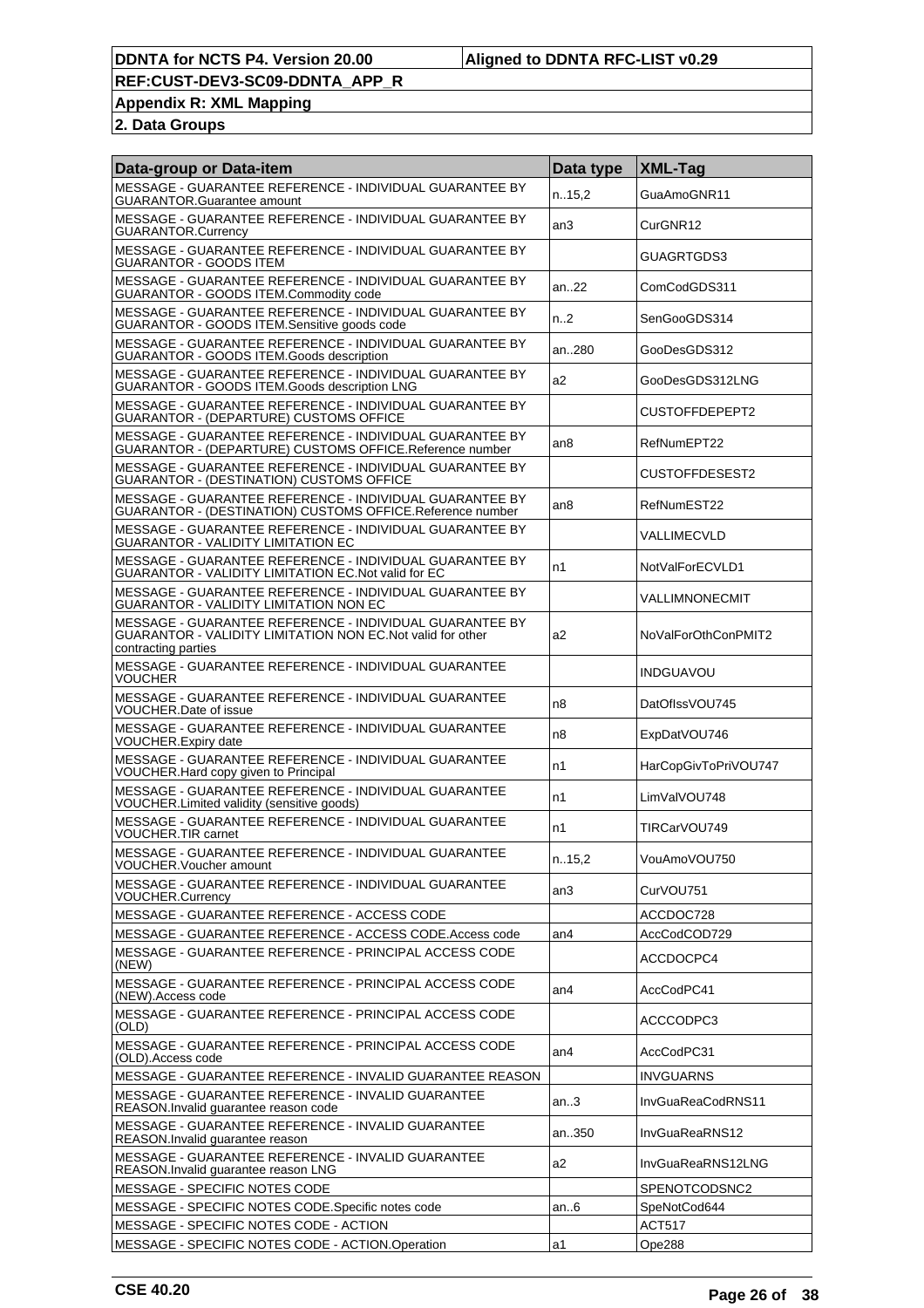**Appendix R: XML Mapping**

| Data-group or Data-item                                                                   | Data type | <b>XML-Tag</b>                         |
|-------------------------------------------------------------------------------------------|-----------|----------------------------------------|
| MESSAGE - SPECIFIC NOTES CODE - ACTION. Validity date                                     | n8        | ValDat103                              |
| MESSAGE - SPECIFIC NOTES CODE - ACTION.Modification subtype                               | n1        | ModSub144                              |
| MESSAGE - SPECIFIC NOTES CODE - ACTION. Legal references                                  | an70      | LegRef197                              |
| MESSAGE - SPECIFIC NOTES CODE - ACTION. Responsible data manager                          | an35      | ResDatMan302                           |
| MESSAGE - SPECIFIC NOTES CODE - ACTION.Action identification                              | an20      | Actid                                  |
| MESSAGE - SPECIFIC NOTES CODE - LANGUAGE SPECIFIC DATA                                    |           | LANSPEDAT515                           |
| MESSAGE - SPECIFIC NOTES CODE - LANGUAGE SPECIFIC<br>DATA.Language code                   | a2        | LanCod347                              |
| MESSAGE - SPECIFIC NOTES CODE - LANGUAGE SPECIFIC<br>DATA.Description                     | an350     | Des110                                 |
| MESSAGE - SPECIFIC NOTES CODE - LANGUAGE SPECIFIC<br>DATA.Language specific data LNG      | a2        | LANSPEDAT515LNG                        |
| <b>MESSAGE - ITINERARY</b>                                                                |           | ITI                                    |
| MESSAGE - ITINERARY.Country of routing code                                               | a2        | CouOfRouCodITI1                        |
| MESSAGE - RISK ANALYSIS                                                                   |           | <b>RISANA</b>                          |
| MESSAGE - RISK ANALYSIS.Item Number involved                                              | n.5       | IteNumInvRKA1                          |
| MESSAGE - RISK ANALYSIS. Risk Analysis result code                                        | an5       | RisAnaResCodRKA1                       |
| MESSAGE - RISK ANALYSIS. Risk Analysis text                                               | an350     | RisAnaTexRKA1                          |
| MESSAGE - RISK ANALYSIS.Risk Analysis LNG                                                 | a2        | RisAnaTexRKA1LNG                       |
| <b>MESSAGE - MANIFEST ITEM</b>                                                            |           | <b>MANITE</b>                          |
| MESSAGE - SEALS ID                                                                        |           | SEAID529                               |
| MESSAGE - SEALS ID. Seals identity                                                        | an20      | SealdSEAID530                          |
| MESSAGE - SEALS ID.Seals identity LNG                                                     | a2        | SealdSEAID530LNG                       |
| MESSAGE - COMPLEMENTARY CODE                                                              |           | COMCOD389                              |
| MESSAGE - COMPLEMENTARY CODE.Complementary code                                           | n1        | ComCodCOMCOD401                        |
| MESSAGE - COMPLEMENTARY CODE - LANGUAGE SPECIFIC DATA                                     |           | LANSPEDAT515                           |
| MESSAGE - COMPLEMENTARY CODE - LANGUAGE SPECIFIC<br>DATA.Language code                    | a2        | LanCod347                              |
| MESSAGE - COMPLEMENTARY CODE - LANGUAGE SPECIFIC<br>DATA.Description                      | an140     | Des110                                 |
| MESSAGE - COMPLEMENTARY CODE - LANGUAGE SPECIFIC<br>DATA.Language specific data LNG       | a2        | LANSPEDAT515LNG                        |
| MESSAGE - COMPLEMENTARY CODE - ACTION                                                     |           | <b>ACT517</b>                          |
| MESSAGE - COMPLEMENTARY CODE - ACTION.Operation                                           | a1        | Ope288                                 |
| MESSAGE - COMPLEMENTARY CODE - ACTION. Validity date                                      | n8        | ValDat103                              |
| MESSAGE - COMPLEMENTARY CODE - ACTION.Modification subtype                                | n1        | ModSub144                              |
| MESSAGE - COMPLEMENTARY CODE - ACTION.Legal references                                    | an70      | LegRef197                              |
| MESSAGE - COMPLEMENTARY CODE - ACTION.Responsible data<br>manager                         | an35      | ResDatMan302                           |
| MESSAGE - COMPLEMENTARY CODE - ACTION.Action identification                               | an20      | Actid                                  |
| MESSAGE - EXPORT QUERY REASON CODE                                                        |           | EXPQUEREACOD402                        |
| MESSAGE - EXPORT QUERY REASON CODE.Export_Query Reason Code                               | an.3      | <b>ExpQueReaCodEXPQUEREA</b><br>COD414 |
| MESSAGE - EXPORT QUERY REASON CODE - LANGUAGE SPECIFIC<br>DATA                            |           | LANSPEDAT515                           |
| MESSAGE - EXPORT QUERY REASON CODE - LANGUAGE SPECIFIC<br>DATA.Language code              | a2        | LanCod347                              |
| MESSAGE - EXPORT QUERY REASON CODE - LANGUAGE SPECIFIC<br>DATA.Description                | an140     | Des110                                 |
| MESSAGE - EXPORT QUERY REASON CODE - LANGUAGE SPECIFIC<br>DATA.Language specific data LNG | a2        | LANSPEDAT515LNG                        |
| MESSAGE - EXPORT QUERY REASON CODE - ACTION                                               |           | ACT517                                 |
| MESSAGE - EXPORT QUERY REASON CODE - ACTION.Operation                                     | a1        | Ope288                                 |
| MESSAGE - EXPORT QUERY REASON CODE - ACTION. Validity date                                | n8        | ValDat103                              |
| MESSAGE - EXPORT QUERY REASON CODE - ACTION.Modification<br>subtype                       | n1        | ModSub144                              |
| MESSAGE - EXPORT QUERY REASON CODE - ACTION.Legal references                              | an70      | LegRef197                              |
| MESSAGE - EXPORT QUERY REASON CODE - ACTION.Responsible data<br>manager                   | an35      | ResDatMan302                           |
| MESSAGE - EXPORT QUERY REASON CODE - ACTION.Action<br>identification                      | an20      | Actid                                  |
| <b>MESSAGE - INCOTERM CODE</b>                                                            |           | INCCOD425                              |
| MESSAGE - INCOTERM CODE.Incoterm Code                                                     | a3        | IncCodINCCOD652                        |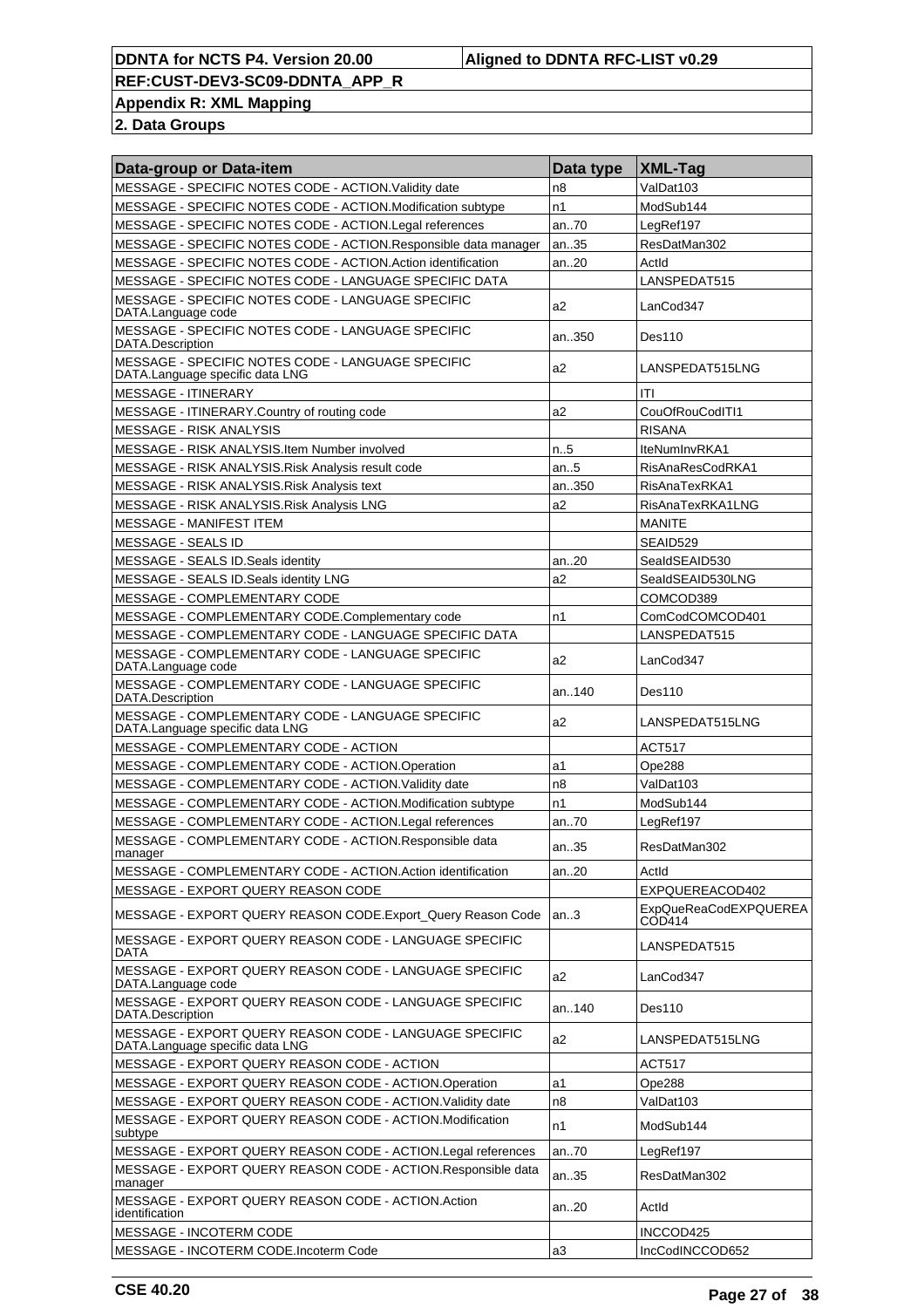**Appendix R: XML Mapping**

| Data-group or Data-item                                                                     | Data type | XML-Tag                |
|---------------------------------------------------------------------------------------------|-----------|------------------------|
| MESSAGE - INCOTERM CODE - LANGUAGE SPECIFIC DATA                                            |           | LANSPEDAT515           |
| MESSAGE - INCOTERM CODE - LANGUAGE SPECIFIC DATA.Language<br>code                           | a2        | LanCod347              |
| MESSAGE - INCOTERM CODE - LANGUAGE SPECIFIC DATA.Description                                | an140     | Des110                 |
| MESSAGE - INCOTERM CODE - LANGUAGE SPECIFIC DATA.Language<br>specific data LNG              | a2        | LANSPEDAT515LNG        |
| MESSAGE - INCOTERM CODE - ACTION                                                            |           | ACT517                 |
| MESSAGE - INCOTERM CODE - ACTION.Operation                                                  | a1        | Ope288                 |
| MESSAGE - INCOTERM CODE - ACTION. Validity date                                             | n8        | ValDat103              |
| MESSAGE - INCOTERM CODE - ACTION.Modification subtype                                       | n1        | ModSub144              |
| MESSAGE - INCOTERM CODE - ACTION.Legal references                                           | an70      | LegRef197              |
| MESSAGE - INCOTERM CODE - ACTION.Responsible data manager                                   | an35      | ResDatMan302           |
| MESSAGE - INCOTERM CODE - ACTION.Action identification                                      | an20      | Actld                  |
| MESSAGE - NATURE OF TRANSACTION CODE                                                        |           | NATTRANCOD451          |
| MESSAGE - NATURE OF TRANSACTION CODE. Nature of transaction code                            | n2        | NatTranCodNATTRACOD463 |
| MESSAGE - NATURE OF TRANSACTION CODE - LANGUAGE SPECIFIC<br>DATA                            |           | LANSPEDAT515           |
| MESSAGE - NATURE OF TRANSACTION CODE - LANGUAGE SPECIFIC<br>DATA.Language code              | a2        | LanCod347              |
| MESSAGE - NATURE OF TRANSACTION CODE - LANGUAGE SPECIFIC<br>DATA.Description                | an350     | Des110                 |
| MESSAGE - NATURE OF TRANSACTION CODE - LANGUAGE SPECIFIC<br>DATA.Language specific data LNG | a2        | LANSPEDAT515LNG        |
| MESSAGE - NATURE OF TRANSACTION CODE - ACTION                                               |           | <b>ACT517</b>          |
| MESSAGE - NATURE OF TRANSACTION CODE - ACTION. Operation                                    | a1        | Ope288                 |
| MESSAGE - NATURE OF TRANSACTION CODE - ACTION. Validity date                                | n8        | ValDat103              |
| MESSAGE - NATURE OF TRANSACTION CODE - ACTION.Modification<br>subtype                       | n1        | ModSub144              |
| MESSAGE - NATURE OF TRANSACTION CODE - ACTION. Legal references                             | an70      | LegRef197              |
| MESSAGE - NATURE OF TRANSACTION CODE - ACTION.Responsible<br>data manager                   | an35      | ResDatMan302           |
| MESSAGE - NATURE OF TRANSACTION CODE - ACTION.Action<br>identification                      | an20      | Actid                  |
| MESSAGE - PROCEDURE REQUESTED                                                               |           | PROREQ490              |
| MESSAGE - PROCEDURE REQUESTED.Procedure requested                                           | an2       | ProRegPROREQ502        |
| MESSAGE - PROCEDURE REQUESTED - LANGUAGE SPECIFIC DATA                                      |           | LANSPEDAT515           |
| MESSAGE - PROCEDURE REQUESTED - LANGUAGE SPECIFIC<br>DATA.Language code                     | a2        | LanCod347              |
| MESSAGE - PROCEDURE REQUESTED - LANGUAGE SPECIFIC<br>DATA.Description                       | an350     | Des110                 |
| MESSAGE - PROCEDURE REQUESTED - LANGUAGE SPECIFIC<br>DATA.Language specific data LNG        | a2        | LANSPEDAT515LNG        |
| MESSAGE - PROCEDURE REQUESTED - ACTION                                                      |           | <b>ACT517</b>          |
| MESSAGE - PROCEDURE REQUESTED - ACTION.Operation                                            | a1        | Ope288                 |
| MESSAGE - PROCEDURE REQUESTED - ACTION. Validity date                                       | n8        | ValDat103              |
| MESSAGE - PROCEDURE REQUESTED - ACTION.Modification subtype                                 | n1        | ModSub144              |
| MESSAGE - PROCEDURE REQUESTED - ACTION.Legal references                                     | an70      | LegRef197              |
| MESSAGE - PROCEDURE REQUESTED - ACTION.Responsible data<br>manager                          | an35      | ResDatMan302           |
| MESSAGE - PROCEDURE REQUESTED - ACTION.Action identification                                | an20      | Actid                  |
| MESSAGE - PREVIOUS PROCEDURE                                                                |           | PREPRO477              |
| MESSAGE - PREVIOUS PROCEDURE. Previous Procedure                                            | an2       | PreProPREPRO489        |
| MESSAGE - PREVIOUS PROCEDURE - LANGUAGE SPECIFIC DATA                                       |           | LANSPEDAT515           |
| MESSAGE - PREVIOUS PROCEDURE - LANGUAGE SPECIFIC<br>DATA.Language code                      | a2        | LanCod347              |
| MESSAGE - PREVIOUS PROCEDURE - LANGUAGE SPECIFIC<br>DATA.Description                        | an350     | Des110                 |
| MESSAGE - PREVIOUS PROCEDURE - LANGUAGE SPECIFIC<br>DATA.Language specific data LNG         | a2        | LANSPEDAT515LNG        |
| MESSAGE - PREVIOUS PROCEDURE - ACTION                                                       |           | ACT517                 |
| MESSAGE - PREVIOUS PROCEDURE - ACTION.Operation                                             | a1        | Ope288                 |
| MESSAGE - PREVIOUS PROCEDURE - ACTION.Validity date                                         | n8        | ValDat103              |
| MESSAGE - PREVIOUS PROCEDURE - ACTION.Modification subtype                                  | n1        | ModSub144              |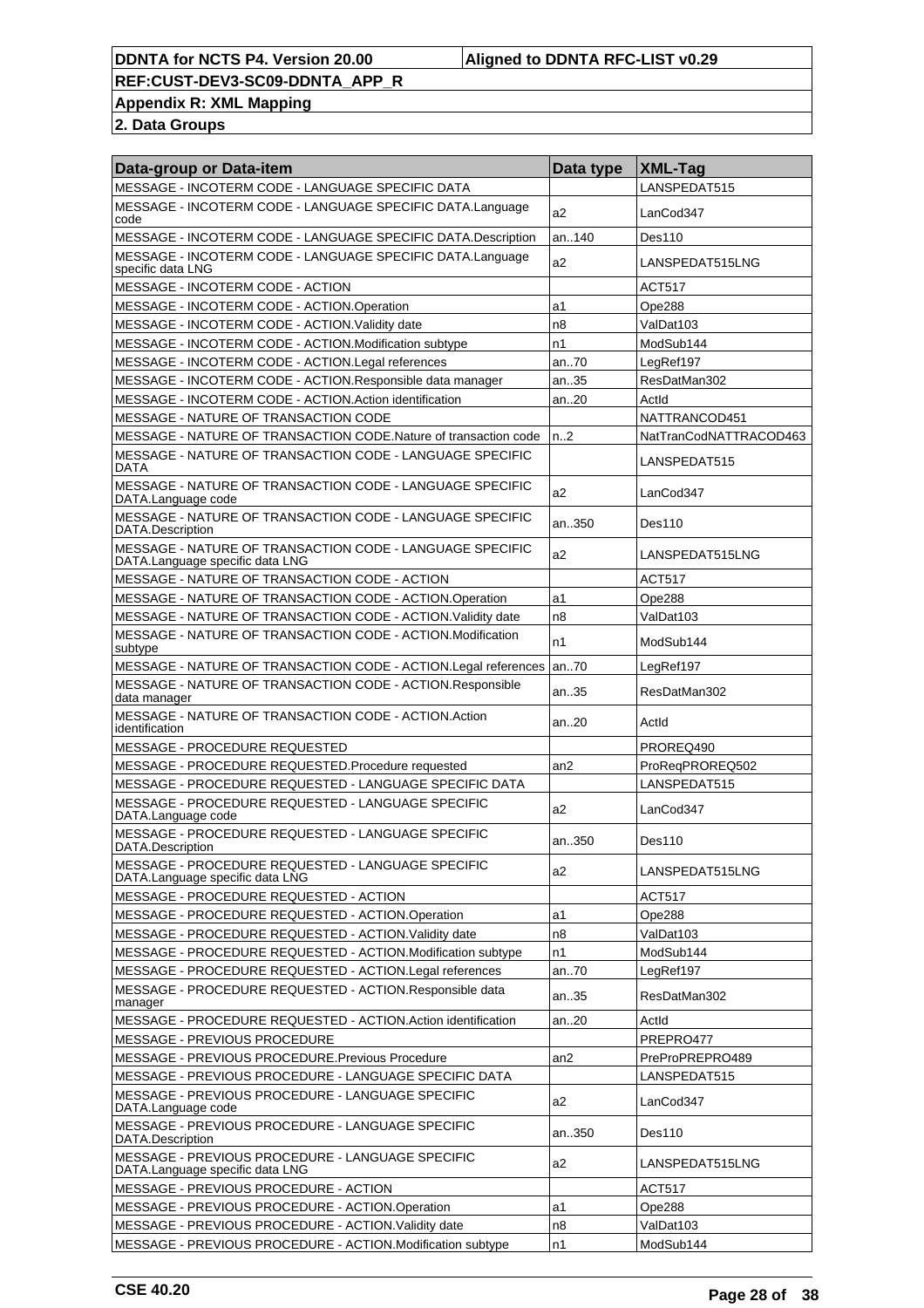#### **DDNTA for NCTS P4. Version 20.00 Aligned to DDNTA RFC-LIST v0.29**

**REF:CUST-DEV3-SC09-DDNTA\_APP\_R**

**Appendix R: XML Mapping**

| Data-group or Data-item                                                                          | Data type      | <b>XML-Tag</b>                  |
|--------------------------------------------------------------------------------------------------|----------------|---------------------------------|
| MESSAGE - PREVIOUS PROCEDURE - ACTION.Legal references                                           | an70           | LegRef197                       |
| MESSAGE - PREVIOUS PROCEDURE - ACTION.Responsible data manager                                   | an35           | ResDatMan302                    |
| MESSAGE - PREVIOUS PROCEDURE - ACTION.Action identification                                      | an20           | ActId                           |
| MESSAGE - REPRESENTATIVE STATUS CODE                                                             |                | REPSTACOD503                    |
| MESSAGE - REPRESENTATIVE STATUS CODE.Representative status code   n1                             |                | RepStatCodREPSTATCOD51<br>6     |
| MESSAGE - REPRESENTATIVE STATUS CODE - LANGUAGE SPECIFIC<br><b>DATA</b>                          |                | LANSPEDAT515                    |
| MESSAGE - REPRESENTATIVE STATUS CODE - LANGUAGE SPECIFIC<br>DATA.Language code                   | a2             | LanCod347                       |
| MESSAGE - REPRESENTATIVE STATUS CODE - LANGUAGE SPECIFIC<br>DATA.Description                     | an.140         | Des110                          |
| MESSAGE - REPRESENTATIVE STATUS CODE - LANGUAGE SPECIFIC<br>DATA.Language specific data LNG      | a <sub>2</sub> | LANSPEDAT515LNG                 |
| MESSAGE - REPRESENTATIVE STATUS CODE - ACTION                                                    |                | ACT517                          |
| MESSAGE - REPRESENTATIVE STATUS CODE - ACTION.Operation                                          | a1             | Ope288                          |
| MESSAGE - REPRESENTATIVE STATUS CODE - ACTION. Validity date                                     | n <sub>8</sub> | ValDat103                       |
| MESSAGE - REPRESENTATIVE STATUS CODE - ACTION.Modification<br>subtype                            | n1             | ModSub144                       |
| MESSAGE - REPRESENTATIVE STATUS CODE - ACTION.Legal references                                   | an70           | LegRef197                       |
| MESSAGE - REPRESENTATIVE STATUS CODE - ACTION.Responsible<br>data manager                        | an35           | ResDatMan302                    |
| MESSAGE - REPRESENTATIVE STATUS CODE - ACTION.Action<br>identification                           | an.20          | Actid                           |
| MESSAGE - RISK ANALYSIS RESULT CODE                                                              |                | RISANARESCOD382                 |
| MESSAGE - RISK ANALYSIS RESULT CODE. Risk Analysis result code                                   | an1            | RisAnaResCodRISANARESC<br>OD528 |
| MESSAGE - RISK ANALYSIS RESULT CODE - ACTION                                                     |                | <b>ACT517</b>                   |
| MESSAGE - RISK ANALYSIS RESULT CODE - ACTION.Operation                                           | a1             | Ope288                          |
| MESSAGE - RISK ANALYSIS RESULT CODE - ACTION. Validity date                                      | n <sub>8</sub> | ValDat103                       |
| MESSAGE - RISK ANALYSIS RESULT CODE - ACTION.Modification<br>subtype                             | n1             | ModSub144                       |
| MESSAGE - RISK ANALYSIS RESULT CODE - ACTION.Legal references                                    | an70           | LegRef197                       |
| MESSAGE - RISK ANALYSIS RESULT CODE - ACTION. Responsible data<br>manager                        | an35           | ResDatMan302                    |
| MESSAGE - RISK ANALYSIS RESULT CODE - ACTION.Action identification                               | an20           | ActId                           |
| MESSAGE - RISK ANALYSIS RESULT CODE - LANGUAGE SPECIFIC                                          |                | LANSPEDAT515                    |
| DATA<br>MESSAGE - RISK ANALYSIS RESULT CODE - LANGUAGE SPECIFIC                                  | a2             | LanCod347                       |
| DATA.Language code<br>MESSAGE - RISK ANALYSIS RESULT CODE - LANGUAGE SPECIFIC                    | an140          | <b>Des110</b>                   |
| DATA Description<br>MESSAGE - RISK ANALYSIS RESULT CODE - LANGUAGE SPECIFIC                      | a2             | LANSPEDAT515LNG                 |
| DATA.Language specific data LNG                                                                  |                |                                 |
| MESSAGE - SPECIFIC CIRCUMSTANCE INDICATOR                                                        |                | SPECCIRIND384                   |
| MESSAGE - SPECIFIC CIRCUMSTANCE INDICATOR.Specific Circumstance<br>Indicator                     | a1             | SpeCirIndSPECIRIND543           |
| MESSAGE - SPECIFIC CIRCUMSTANCE INDICATOR - LANGUAGE<br><b>SPECIFIC DATA</b>                     |                | LANSPEDAT515                    |
| MESSAGE - SPECIFIC CIRCUMSTANCE INDICATOR - LANGUAGE<br>SPECIFIC DATA.Language code              | a <sub>2</sub> | LanCod347                       |
| MESSAGE - SPECIFIC CIRCUMSTANCE INDICATOR - LANGUAGE<br>SPECIFIC DATA.Description                | an140          | Des110                          |
| MESSAGE - SPECIFIC CIRCUMSTANCE INDICATOR - LANGUAGE<br>SPECIFIC DATA.Language specific data LNG | a <sub>2</sub> | LANSPEDAT515LNG                 |
| MESSAGE - SPECIFIC CIRCUMSTANCE INDICATOR - ACTION                                               |                | ACT517                          |
| MESSAGE - SPECIFIC CIRCUMSTANCE INDICATOR - ACTION.Operation                                     | a1             | Ope288                          |
| MESSAGE - SPECIFIC CIRCUMSTANCE INDICATOR - ACTION. Validity<br>date                             | n8             | ValDat103                       |
| MESSAGE - SPECIFIC CIRCUMSTANCE INDICATOR -<br><b>ACTION.Modification subtype</b>                | n1             | ModSub144                       |
| MESSAGE - SPECIFIC CIRCUMSTANCE INDICATOR - ACTION.Legal<br>references                           | an.70          | LegRef197                       |
| MESSAGE - SPECIFIC CIRCUMSTANCE INDICATOR -<br>ACTION.Responsible data manager                   | an35           | ResDatMan302                    |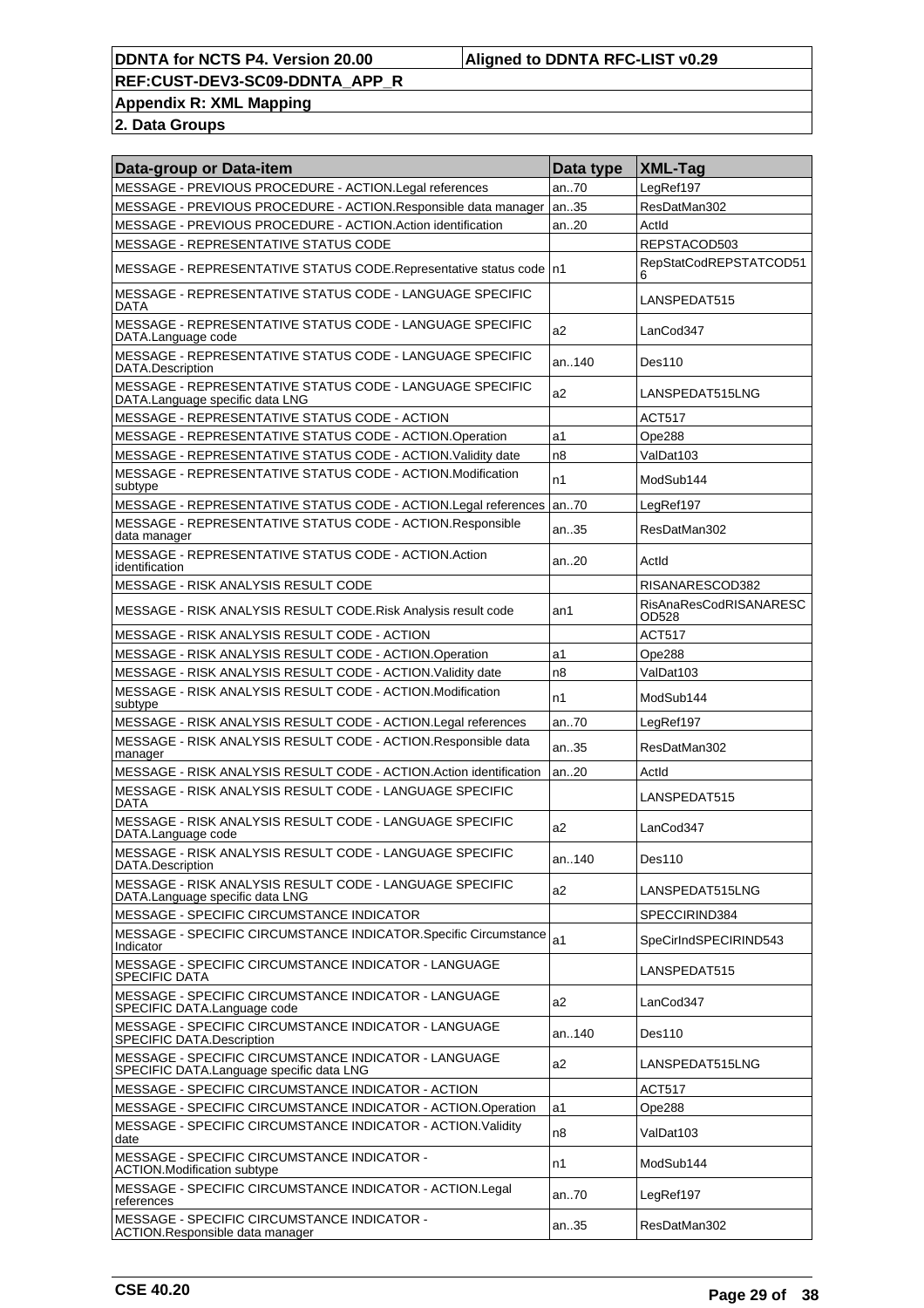**Appendix R: XML Mapping**

| Data-group or Data-item                                                                                    | Data type       | <b>XML-Tag</b>                        |
|------------------------------------------------------------------------------------------------------------|-----------------|---------------------------------------|
| MESSAGE - SPECIFIC CIRCUMSTANCE INDICATOR - ACTION.Action<br>identification                                | an20            | Actid                                 |
| MESSAGE - SUMMARY DECLARATION REJECTION REASON CODE                                                        |                 | SUMDECREJREACOD544                    |
| <b>MESSAGE - SUMMARY DECLARATION REJECTION REASON</b><br>CODE.Summary Declaration rejection reason code    | n2              | SumDecRejReaCodSUMDEC<br>REJREACÓD556 |
| MESSAGE - SUMMARY DECLARATION REJECTION REASON CODE -<br><b>ACTION</b>                                     |                 | <b>ACT517</b>                         |
| MESSAGE - SUMMARY DECLARATION REJECTION REASON CODE -<br><b>ACTION.Operation</b>                           | a1              | Ope288                                |
| MESSAGE - SUMMARY DECLARATION REJECTION REASON CODE -<br><b>ACTION. Validity date</b>                      | n8              | ValDat103                             |
| MESSAGE - SUMMARY DECLARATION REJECTION REASON CODE -<br><b>ACTION.Modification subtype</b>                | n1              | ModSub144                             |
| MESSAGE - SUMMARY DECLARATION REJECTION REASON CODE -<br><b>ACTION.Legal references</b>                    | an70            | LegRef197                             |
| MESSAGE - SUMMARY DECLARATION REJECTION REASON CODE -<br>ACTION.Responsible data manager                   | an35            | ResDatMan302                          |
| MESSAGE - SUMMARY DECLARATION REJECTION REASON CODE -<br><b>ACTION.Action identification</b>               | an.20           | Actid                                 |
| MESSAGE - SUMMARY DECLARATION REJECTION REASON CODE -<br>LANGUAGE SPECIFIC DATA                            |                 | LANSPEDAT515                          |
| MESSAGE - SUMMARY DECLARATION REJECTION REASON CODE -<br>LANGUAGE SPECIFIC DATA.Language code              | a2              | LanCod347                             |
| MESSAGE - SUMMARY DECLARATION REJECTION REASON CODE -<br>LANGUAGE SPECIFIC DATA.Description                | an140           | Des110                                |
| MESSAGE - SUMMARY DECLARATION REJECTION REASON CODE -<br>LANGUAGE SPECIFIC DATA.Language specific data LNG | a2              | LANSPEDAT515LNG                       |
| MESSAGE - TYPE OF TAX                                                                                      |                 | TYPOFTAX570                           |
| MESSAGE - TYPE OF TAX. Type of tax                                                                         | an3             | TypOfTaxTYPOFTAX582                   |
| MESSAGE - TYPE OF TAX - LANGUAGE SPECIFIC DATA                                                             |                 | LANSPEDAT515                          |
| MESSAGE - TYPE OF TAX - LANGUAGE SPECIFIC DATA.Language code                                               | a2              | LanCod347                             |
| MESSAGE - TYPE OF TAX - LANGUAGE SPECIFIC DATA.Description                                                 | an140           | Des110                                |
| MESSAGE - TYPE OF TAX - LANGUAGE SPECIFIC DATA.Language<br>specific data LNG                               | a2              | LANSPEDAT515LNG                       |
| MESSAGE - TYPE OF TAX - ACTION                                                                             |                 | <b>ACT517</b>                         |
| MESSAGE - TYPE OF TAX - ACTION.Operation                                                                   | a1              | Ope288                                |
| MESSAGE - TYPE OF TAX - ACTION. Validity date                                                              | n8              | ValDat103                             |
| MESSAGE - TYPE OF TAX - ACTION.Modification subtype                                                        | n1              | ModSub144                             |
| MESSAGE - TYPE OF TAX - ACTION. Legal references                                                           | an70            | LegRef197                             |
| MESSAGE - TYPE OF TAX - ACTION.Responsible data manager                                                    | an35            | ResDatMan302                          |
|                                                                                                            |                 |                                       |
| MESSAGE - TYPE OF TAX - ACTION.Action identification                                                       | an20            | Actid<br>WARTYP595                    |
| MESSAGE - WAREHOUSE TYPE                                                                                   |                 |                                       |
| MESSAGE - WAREHOUSE TYPE. Warehouse type                                                                   | a1              | WarTypWARTYP607                       |
| MESSAGE - WAREHOUSE TYPE - ACTION                                                                          |                 | <b>ACT517</b>                         |
| MESSAGE - WAREHOUSE TYPE - ACTION.Operation                                                                | a1              | Ope288                                |
| MESSAGE - WAREHOUSE TYPE - ACTION. Validity date                                                           | n8              | ValDat103                             |
| MESSAGE - WAREHOUSE TYPE - ACTION.Modification subtype                                                     | n1              | ModSub144                             |
| MESSAGE - WAREHOUSE TYPE - ACTION.Legal references                                                         | an70            | LegRef197                             |
| MESSAGE - WAREHOUSE TYPE - ACTION.Responsible data manager                                                 | an35            | ResDatMan302                          |
| MESSAGE - WAREHOUSE TYPE - ACTION.Action identification                                                    | an20            | Actid                                 |
| MESSAGE - WAREHOUSE TYPE - LANGUAGE SPECIFIC DATA                                                          |                 | LANSPEDAT515                          |
| MESSAGE - WAREHOUSE TYPE - LANGUAGE SPECIFIC DATA.Language<br>code                                         | a2              | LanCod347                             |
| MESSAGE - WAREHOUSE TYPE - LANGUAGE SPECIFIC<br>DATA.Description                                           | an140           | Des110                                |
| MESSAGE - WAREHOUSE TYPE - LANGUAGE SPECIFIC DATA.Language<br>specific data LNG                            | a2              | LANSPEDAT515LNG                       |
| MESSAGE - UN DANGEROUS GOODS CODE                                                                          |                 | UNDANGOOCOD583                        |
| MESSAGE - UN DANGEROUS GOODS CODE.UN dangerous goods code                                                  | an <sub>4</sub> | UNdangoocodUNDANGOOC<br>OD594         |
| MESSAGE - UN DANGEROUS GOODS CODE - LANGUAGE SPECIFIC<br>DATA                                              |                 | LANSPEDAT515                          |
| MESSAGE - UN DANGEROUS GOODS CODE - LANGUAGE SPECIFIC<br>DATA.Language code                                | a2              | LanCod347                             |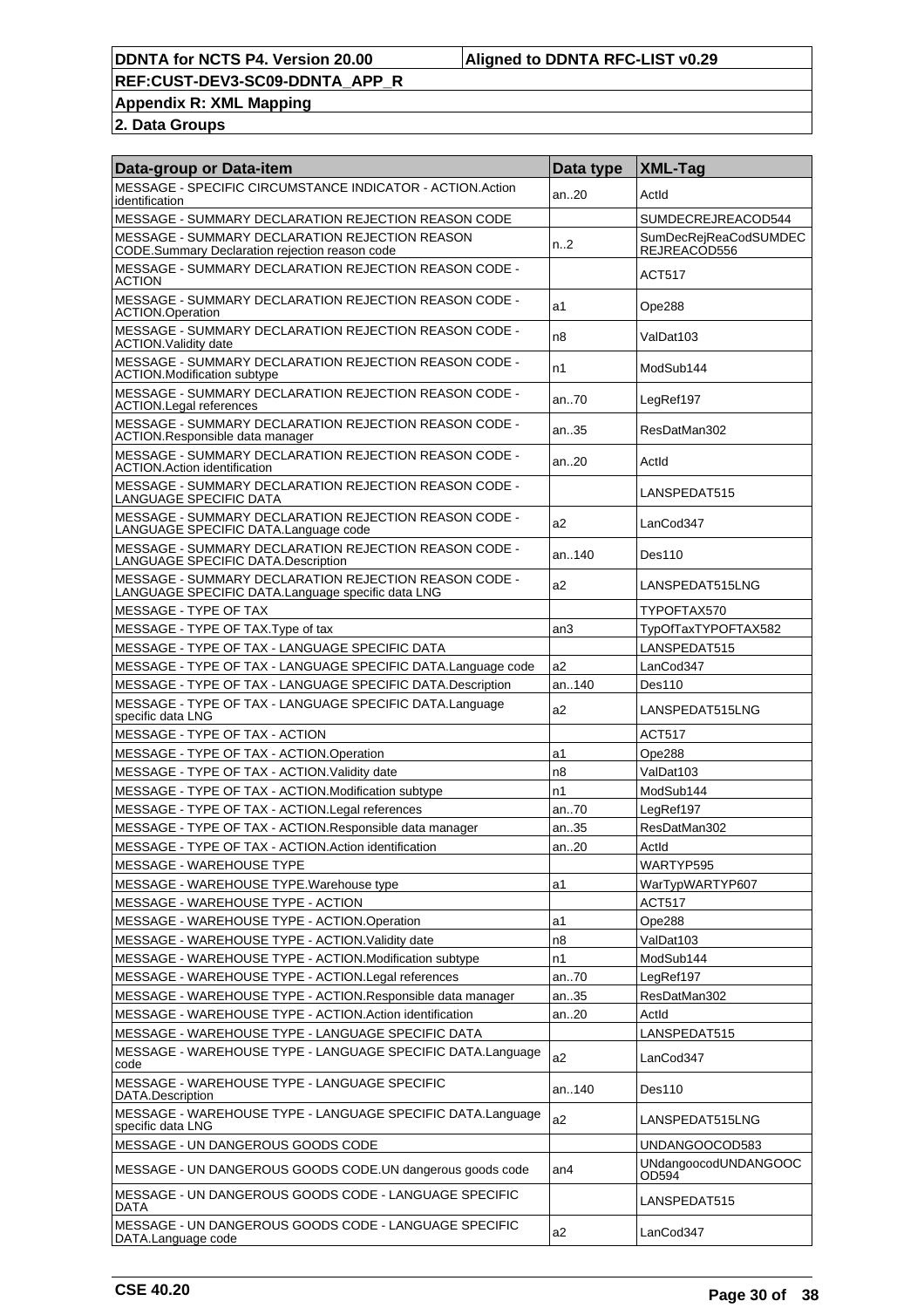**Appendix R: XML Mapping**

| Data-group or Data-item                                                                       | Data type | <b>XML-Tag</b>        |
|-----------------------------------------------------------------------------------------------|-----------|-----------------------|
| MESSAGE - UN DANGEROUS GOODS CODE - LANGUAGE SPECIFIC<br>DATA.Description                     | an350     | <b>Des110</b>         |
| MESSAGE - UN DANGEROUS GOODS CODE - LANGUAGE SPECIFIC<br>DATA.Language specific data LNG      | a2        | LANSPEDAT515LNG       |
| MESSAGE - UN DANGEROUS GOODS CODE - ACTION                                                    |           | ACT517                |
| MESSAGE - UN DANGEROUS GOODS CODE - ACTION.Operation                                          | a1        | Ope288                |
| MESSAGE - UN DANGEROUS GOODS CODE - ACTION. Validity date                                     | n8        | ValDat103             |
| MESSAGE - UN DANGEROUS GOODS CODE - ACTION.Modification<br>subtype                            | n1        | ModSub144             |
| MESSAGE - UN DANGEROUS GOODS CODE - ACTION.Legal references                                   | an70      | LegRef197             |
| MESSAGE - UN DANGEROUS GOODS CODE - ACTION.Responsible data<br>manager                        | an35      | ResDatMan302          |
| MESSAGE - UN DANGEROUS GOODS CODE - ACTION.Action identification an20                         |           | Actid                 |
| MESSAGE - COMMUNITY NATIONAL PROCEDURE                                                        |           | COMNATPRO106          |
| MESSAGE - COMMUNITY NATIONAL PROCEDURE.Community / National<br>Procedure                      | an3       | ComNatProCOM613       |
| MESSAGE - COMMUNITY NATIONAL PROCEDURE - LANGUAGE<br><b>SPECIFIC DATA</b>                     |           | LANSPEDAT515          |
| MESSAGE - COMMUNITY NATIONAL PROCEDURE - LANGUAGE<br>SPECIFIC DATA.Language code              | a2        | LanCod347             |
| MESSAGE - COMMUNITY NATIONAL PROCEDURE - LANGUAGE<br>SPECIFIC DATA.Description                | an350     | Des110                |
| MESSAGE - COMMUNITY NATIONAL PROCEDURE - LANGUAGE<br>SPECIFIC DATA.Language specific data LNG | a2        | LANSPEDAT515LNG       |
| MESSAGE - COMMUNITY NATIONAL PROCEDURE - ACTION                                               |           | <b>ACT517</b>         |
| MESSAGE - COMMUNITY NATIONAL PROCEDURE - ACTION.Operation                                     | a1        | Ope288                |
| MESSAGE - COMMUNITY NATIONAL PROCEDURE - ACTION. Validity date                                | n8        | ValDat103             |
| MESSAGE - COMMUNITY NATIONAL PROCEDURE - ACTION.Modification<br>subtype                       | n1        | ModSub144             |
| MESSAGE - COMMUNITY NATIONAL PROCEDURE - ACTION.Legal<br>references                           | an70      | LegRef197             |
| MESSAGE - COMMUNITY NATIONAL PROCEDURE - ACTION.Responsible<br>data manager                   | an35      | ResDatMan302          |
| MESSAGE - COMMUNITY NATIONAL PROCEDURE - ACTION.Action<br>identification                      | an20      | Actid                 |
| MESSAGE - PREVIOUS DOCUMENT CATEGORY                                                          |           | PREVDOCCAT464         |
| MESSAGE - PREVIOUS DOCUMENT CATEGORY.Previous Document<br>Category                            | a1        | PreDocCatPREDOCCAT476 |
| MESSAGE - PREVIOUS DOCUMENT CATEGORY - LANGUAGE SPECIFIC<br><b>DATA</b>                       |           | LANSPEDAT515          |
| MESSAGE - PREVIOUS DOCUMENT CATEGORY - LANGUAGE SPECIFIC<br>DATA.Language code                | a2        | LanCod347             |
| MESSAGE - PREVIOUS DOCUMENT CATEGORY - LANGUAGE SPECIFIC<br>DATA.Description                  | an140     | Des110                |
| MESSAGE - PREVIOUS DOCUMENT CATEGORY - LANGUAGE SPECIFIC<br>DATA.Language specific data LNG   | a2        | LANSPEDAT515LNG       |
| MESSAGE - PREVIOUS DOCUMENT CATEGORY - ACTION                                                 |           | <b>ACT517</b>         |
| MESSAGE - PREVIOUS DOCUMENT CATEGORY - ACTION.Operation                                       | a1        | Ope288                |
| MESSAGE - PREVIOUS DOCUMENT CATEGORY - ACTION. Validity date                                  | n8        | ValDat103             |
| MESSAGE - PREVIOUS DOCUMENT CATEGORY - ACTION.Modification<br>subtype                         | n1        | ModSub144             |
| MESSAGE - PREVIOUS DOCUMENT CATEGORY - ACTION.Legal<br>references                             | an70      | LegRef197             |
| MESSAGE - PREVIOUS DOCUMENT CATEGORY - ACTION.Responsible<br>data manager                     | an35      | ResDatMan302          |
| MESSAGE - PREVIOUS DOCUMENT CATEGORY - ACTION.Action<br>identification                        | an20      | Actid                 |
| MESSAGE - METHOD OF PAYMENT                                                                   |           | METHOFPAY367          |
| MESSAGE - METHOD OF PAYMENT. Method of payment                                                | a1        | MethofPayMETHOFPAY450 |
| MESSAGE - METHOD OF PAYMENT - ACTION                                                          |           | ACT517                |
| MESSAGE - METHOD OF PAYMENT - ACTION.Operation                                                | a1        | Ope288                |
| MESSAGE - METHOD OF PAYMENT - ACTION. Validity date                                           | n8        | ValDat103             |
| MESSAGE - METHOD OF PAYMENT - ACTION.Modification subtype                                     | n1        | ModSub144             |
| MESSAGE - METHOD OF PAYMENT - ACTION. Legal references                                        | an70      | LegRef197             |
| MESSAGE - METHOD OF PAYMENT - ACTION.Responsible data manager                                 | an35      | ResDatMan302          |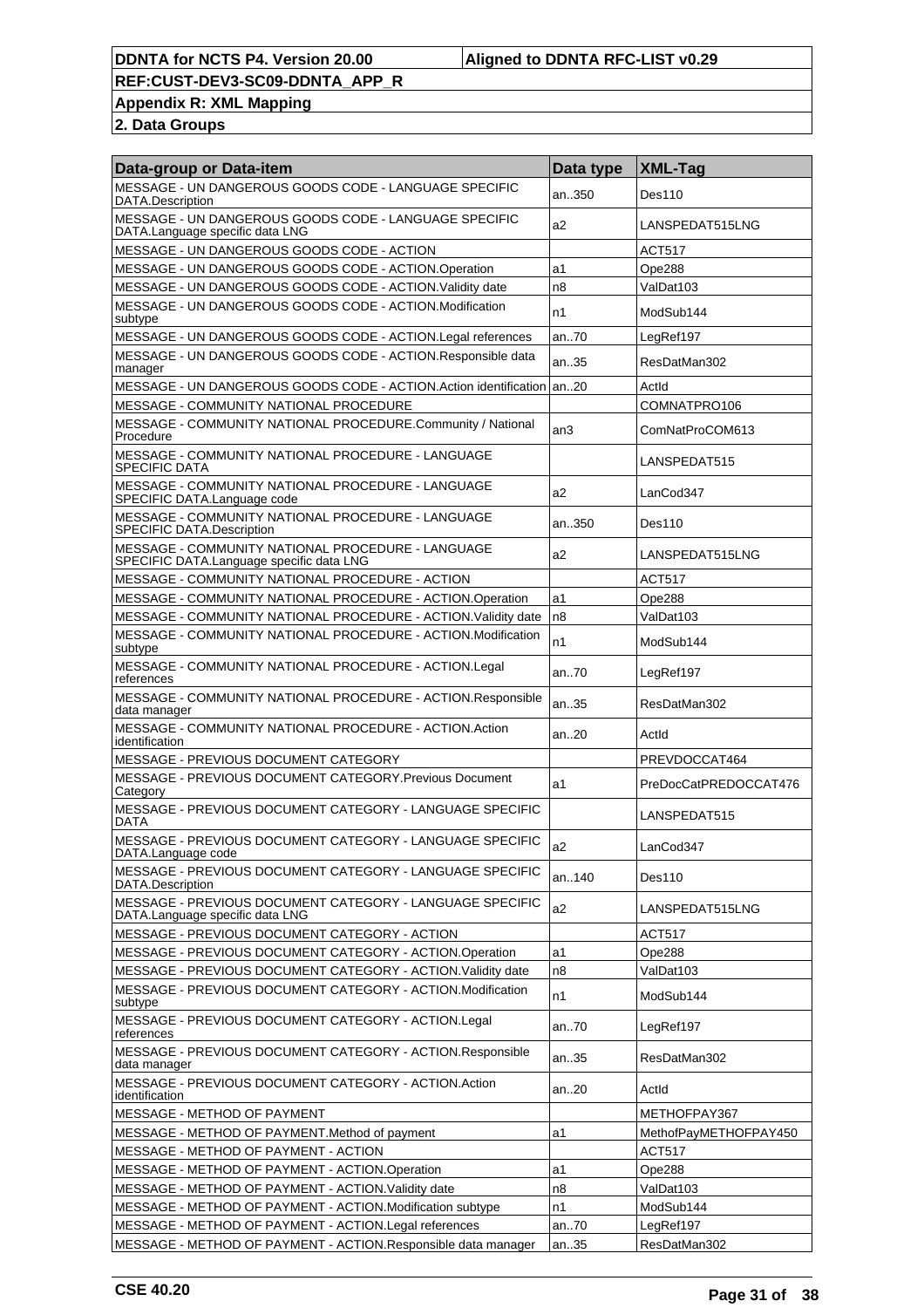**Appendix R: XML Mapping**

| Data-group or Data-item                                                                              | Data type      | XML-Tag                                    |
|------------------------------------------------------------------------------------------------------|----------------|--------------------------------------------|
| MESSAGE - METHOD OF PAYMENT - ACTION.Action identification                                           | an20           | Actid                                      |
| MESSAGE - METHOD OF PAYMENT - LANGUAGE SPECIFIC DATA                                                 |                | LANSPEDAT515                               |
| MESSAGE - METHOD OF PAYMENT - LANGUAGE SPECIFIC<br>DATA.Language code                                | a2             | LanCod347                                  |
| MESSAGE - METHOD OF PAYMENT - LANGUAGE SPECIFIC<br>DATA.Description                                  | an140          | Des110                                     |
| MESSAGE - METHOD OF PAYMENT - LANGUAGE SPECIFIC<br>DATA.Language specific data LNG                   | a2             | LANSPEDAT515LNG                            |
| MESSAGE - TRANSPORT CHARGES METHOD OF PAYMENT                                                        |                | TRACHAMETOFPAY557                          |
| MESSAGE - TRANSPORT CHARGES METHOD OF PAYMENT. Transport<br>charges/ Method of Payment               | a1             | <b>TraChaMetOfPayTRACHAME</b><br>TOFPAY569 |
| MESSAGE - TRANSPORT CHARGES METHOD OF PAYMENT - ACTION                                               |                | <b>ACT517</b>                              |
| MESSAGE - TRANSPORT CHARGES METHOD OF PAYMENT -<br><b>ACTION.Operation</b>                           | a1             | Ope288                                     |
| MESSAGE - TRANSPORT CHARGES METHOD OF PAYMENT -<br><b>ACTION. Validity date</b>                      | n8             | ValDat103                                  |
| MESSAGE - TRANSPORT CHARGES METHOD OF PAYMENT -<br>ACTION.Modification subtype                       | n1             | ModSub144                                  |
| MESSAGE - TRANSPORT CHARGES METHOD OF PAYMENT -<br>ACTION.Legal references                           | an70           | LegRef197                                  |
| MESSAGE - TRANSPORT CHARGES METHOD OF PAYMENT -<br>ACTION.Responsible data manager                   | an35           | ResDatMan302                               |
| MESSAGE - TRANSPORT CHARGES METHOD OF PAYMENT -<br><b>ACTION.Action identification</b>               | an20           | Actid                                      |
| MESSAGE - TRANSPORT CHARGES METHOD OF PAYMENT -<br>LANGUAGE SPECIFIC DATA                            |                | LANSPEDAT515                               |
| MESSAGE - TRANSPORT CHARGES METHOD OF PAYMENT -<br>LANGUAGE SPECIFIC DATA.Language code              | a2             | LanCod347                                  |
| MESSAGE - TRANSPORT CHARGES METHOD OF PAYMENT -<br>LANGUAGE SPECIFIC DATA.Description                | an140          | Des110                                     |
| MESSAGE - TRANSPORT CHARGES METHOD OF PAYMENT -<br>LANGUAGE SPECIFIC DATA.Language specific data LNG | a <sub>2</sub> | LANSPEDAT515LNG                            |
| <b>MESSAGE - DECLARATION TYPE</b>                                                                    |                | DECTYP453                                  |
| MESSAGE - DECLARATION TYPE. Type of declaration                                                      | an9            | DecTyp140                                  |
| MESSAGE - DECLARATION TYPE - ACTION                                                                  |                | <b>ACT517</b>                              |
| MESSAGE - DECLARATION TYPE - ACTION.Operation                                                        | a1             | Ope288                                     |
| MESSAGE - DECLARATION TYPE - ACTION. Validity date                                                   | n8             | ValDat103                                  |
| MESSAGE - DECLARATION TYPE - ACTION.Modification subtype                                             | n1             | ModSub144                                  |
| MESSAGE - DECLARATION TYPE - ACTION.Legal references                                                 | an70           | LegRef197                                  |
| MESSAGE - DECLARATION TYPE - ACTION.Responsible data manager                                         | an35           | ResDatMan302                               |
| MESSAGE - DECLARATION TYPE - ACTION.Action identification                                            | an20           | Actid                                      |
| MESSAGE - DECLARATION TYPE - LANGUAGE SPECIFIC DATA                                                  |                | LANSPEDAT515                               |
| <b>MESSAGE - DECLARATION TYPE - LANGUAGE SPECIFIC</b><br>DATA.Language code                          | a2             | LanCod347                                  |
| MESSAGE - DECLARATION TYPE - LANGUAGE SPECIFIC<br>DATA.Description                                   | an140          | Des110                                     |
| MESSAGE - DECLARATION TYPE - LANGUAGE SPECIFIC<br>DATA.Language specific data LNG                    | a2             | LANSPEDAT515LNG                            |
| MESSAGE - DECLARATION TYPE (BOX 1.2)                                                                 |                | DECTYPBX2                                  |
| MESSAGE - DECLARATION TYPE (BOX 1.2). Type of declaration (Box 1.2)                                  | a1             | TypOfDecBx2DEC626                          |
| MESSAGE - DECLARATION TYPE (BOX 1.2) - ACTION                                                        |                | <b>ACT517</b>                              |
| MESSAGE - DECLARATION TYPE (BOX 1.2) - ACTION.Operation                                              | a1             | Ope288                                     |
| MESSAGE - DECLARATION TYPE (BOX 1.2) - ACTION. Validity date                                         | n8             | ValDat103                                  |
| MESSAGE - DECLARATION TYPE (BOX 1.2) - ACTION.Modification subtype                                   | n1             | ModSub144                                  |
| MESSAGE - DECLARATION TYPE (BOX 1.2) - ACTION. Legal references                                      | an70           | LegRef197                                  |
| MESSAGE - DECLARATION TYPE (BOX 1.2) - ACTION.Responsible data<br>manager                            | an35           | ResDatMan302                               |
| MESSAGE - DECLARATION TYPE (BOX 1.2) - ACTION.Action identification                                  | an20           | Actid                                      |
| MESSAGE - DECLARATION TYPE (BOX 1.2) - LANGUAGE SPECIFIC<br>DATA                                     |                | LANSPEDAT515                               |
| MESSAGE - DECLARATION TYPE (BOX 1.2) - LANGUAGE SPECIFIC<br>DATA.Language code                       | a2             | LanCod347                                  |
| MESSAGE - DECLARATION TYPE (BOX 1.2) - LANGUAGE SPECIFIC<br>DATA.Description                         | an140          | Des110                                     |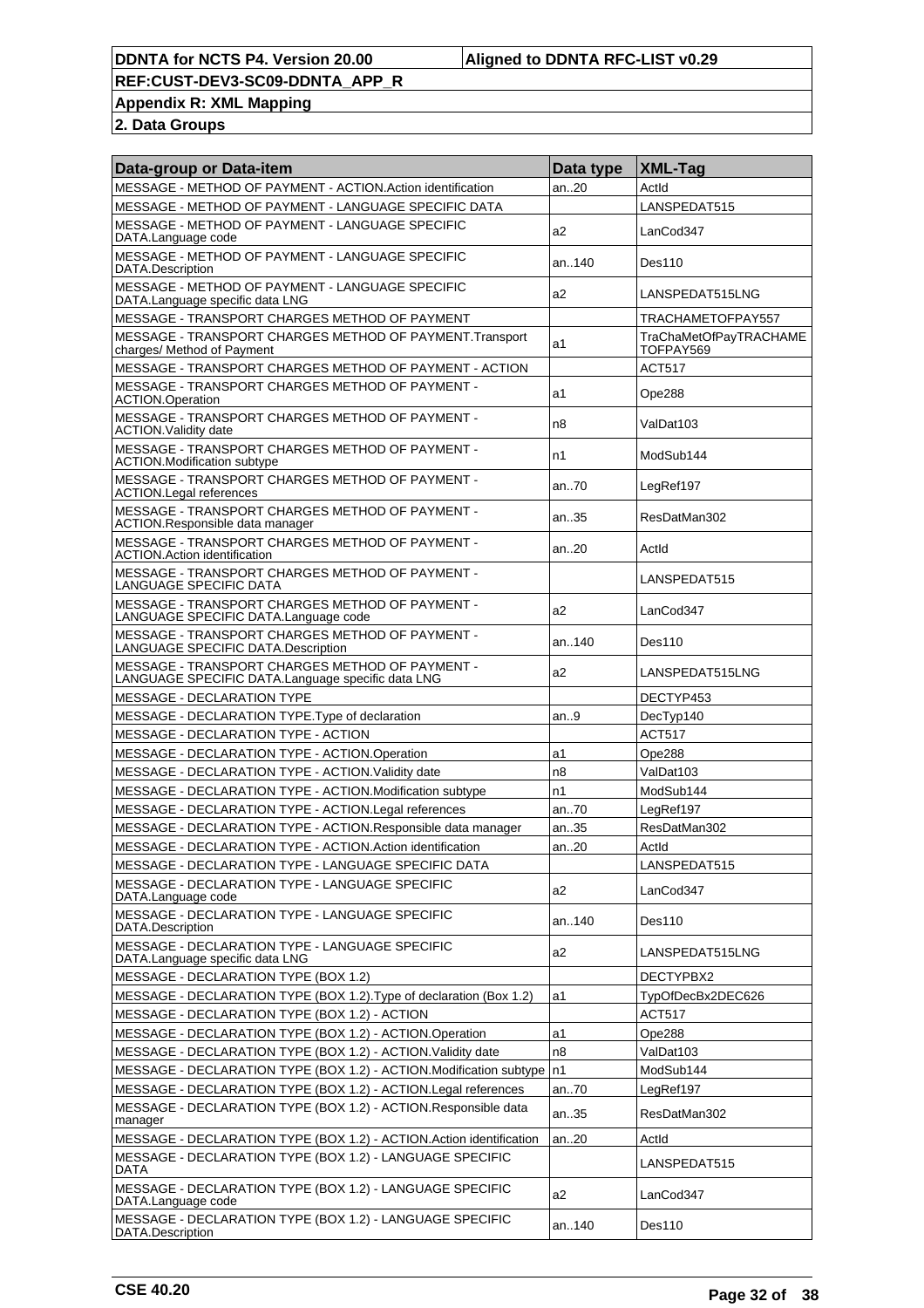**Appendix R: XML Mapping**

| Data-group or Data-item                                                                     | Data type        | $ XML-Tag$                       |
|---------------------------------------------------------------------------------------------|------------------|----------------------------------|
| MESSAGE - DECLARATION TYPE (BOX 1.2) - LANGUAGE SPECIFIC<br>DATA.Language specific data LNG | a2               | LANSPEDAT515LNG                  |
| <b>MESSAGE - ENQUIRY</b>                                                                    |                  | <b>ENQENQ</b>                    |
| MESSAGE - ENQUIRY Date of information received on non-arrived<br>movement                   | n8               | DatOfInfRecOnNonArrMovEN<br>Q702 |
| MESSAGE - ENQUIRY.Information available                                                     | n1               | InfAvaENQ703                     |
| MESSAGE - ENQUIRY.TCR delivered by Customs                                                  | n1               | TCRDelByCusENQ156                |
| MESSAGE - ENQUIRY.Delivery date                                                             | n8               | DelDatENQ706                     |
| MESSAGE - ENQUIRY. Enquiry date                                                             | n8               | EngDatENQ705                     |
| MESSAGE - ENQUIRY. Enquiry reminder date                                                    | n8               | EngRemDatENQ555                  |
| MESSAGE - ENQUIRY. Movement unknown at destination                                          | n1               | MovUnkAtDes707                   |
| MESSAGE - ENQUIRY. Enquiry engaged at destination                                           | n1               | EnqEngAtDesENQ708                |
| MESSAGE - ENQUIRY.Return Copy returned on                                                   | n8               | RetCopRetOnENQ709                |
| MESSAGE - ENQUIRY.TC11 delivered by Customs                                                 | n1               | TC11DelENQ155                    |
| MESSAGE - ENQUIRY. Delivery date TC11                                                       | n8               | TC11DelDatENQ143                 |
| MESSAGE - ENQUIRY.Information text                                                          | an140            | InfoEng148                       |
| MESSAGE - ENQUIRY.Information text LNG                                                      | a2               | InfoEng148LNG                    |
| MESSAGE - ENQUIRY.Response Code                                                             | n <sub>1</sub> 2 | RespCodENQ151                    |
| MESSAGE - ENQUIRY.Response Information                                                      | an140            | RespInfoENQ152                   |
| MESSAGE - ENQUIRY.Response Information LNG                                                  | a2               | RespInfoENQ152LNG                |
| MESSAGE - ENQUIRY. Enquiry request date                                                     | n <sub>8</sub>   | DateEngRegENQ140                 |
| MESSAGE - ENQUIRY.Information from Principal available                                      | n1               | InfPrinAvailENQ147               |
| MESSAGE - ENQUIRY.Information (on paper) available                                          | n1               | InfOnPapAvaENQ790                |
| MESSAGE - (ACTUAL CONSIGNEE) TRADER                                                         |                  | <b>CNECNE</b>                    |
| MESSAGE - (ACTUAL CONSIGNEE) TRADER.Name                                                    | an35             | NamCNE17                         |
| MESSAGE - (ACTUAL CONSIGNEE) TRADER.Street and number                                       | an35             | StrAndNumCNE122                  |
| MESSAGE - (ACTUAL CONSIGNEE) TRADER Postal code                                             | an9              | PosCodCNE123                     |
| MESSAGE - (ACTUAL CONSIGNEE) TRADER.City                                                    | an35             | CitCNE124                        |
| MESSAGE - (ACTUAL CONSIGNEE) TRADER Country code                                            | a2               | CouCNE125                        |
| MESSAGE - (ACTUAL CONSIGNEE) TRADER.NAD LNG                                                 | a2               | NADLNGACT                        |
| MESSAGE - (ACTUAL CONSIGNEE) TRADER.TIN                                                     | an17             | TINCNE59                         |
| MESSAGE - (CARRIER) TRADER                                                                  |                  | CARTRA100                        |
| MESSAGE - (CARRIER) TRADER.Name                                                             | an35             | NamCARTRA121                     |
| MESSAGE - (CARRIER) TRADER. Street and number                                               | an35             | StrAndNumCARTRA254               |
| MESSAGE - (CARRIER) TRADER. Postal code                                                     | an9              | PosCodCARTRA121                  |
| MESSAGE - (CARRIER) TRADER.City                                                             | an35             | CitCARTRA789                     |
| MESSAGE - (CARRIER) TRADER.Country code                                                     | a <sub>2</sub>   | CouCodCARTRA587                  |
| MESSAGE - (CARRIER) TRADER.NAD LNG                                                          | a2               | NADCARTRA121                     |
| MESSAGE - (CARRIER) TRADER.TIN                                                              | an17             | TINCARTRA254                     |
| <b>MESSAGE - INFORMATION</b>                                                                |                  | <b>INF359</b>                    |
| MESSAGE - INFORMATION.Information (on paper) available                                      | n1               | InfPapAvailINF364                |
| MESSAGE - INFORMATION.Information text                                                      | an140            | InfTxtINF365                     |
| MESSAGE - INFORMATION.Information text LNG                                                  | a2               | InfTxtINF365LNG                  |
| MESSAGE - INFORMATION.Contact person Details                                                | an140            | ConPerDetINF362                  |
| MESSAGE - INFORMATION.Contact person Details LNG                                            | a2               | ConPerDetINF362LNG               |
| MESSAGE - INFORMATION.Contact Person at Destination                                         | an140            | ConPerDesINF360                  |
| MESSAGE - INFORMATION.Contact Person at Destination LNG                                     | a2               | ConPerDesINF360LNG               |
| <b>MESSAGE - INFORMATION.Information Code</b>                                               | n2               | InfCodINF045                     |
| MESSAGE - INFORMATION - ACTION                                                              |                  | <b>ACT517</b>                    |
| MESSAGE - INFORMATION - ACTION.Operation                                                    | a1               | Ope288                           |
| MESSAGE - INFORMATION - ACTION. Validity date                                               | n8               | ValDat103                        |
| MESSAGE - INFORMATION - ACTION.Modification subtype                                         | n1               | ModSub144                        |
| MESSAGE - INFORMATION - ACTION.Legal references                                             | an70             | LegRef197                        |
| MESSAGE - INFORMATION - ACTION.Responsible data manager                                     | an35             | ResDatMan302                     |
| MESSAGE - INFORMATION - ACTION.Action identification                                        | an20             | Actld                            |
| MESSAGE - INFORMATION - LANGUAGE SPECIFIC DATA                                              |                  | LANSPEDAT515                     |
| MESSAGE - INFORMATION - LANGUAGE SPECIFIC DATA.Language code                                | a2               | LanCod347                        |
| MESSAGE - INFORMATION - LANGUAGE SPECIFIC DATA.Description                                  | an140            | Des110                           |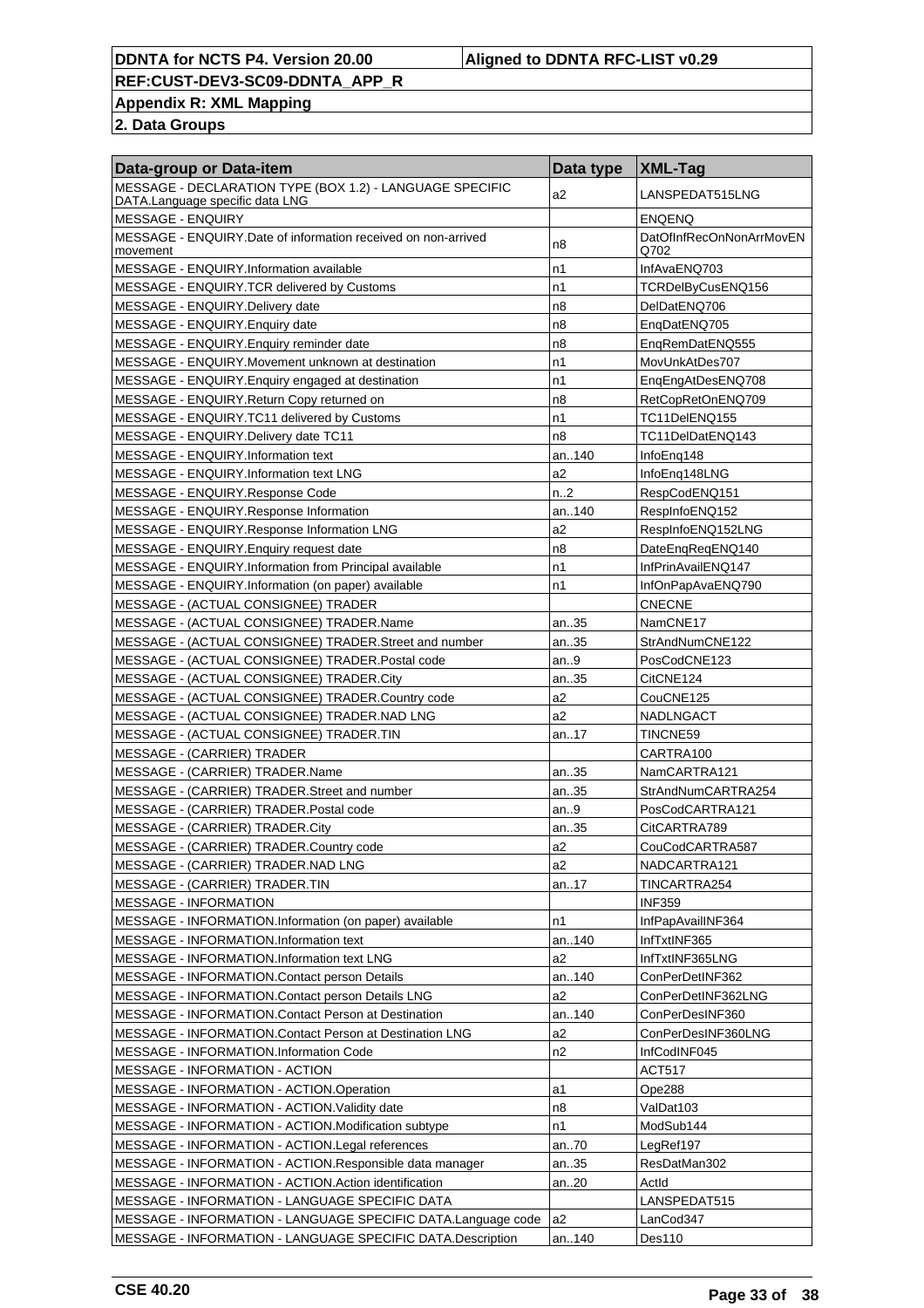**Appendix R: XML Mapping**

| Data-group or Data-item                                                                                      | Data type       | <b>XML-Tag</b>               |
|--------------------------------------------------------------------------------------------------------------|-----------------|------------------------------|
| MESSAGE - INFORMATION - LANGUAGE SPECIFIC DATA.Language<br>specific data LNG                                 | a2              | LANSPEDAT515LNG              |
| <b>MESSAGE - ENQUIRY INFORMATION</b>                                                                         |                 | ENQINF136                    |
| MESSAGE - ENQUIRY INFORMATION.Information Code                                                               | n2              | InfCodENQINF138              |
| MESSAGE - ENQUIRY INFORMATION.Information                                                                    | an140           | InfENQINF137                 |
| MESSAGE - ENQUIRY INFORMATION.Information LNG                                                                | a2              | InfENQINF137LNG              |
| MESSAGE - ENQUIRY INFORMATION.Information text                                                               | an140           | InfTexENQINF460              |
| MESSAGE - ENQUIRY INFORMATION.Information text LNG                                                           | a2              | InfTexENQINF460LNG           |
| MESSAGE - (COMPETENT AUTHORITY OF DESTINATION) CUSTOMS<br><b>OFFICE</b>                                      |                 | COUDESINGCUS059              |
| MESSAGE - (COMPETENT AUTHORITY OF DESTINATION) CUSTOMS<br>OFFICE.Reference number                            | an8             | RefCOUDESINGCUS062           |
| MESSAGE - (COMPETENT AUTHORITY OF DESTINATION) CUSTOMS<br>OFFICE.Contact person Details                      | an140           | ConDetCOUDESINGCUS060        |
| MESSAGE - (COMPETENT AUTHORITY OF DESTINATION) CUSTOMS<br>OFFICE.Contact person Details LNG                  | a2              | ConDetCOUDESINGCUS060<br>LNG |
| MESSAGE - (COMPETENT AUTHORITY OF DESTINATION) CUSTOMS<br><b>OFFICE.Reply Address</b>                        | an140           | RepAddCOUDESINGCUS063        |
| MESSAGE - (COMPETENT AUTHORITY OF DESTINATION) CUSTOMS<br>OFFICE.Reply Address LNG                           | a2              | RepAddCOUDESINGCUS063<br>LNG |
| MESSAGE - (COMPETENT AUTHORITY OF DEPARTURE / REQUESTED)<br><b>CUSTOMS OFFICE</b>                            |                 | COMDEPSTEDCUS123             |
| MESSAGE - (COMPETENT AUTHORITY OF DEPARTURE / REQUESTED)<br><b>CUSTOMS OFFICE.Reference number</b>           | an <sub>8</sub> | RefCOMDEPSTEDCUS489          |
| MESSAGE - (COMPETENT AUTHORITY OF DEPARTURE / REQUESTED)<br><b>CUSTOMS OFFICE.Address</b>                    | an140           | AddCOMDEPSTEDCUS456          |
| MESSAGE - (COMPETENT AUTHORITY OF DEPARTURE / REQUESTED)<br><b>CUSTOMS OFFICE.Address LNG</b>                | a2              | AddCOMDEPSTEDCUS456L<br>NG   |
| MESSAGE - (COMPETENT AUTHORITY OF DEPARTURE / REQUESTED)<br><b>CUSTOMS OFFICE.Contact person Details</b>     | an140           | ConCOMDEPSTEDCUS478          |
| MESSAGE - (COMPETENT AUTHORITY OF DEPARTURE / REQUESTED)<br><b>CUSTOMS OFFICE.Contact person Details LNG</b> | a2              | ConCOMDEPSTEDCUS478L<br>NG   |
| MESSAGE - REQUEST FOR ENQUIRY INFORMATION                                                                    |                 | REQENQINF376                 |
| MESSAGE - REQUEST FOR ENQUIRY INFORMATION.Requested<br><b>Information Code</b>                               | n1              | RegInfCodREQENQINF379        |
| MESSAGE - REQUEST FOR ENQUIRY INFORMATION.Requested<br><b>Information Text</b>                               | an140           | RegInfREQENQINF378           |
| MESSAGE - REQUEST FOR ENQUIRY INFORMATION.Requested<br><b>Information Text LNG</b>                           | a2              | RegInfREQENQINF378LNG        |
| <b>MESSAGE - GUARANTEE INFORMATION</b>                                                                       |                 | <b>GUARNTINFO</b>            |
| MESSAGE - GUARANTEE INFORMATION.Guarantee reference number<br>(GRN)                                          | an24            | GuaRefNumGUARNTINFO          |
| MESSAGE - GUARANTEE INFORMATION - GUARANTOR                                                                  |                 | <b>GUARNRGUARNTINFO</b>      |
| MESSAGE - GUARANTEE INFORMATION - GUARANTOR.Name                                                             | an35            | NamGU720                     |
| MESSAGE - GUARANTEE INFORMATION - GUARANTOR.Street and<br>number                                             | an35            | StrAndNumGU721               |
| MESSAGE - GUARANTEE INFORMATION - GUARANTOR.Postal code                                                      | an.9            | PosCodGU722                  |
| MESSAGE - GUARANTEE INFORMATION - GUARANTOR.City                                                             | an35            | CitGU723                     |
| MESSAGE - GUARANTEE INFORMATION - GUARANTOR.NAD LNG                                                          | a2              | NADLNGGU725                  |
| MESSAGE - GUARANTEE INFORMATION - GUARANTOR.Contact details in<br>country of competent authority             | an140           | ConDetGU725                  |
| MESSAGE - GUARANTEE INFORMATION - GUARANTOR.TIN                                                              | an17            | TINGU726                     |
| MESSAGE - (COMPETENT AUTHORITY OF REQUESTED COUNTRY)<br><b>CUSTOMS OFFICE</b>                                |                 | COMSTEDCOUCUS039             |
| MESSAGE - (COMPETENT AUTHORITY OF REQUESTED COUNTRY)<br><b>CUSTOMS OFFICE.Reference number</b>               | an8             | RefCOMSTEDCOUCUS040          |
| MESSAGE - (COMPETENT AUTHORITY OF REQUESTING COUNTRY)<br><b>CUSTOMS OFFICE</b>                               |                 | COMINGCOUCUS041              |
| MESSAGE - (COMPETENT AUTHORITY OF REQUESTING COUNTRY)<br><b>CUSTOMS OFFICE.Reference number</b>              | an <sub>8</sub> | RefCOMINGCOUCUS042           |
| MESSAGE - RECOVERY                                                                                           |                 | RECOV368                     |
| MESSAGE - RECOVERY.Recovery communication date                                                               | n8              | RecComDatRECOV371            |
| MESSAGE - RECOVERY. Recovery Acceptance                                                                      | n1              | RecAccRECOV370               |
| MESSAGE - RECOVERY.Collection Date                                                                           | n8              | CollDateRECOV369             |
| MESSAGE - (CONSIGNOR-SECURITY) TRADER                                                                        |                 | TRACORSEC037                 |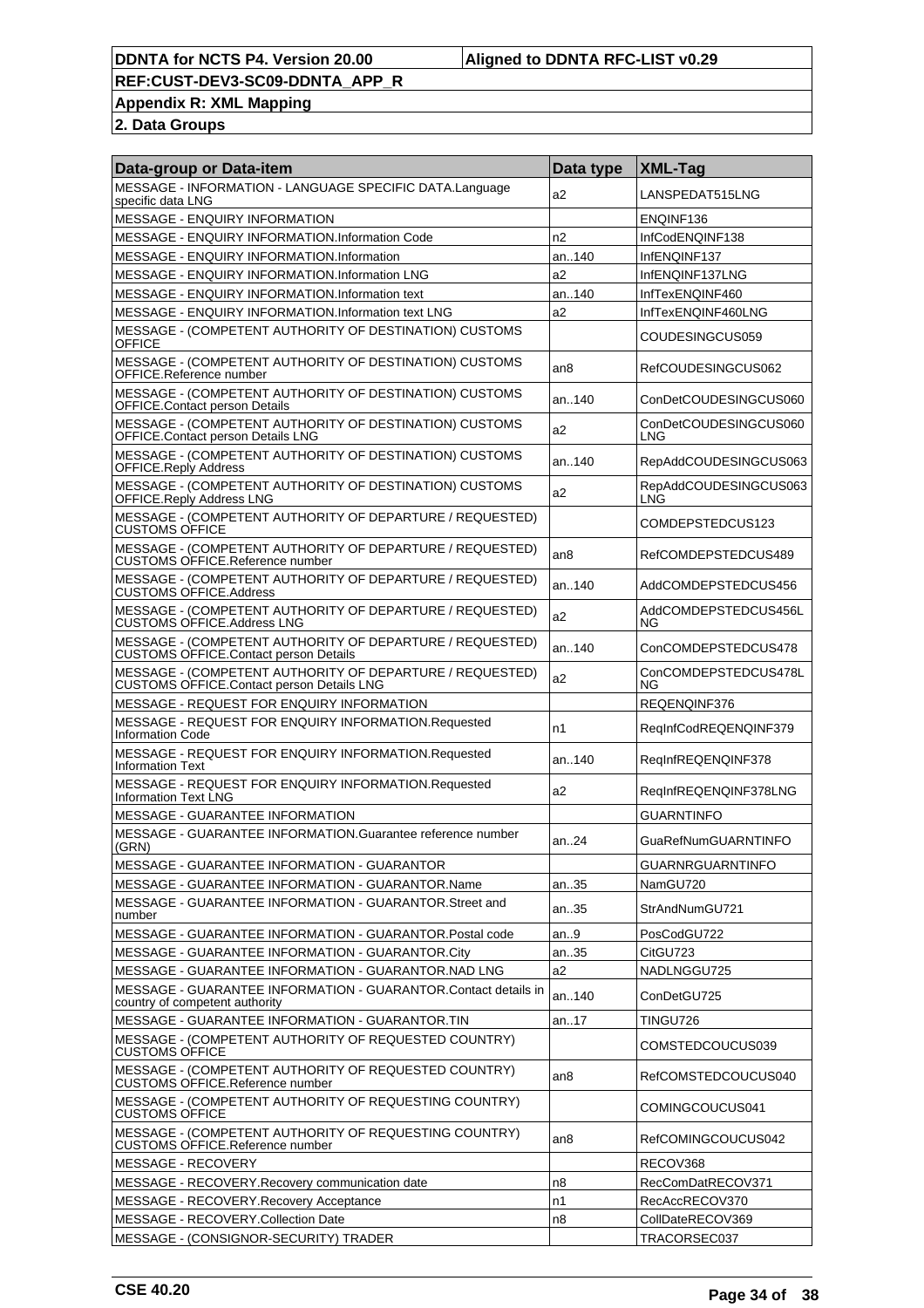**Appendix R: XML Mapping**

| Data-group or Data-item                                                                 | Data type      | $ XML-Tag $        |
|-----------------------------------------------------------------------------------------|----------------|--------------------|
| MESSAGE - (CONSIGNOR-SECURITY) TRADER.Name                                              | an35           | NamTRACORSEC041    |
| MESSAGE - (CONSIGNOR-SECURITY) TRADER.Street and number                                 | an35           | StrNumTRACORSEC043 |
| MESSAGE - (CONSIGNOR-SECURITY) TRADER. Postal code                                      | an9            | PosCodTRACORSEC042 |
| MESSAGE - (CONSIGNOR-SECURITY) TRADER.City                                              | an35           | CitTRACORSEC038    |
| MESSAGE - (CONSIGNOR-SECURITY) TRADER.Country code                                      | a2             | CouCodTRACORSEC039 |
| MESSAGE - (CONSIGNOR-SECURITY) TRADER.NAD LNG                                           | a2             | TRACORSEC037LNG    |
| MESSAGE - (CONSIGNOR-SECURITY) TRADER.TIN                                               | an17           | TINTRACORSEC044    |
| MESSAGE - (CONSIGNEE-SECURITY) TRADER                                                   |                | TRACONSEC029       |
| MESSAGE - (CONSIGNEE-SECURITY) TRADER.Name                                              | an35           | NameTRACONSEC033   |
| MESSAGE - (CONSIGNEE-SECURITY) TRADER.Street and number                                 | an35           | StrNumTRACONSEC035 |
| MESSAGE - (CONSIGNEE-SECURITY) TRADER. Postal code                                      | an9            | PosCodTRACONSEC034 |
| MESSAGE - (CONSIGNEE-SECURITY) TRADER.City                                              | an35           | CitTRACONSEC030    |
| MESSAGE - (CONSIGNEE-SECURITY) TRADER Country code                                      | a2             | CouCodTRACONSEC031 |
| MESSAGE - (CONSIGNEE-SECURITY) TRADER.NAD LNG                                           | a2             | TRACONSEC029LNG    |
| MESSAGE - (CONSIGNEE-SECURITY) TRADER.TIN                                               | an17           | TINTRACONSEC036    |
| MESSAGE - SECURITY                                                                      |                | <b>SEC653</b>      |
| MESSAGE - SECURITY Security                                                             | n1             | SecSEC654          |
| MESSAGE - SECURITY - ACTION                                                             |                | <b>ACT517</b>      |
| MESSAGE - SECURITY - ACTION.Operation                                                   | a1             | Ope288             |
| MESSAGE - SECURITY - ACTION. Validity date                                              | n8             | ValDat103          |
| MESSAGE - SECURITY - ACTION.Modification subtype                                        | n1             | ModSub144          |
| MESSAGE - SECURITY - ACTION.Legal references                                            | an70           | LegRef197          |
| MESSAGE - SECURITY - ACTION.Responsible data manager                                    | an35           | ResDatMan302       |
| MESSAGE - SECURITY - ACTION.Action identification                                       | an20           | ActId              |
| MESSAGE - SECURITY - LANGUAGE SPECIFIC DATA                                             |                | LANSPEDAT515       |
| MESSAGE - SECURITY - LANGUAGE SPECIFIC DATA.Language code                               | a <sub>2</sub> | LanCod347          |
| MESSAGE - SECURITY - LANGUAGE SPECIFIC DATA.Description                                 | an140          | Des110             |
| MESSAGE - SECURITY - LANGUAGE SPECIFIC DATA.Language specific<br>data LNG               | a2             | LANSPEDAT515LNG    |
| MESSAGE - PREVIOUS DOCUMENT TYPE                                                        |                | PREDOCTYP463       |
| MESSAGE - PREVIOUS DOCUMENT TYPE.Previous document type                                 | an6            | PreDocTyp180       |
| MESSAGE - PREVIOUS DOCUMENT TYPE - ACTION                                               |                | ACT517             |
| MESSAGE - PREVIOUS DOCUMENT TYPE - ACTION.Operation                                     | a1             | Ope288             |
| MESSAGE - PREVIOUS DOCUMENT TYPE - ACTION. Validity date                                | n8             | ValDat103          |
| MESSAGE - PREVIOUS DOCUMENT TYPE - ACTION.Modification subtype                          | n1             | ModSub144          |
| MESSAGE - PREVIOUS DOCUMENT TYPE - ACTION.Legal references                              | an70           | LegRef197          |
| MESSAGE - PREVIOUS DOCUMENT TYPE - ACTION.Responsible data<br>manager                   | an35           | ResDatMan302       |
| MESSAGE - PREVIOUS DOCUMENT TYPE - ACTION.Action identification                         | an20           | Actid              |
| MESSAGE - PREVIOUS DOCUMENT TYPE - LANGUAGE SPECIFIC DATA                               |                | LANSPEDAT515       |
| MESSAGE - PREVIOUS DOCUMENT TYPE - LANGUAGE SPECIFIC<br>DATA.Language code              | a2             | LanCod347          |
| MESSAGE - PREVIOUS DOCUMENT TYPE - LANGUAGE SPECIFIC<br>DATA.Description                | an140          | <b>Des110</b>      |
| MESSAGE - PREVIOUS DOCUMENT TYPE - LANGUAGE SPECIFIC<br>DATA.Language specific data LNG | a2             | LANSPEDAT515LNG    |
| MESSAGE - REQUESTED INFORMATION                                                         |                | REQINF690          |
| MESSAGE - REQUESTED INFORMATION.Requested Information Code                              | n1             | RegInfCodREQINF546 |
| MESSAGE - REQUESTED INFORMATION - LANGUAGE SPECIFIC DATA                                |                | LANSPEDAT515       |
| MESSAGE - REQUESTED INFORMATION - LANGUAGE SPECIFIC<br>DATA.Language code               | a2             | LanCod347          |
| MESSAGE - REQUESTED INFORMATION - LANGUAGE SPECIFIC<br>DATA.Description                 | an140          | Des110             |
| MESSAGE - REQUESTED INFORMATION - LANGUAGE SPECIFIC<br>DATA.Language specific data LNG  | a2             | LANSPEDAT515LNG    |
| MESSAGE - REQUESTED INFORMATION - ACTION                                                |                | <b>ACT517</b>      |
| MESSAGE - REQUESTED INFORMATION - ACTION.Operation                                      | a1             | Ope288             |
| MESSAGE - REQUESTED INFORMATION - ACTION. Validity date                                 | n8             | ValDat103          |
| MESSAGE - REQUESTED INFORMATION - ACTION.Modification subtype                           | n1             | ModSub144          |
| MESSAGE - REQUESTED INFORMATION - ACTION.Legal references                               | an70           | LegRef197          |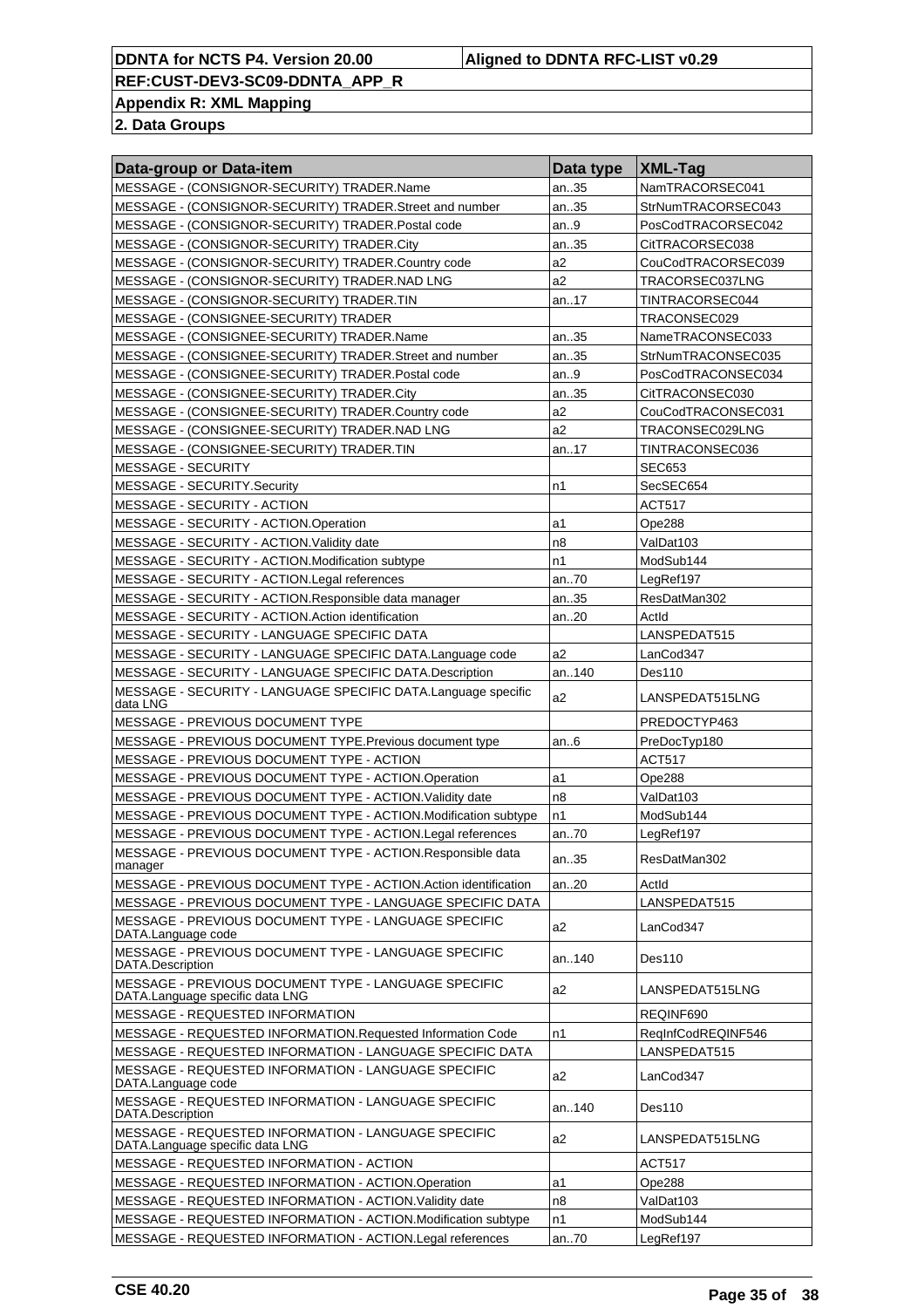**Appendix R: XML Mapping**

| Data-group or Data-item                                                                              | Data type | <b>XML-Tag</b>                         |
|------------------------------------------------------------------------------------------------------|-----------|----------------------------------------|
| MESSAGE - REQUESTED INFORMATION - ACTION.Responsible data<br>manager                                 | an35      | ResDatMan302                           |
| MESSAGE - REQUESTED INFORMATION - ACTION. Action identification                                      | an20      | Actid                                  |
| <b>MESSAGE - RESPONSE</b>                                                                            |           | <b>RES909</b>                          |
| MESSAGE - RESPONSE.Response Code                                                                     | n2        | ResCodRES645                           |
| MESSAGE - RESPONSE - ACTION                                                                          |           | <b>ACT517</b>                          |
| MESSAGE - RESPONSE - ACTION.Operation                                                                | a1        | Ope288                                 |
| MESSAGE - RESPONSE - ACTION. Validity date                                                           | n8        | ValDat103                              |
| MESSAGE - RESPONSE - ACTION.Modification subtype                                                     | n1        | ModSub144                              |
| MESSAGE - RESPONSE - ACTION.Legal references                                                         | an70      | LegRef197                              |
| MESSAGE - RESPONSE - ACTION.Responsible data manager                                                 | an35      | ResDatMan302                           |
| MESSAGE - RESPONSE - ACTION.Action identification                                                    | an20      | Actid                                  |
| MESSAGE - RESPONSE - LANGUAGE SPECIFIC DATA                                                          |           | LANSPEDAT515                           |
| MESSAGE - RESPONSE - LANGUAGE SPECIFIC DATA.Language code                                            | a2        | LanCod347                              |
| MESSAGE - RESPONSE - LANGUAGE SPECIFIC DATA.Language specific<br>data LNG                            | a2        | LANSPEDAT515LNG                        |
| MESSAGE - ITEM NUMBER REJECTION REASON CODE                                                          |           | ITENUMREJREACOD440                     |
| MESSAGE - ITEM NUMBER REJECTION REASON CODE. Item number<br>rejection reason code                    | n2        | ItemNumRejReaCodITENUM<br>REJREACOD444 |
| MESSAGE - ITEM NUMBER REJECTION REASON CODE - ACTION                                                 |           | <b>ACT517</b>                          |
| MESSAGE - ITEM NUMBER REJECTION REASON CODE -<br><b>ACTION.Operation</b>                             | a1        | Ope288                                 |
| MESSAGE - ITEM NUMBER REJECTION REASON CODE - ACTION. Validity<br>date                               | n8        | ValDat103                              |
| MESSAGE - ITEM NUMBER REJECTION REASON CODE -<br><b>ACTION.Modification subtype</b>                  | n1        | ModSub144                              |
| MESSAGE - ITEM NUMBER REJECTION REASON CODE - ACTION.Legal<br>references                             | an70      | LegRef197                              |
| MESSAGE - ITEM NUMBER REJECTION REASON CODE -<br>ACTION.Responsible data manager                     | an35      | ResDatMan302                           |
| MESSAGE - ITEM NUMBER REJECTION REASON CODE - ACTION.Action<br>identification                        | an20      | Actid                                  |
| MESSAGE - ITEM NUMBER REJECTION REASON CODE - LANGUAGE<br><b>SPECIFIC DATA</b>                       |           | LANSPEDAT515                           |
| MESSAGE - ITEM NUMBER REJECTION REASON CODE - LANGUAGE<br>SPECIFIC DATA.Language code                | a2        | LanCod347                              |
| MESSAGE - ITEM NUMBER REJECTION REASON CODE - LANGUAGE<br>SPECIFIC DATA.Description                  | an140     | Des110                                 |
| MESSAGE - ITEM NUMBER REJECTION REASON CODE - LANGUAGE<br>SPECIFIC DATA.Language specific data LNG   | a2        | LANSPEDAT515LNG                        |
| MESSAGE - PREVENTIVE/PROHIBITIVE MEASURE CODE                                                        |           | PREPROMEACOD441                        |
| MESSAGE - PREVENTIVE/PROHIBITIVE MEASURE<br>CODE.Preventive/prohibitive measure code                 | an5       | PreProMeaCodPREPROMEA<br>COD442        |
| MESSAGE - PREVENTIVE/PROHIBITIVE MEASURE CODE - ACTION                                               |           | <b>ACT517</b>                          |
| MESSAGE - PREVENTIVE/PROHIBITIVE MEASURE CODE -<br>ACTION.Operation                                  | a1        | Ope288                                 |
| MESSAGE - PREVENTIVE/PROHIBITIVE MEASURE CODE -<br><b>ACTION. Validity date</b>                      | n8        | ValDat103                              |
| MESSAGE - PREVENTIVE/PROHIBITIVE MEASURE CODE -<br><b>ACTION.Modification subtype</b>                | n1        | ModSub144                              |
| MESSAGE - PREVENTIVE/PROHIBITIVE MEASURE CODE - ACTION.Legal<br>references                           | an70      | LegRef197                              |
| MESSAGE - PREVENTIVE/PROHIBITIVE MEASURE CODE -<br>ACTION.Responsible data manager                   | an35      | ResDatMan302                           |
| MESSAGE - PREVENTIVE/PROHIBITIVE MEASURE CODE -<br><b>ACTION.Action identification</b>               | an20      | Actld                                  |
| MESSAGE - PREVENTIVE/PROHIBITIVE MEASURE CODE - LANGUAGE<br><b>SPECIFIC DATA</b>                     |           | LANSPEDAT515                           |
| MESSAGE - PREVENTIVE/PROHIBITIVE MEASURE CODE - LANGUAGE<br>SPECIFIC DATA.Language code              | a2        | LanCod347                              |
| MESSAGE - PREVENTIVE/PROHIBITIVE MEASURE CODE - LANGUAGE<br><b>SPECIFIC DATA Description</b>         | an140     | Des110                                 |
| MESSAGE - PREVENTIVE/PROHIBITIVE MEASURE CODE - LANGUAGE<br>SPECIFIC DATA.Language specific data LNG | a2        | LANSPEDAT515LNG                        |
| MESSAGE - CUSTOMS INTERVENTION                                                                       |           | CUSINT632                              |
| MESSAGE - CUSTOMS INTERVENTION.Customs Intervention code                                             | an4       | CusIntCodCUSINT665                     |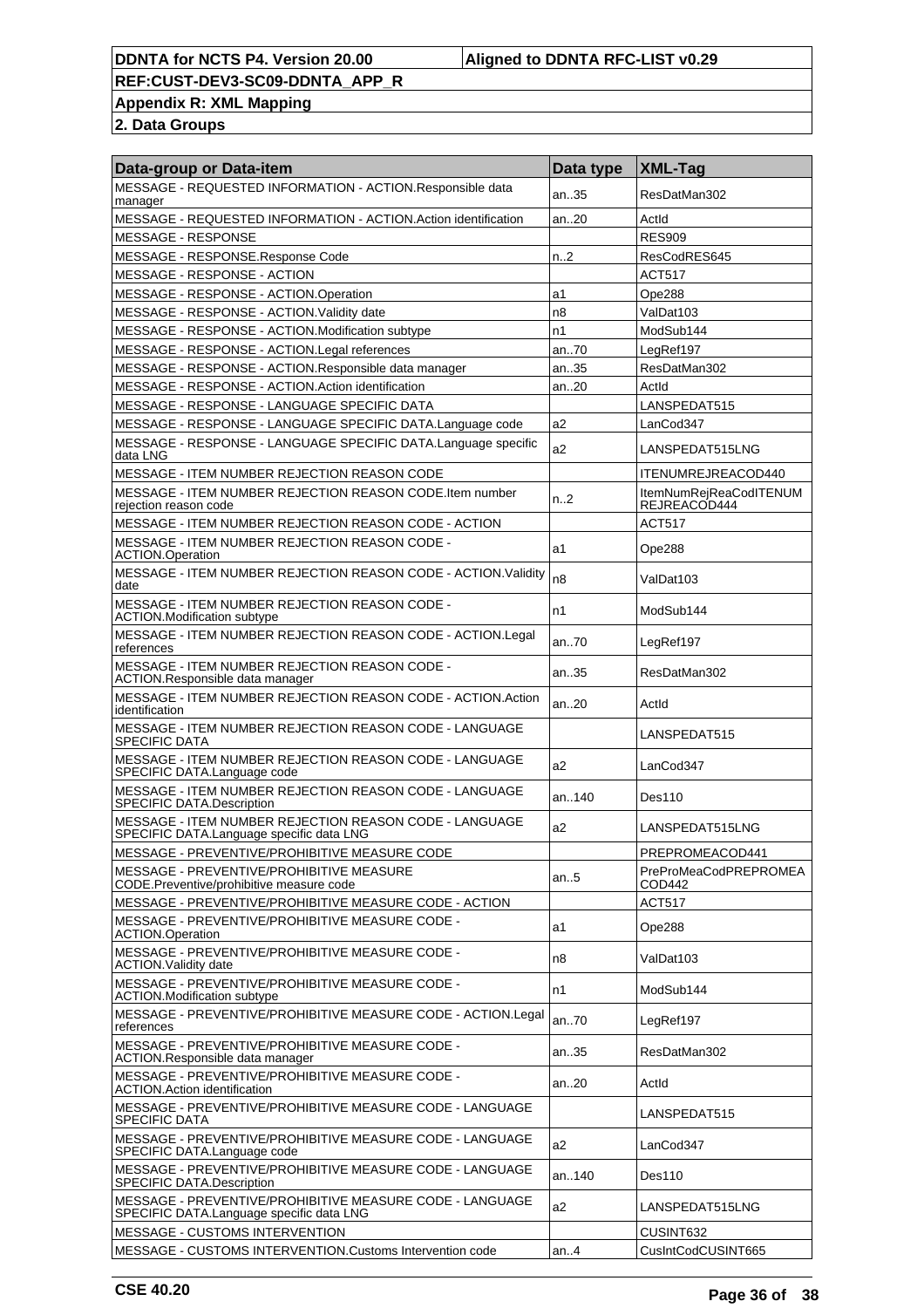**Appendix R: XML Mapping**

| Data-group or Data-item                                                                                     | Data type      | XML-Tag               |
|-------------------------------------------------------------------------------------------------------------|----------------|-----------------------|
| MESSAGE - CUSTOMS INTERVENTION - ACTION                                                                     |                | <b>ACT517</b>         |
| MESSAGE - CUSTOMS INTERVENTION - ACTION.Operation                                                           | a1             | Ope288                |
| MESSAGE - CUSTOMS INTERVENTION - ACTION. Validity date                                                      | n8             | ValDat103             |
| MESSAGE - CUSTOMS INTERVENTION - ACTION.Modification subtype                                                | n1             | ModSub144             |
| MESSAGE - CUSTOMS INTERVENTION - ACTION.Legal references                                                    | an70           | LegRef197             |
| MESSAGE - CUSTOMS INTERVENTION - ACTION.Responsible data<br>manager                                         | an35           | ResDatMan302          |
| MESSAGE - CUSTOMS INTERVENTION - ACTION.Action identification                                               | an.20          | Actid                 |
| MESSAGE - CUSTOMS INTERVENTION - LANGUAGE SPECIFIC DATA                                                     |                | LANSPEDAT515          |
| MESSAGE - CUSTOMS INTERVENTION - LANGUAGE SPECIFIC<br>DATA.Language code                                    | a2             | LanCod347             |
| MESSAGE - CUSTOMS INTERVENTION - LANGUAGE SPECIFIC<br>DATA.Description                                      | an140          | Des110                |
| MESSAGE - CUSTOMS INTERVENTION - LANGUAGE SPECIFIC<br>DATA.Language specific data LNG                       | a2             | LANSPEDAT515LNG       |
| <b>MESSAGE - INFORMATION TYPE</b>                                                                           |                | INFTYP432             |
| MESSAGE - INFORMATION TYPE.Information type                                                                 | n.2            | InfTypINFTYP433       |
| MESSAGE - INFORMATION TYPE - ACTION                                                                         |                | <b>ACT517</b>         |
| MESSAGE - INFORMATION TYPE - ACTION.Operation                                                               | a1             | Ope288                |
| MESSAGE - INFORMATION TYPE - ACTION. Validity date                                                          | n8             | ValDat103             |
| MESSAGE - INFORMATION TYPE - ACTION.Modification subtype                                                    | n1             | ModSub144             |
| MESSAGE - INFORMATION TYPE - ACTION. Legal references                                                       | an70           | LegRef197             |
| MESSAGE - INFORMATION TYPE - ACTION.Responsible data manager                                                | an35           | ResDatMan302          |
| MESSAGE - INFORMATION TYPE - ACTION. Action identification                                                  | an20           | Actid                 |
| MESSAGE - INFORMATION TYPE - LANGUAGE SPECIFIC DATA                                                         |                | LANSPEDAT515          |
| MESSAGE - INFORMATION TYPE - LANGUAGE SPECIFIC DATA.Language<br>code                                        | a <sub>2</sub> | LanCod347             |
| MESSAGE - INFORMATION TYPE - LANGUAGE SPECIFIC<br>DATA.Description                                          | an140          | Des110                |
| MESSAGE - INFORMATION TYPE - LANGUAGE SPECIFIC DATA.Language<br>specific data LNG                           | a2             | LANSPEDAT515LNG       |
| MESSAGE - RESPONSE CODE                                                                                     |                | <b>RESCOD</b>         |
| MESSAGE - RESPONSE CODE.Response Code                                                                       | n.2            | ResCodRESCOD569       |
| MESSAGE - RESPONSE CODE - LANGUAGE SPECIFIC DATA                                                            |                | LANSPEDAT515          |
| MESSAGE - RESPONSE CODE - LANGUAGE SPECIFIC DATA.Language<br>code                                           | a2             | LanCod347             |
| MESSAGE - RESPONSE CODE - LANGUAGE SPECIFIC DATA.Description                                                | an140          | Des110                |
| MESSAGE - RESPONSE CODE - LANGUAGE SPECIFIC DATA.Language<br>specific data LNG                              | a2             | LANSPEDAT515LNG       |
| MESSAGE - RESPONSE CODE - ACTION                                                                            |                | <b>ACT517</b>         |
| MESSAGE - RESPONSE CODE - ACTION.Operation                                                                  | a1             | Ope288                |
| MESSAGE - RESPONSE CODE - ACTION. Validity date                                                             | n8             | ValDat103             |
| MESSAGE - RESPONSE CODE - ACTION.Modification subtype                                                       | n1             | ModSub144             |
| MESSAGE - RESPONSE CODE - ACTION.Legal references                                                           | an70           | LegRef197             |
| MESSAGE - RESPONSE CODE - ACTION.Responsible data manager                                                   | an35           | ResDatMan302          |
| MESSAGE - RESPONSE CODE - ACTION.Action identification                                                      | an20           | Actld                 |
| MESSAGE - STATISTICAL CONSOLIDATION                                                                         |                | STACON400             |
| MESSAGE - STATISTICAL CONSOLIDATION. Year                                                                   | n4             | YeaSTACON401          |
| MESSAGE - STATISTICAL CONSOLIDATION.Month                                                                   | an2            | MonSTACON444          |
| MESSAGE - STATISTICAL CONSOLIDATION.System code                                                             | n2             | SysCodSTACON300       |
| MESSAGE - STATISTICAL CONSOLIDATION - STATISTICAL<br><b>CHARACTERISTICS</b>                                 |                | STACHASTACON478       |
| MESSAGE - STATISTICAL CONSOLIDATION - STATISTICAL<br><b>CHARACTERISTICS Statistics type</b>                 | an4            | StaTypSTACHA302       |
| MESSAGE - STATISTICAL CONSOLIDATION - STATISTICAL<br><b>CHARACTERISTICS - SERIES ELEMENTS</b>               |                | SERELESTACHA008       |
| MESSAGE - STATISTICAL CONSOLIDATION - STATISTICAL<br>CHARACTERISTICS - SERIES ELEMENTS.Sending country code | a2             | SenCouCodSERELE003    |
| MESSAGE - STATISTICAL CONSOLIDATION - STATISTICAL<br>CHARACTERISTICS - SERIES ELEMENTS. Other country code  | a2             | OthCouCodSERELESTA001 |
| MESSAGE - STATISTICAL CONSOLIDATION - STATISTICAL<br>CHARACTERISTICS - SERIES ELEMENTS.Counter              | n9             | CouSERELESTACHA7800   |
| MESSAGE - (COUNTRY OF DEPARTURE) CUSTOMS OFFICE                                                             |                | COUOFDEP410           |